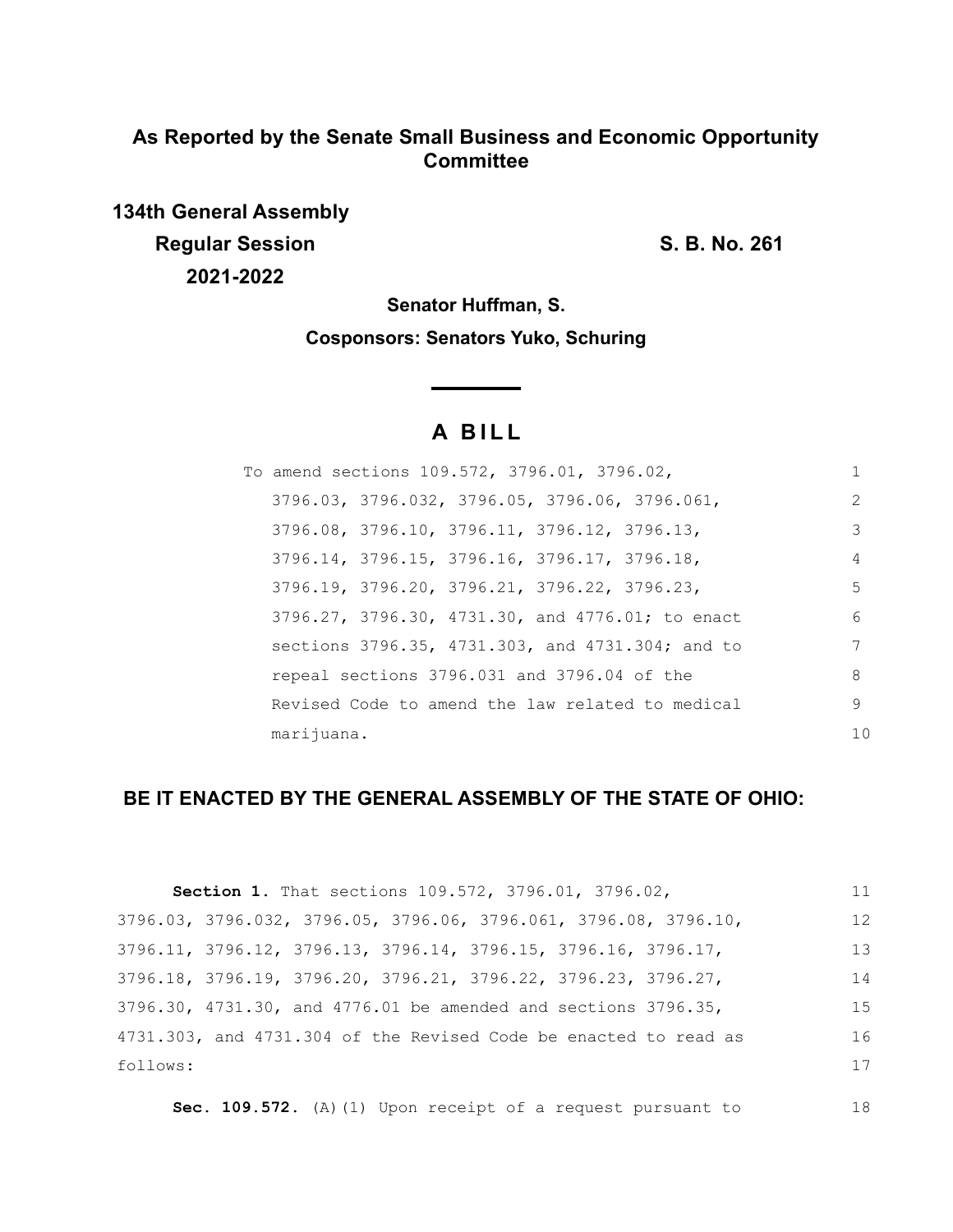## **S. B. No. 261** Page 2 **As Reported by the Senate Small Business and Economic Opportunity Committee**

section 121.08, 3301.32, 3301.541, or 3319.39 of the Revised Code, a completed form prescribed pursuant to division (C)(1) of this section, and a set of fingerprint impressions obtained in the manner described in division (C)(2) of this section, the superintendent of the bureau of criminal identification and investigation shall conduct a criminal records check in the manner described in division (B) of this section to determine whether any information exists that indicates that the person who is the subject of the request previously has been convicted of or pleaded guilty to any of the following: 19 20 21 22 23 24 25 26 27 28

(a) A violation of section 2903.01, 2903.02, 2903.03, 2903.04, 2903.041, 2903.06, 2903.08, 2903.11, 2903.12, 2903.13, 2903.16, 2903.21, 2903.34, 2905.01, 2905.02, 2905.05, 2905.11, 2905.32, 2907.02, 2907.03, 2907.04, 2907.05, 2907.06, 2907.07, 2907.08, 2907.09, 2907.19, 2907.21, 2907.22, 2907.23, 2907.25, 2907.31, 2907.32, 2907.321, 2907.322, 2907.323, 2911.01, 2911.02, 2911.11, 2911.12, 2919.12, 2919.22, 2919.24, 2919.25, 2923.12, 2923.13, 2923.161, 2923.17, 2923.21, 2923.42, 2925.02, 2925.03, 2925.04, 2925.041, 2925.05, 2925.06, 2925.13, 2925.22, 2925.23, 2925.24, 2925.31, 2925.32, 2925.36, 2925.37, or 3716.11 of the Revised Code, felonious sexual penetration in violation of former section 2907.12 of the Revised Code, a violation of section 2905.04 of the Revised Code as it existed prior to July 1, 1996, a violation of section 2919.23 of the Revised Code that would have been a violation of section 2905.04 of the Revised Code as it existed prior to July 1, 1996, had the violation been committed prior to that date, or a violation of section 2925.11 of the Revised Code that is not a minor drug possession offense; 29 30 31 32 33 34 35 36 37 38 39 40 41 42 43 44 45 46

(b) A violation of an existing or former law of this state, any other state, or the United States that is substantially equivalent to any of the offenses listed in 47 48 49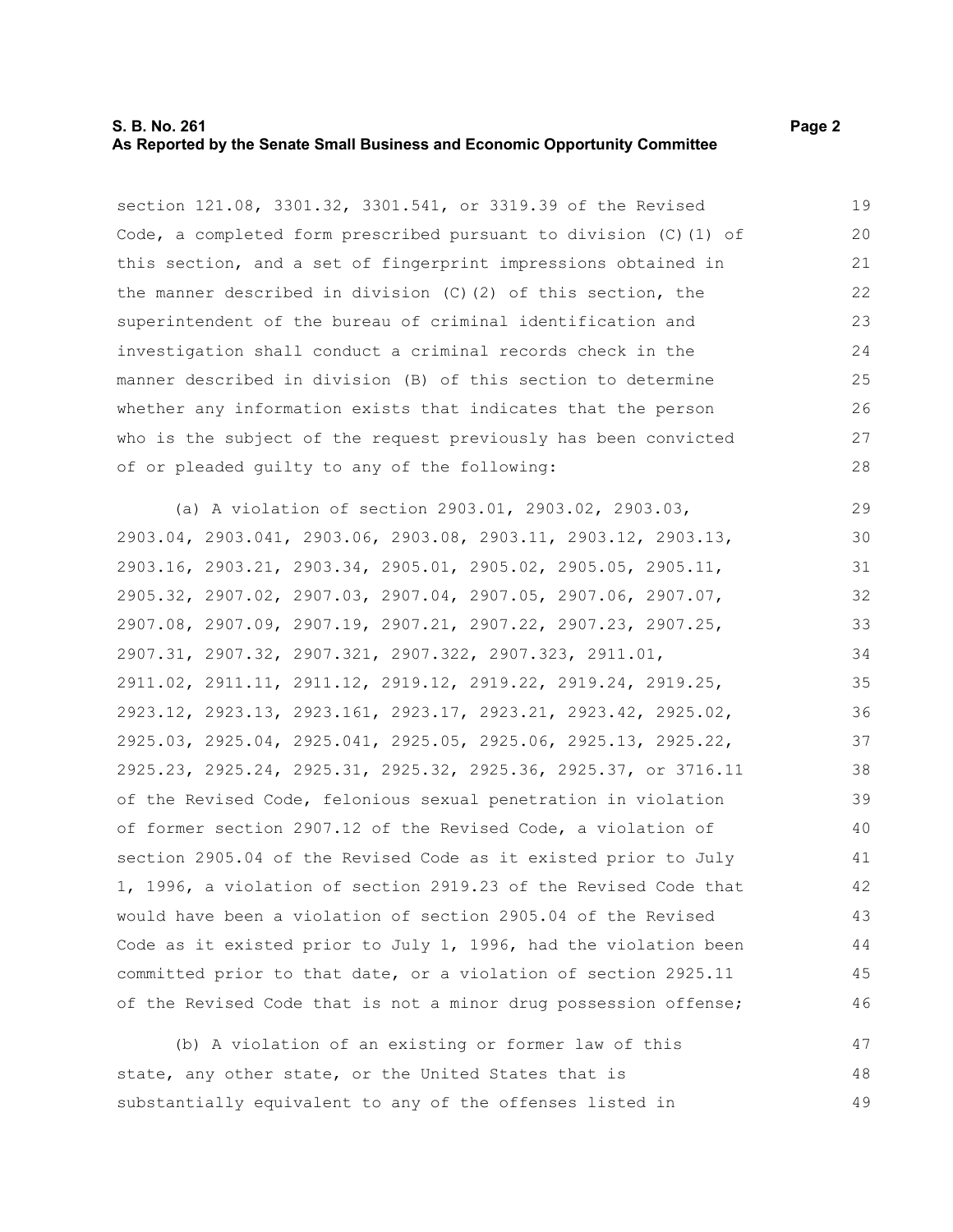## **S. B. No. 261** Page 3 **As Reported by the Senate Small Business and Economic Opportunity Committee**

division (A)(1)(a) of this section;

(c) If the request is made pursuant to section 3319.39 of the Revised Code for an applicant who is a teacher, any offense specified under section 9.79 of the Revised Code or in section 3319.31 of the Revised Code.

(2) On receipt of a request pursuant to section 3712.09 or 3721.121 of the Revised Code, a completed form prescribed pursuant to division (C)(1) of this section, and a set of fingerprint impressions obtained in the manner described in division  $(C)$  (2) of this section, the superintendent of the bureau of criminal identification and investigation shall conduct a criminal records check with respect to any person who has applied for employment in a position for which a criminal records check is required by those sections. The superintendent shall conduct the criminal records check in the manner described in division (B) of this section to determine whether any information exists that indicates that the person who is the subject of the request previously has been convicted of or pleaded guilty to any of the following: 55 56 57 58 59 60 61 62 63 64 65 66 67 68

(a) A violation of section 2903.01, 2903.02, 2903.03, 2903.04, 2903.11, 2903.12, 2903.13, 2903.16, 2903.21, 2903.34, 2905.01, 2905.02, 2905.11, 2905.12, 2907.02, 2907.03, 2907.05, 2907.06, 2907.07, 2907.08, 2907.09, 2907.12, 2907.25, 2907.31, 2907.32, 2907.321, 2907.322, 2907.323, 2911.01, 2911.02, 2911.11, 2911.12, 2911.13, 2913.02, 2913.03, 2913.04, 2913.11, 2913.21, 2913.31, 2913.40, 2913.43, 2913.47, 2913.51, 2919.25, 2921.36, 2923.12, 2923.13, 2923.161, 2925.02, 2925.03, 2925.11, 2925.13, 2925.22, 2925.23, or 3716.11 of the Revised Code; 69 70 71 72 73 74 75 76 77

(b) An existing or former law of this state, any other state, or the United States that is substantially equivalent to 78 79

50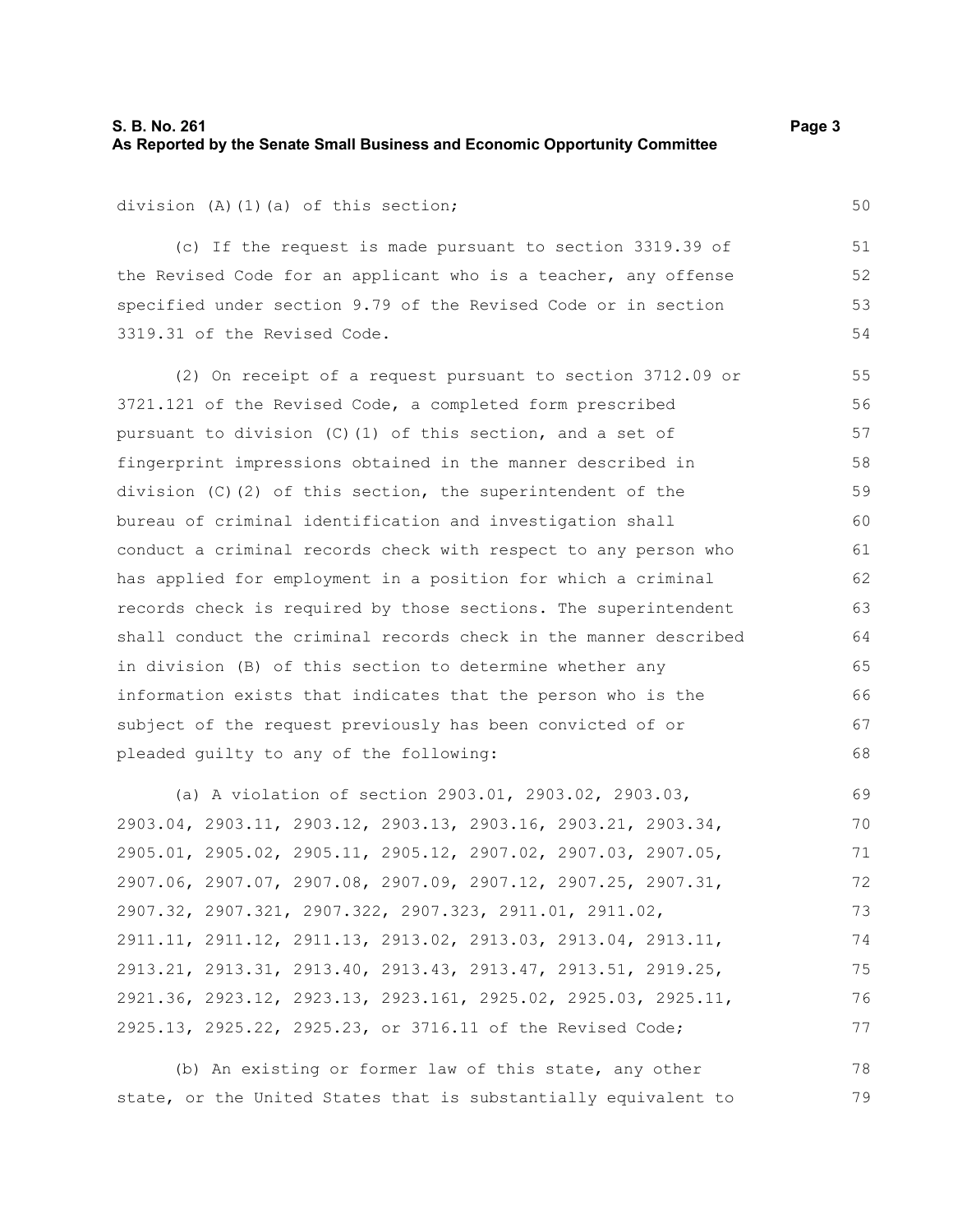110

| any of the offenses listed in division $(A)$ $(2)$ $(a)$ of this | 80  |
|------------------------------------------------------------------|-----|
| section.                                                         | 81  |
| (3) On receipt of a request pursuant to section 173.27,          | 82  |
| 173.38, 173.381, 3740.11, 5119.34, 5164.34, 5164.341, 5164.342,  | 83  |
| 5123.081, or 5123.169 of the Revised Code, a completed form      | 84  |
| prescribed pursuant to division (C) (1) of this section, and a   | 85  |
| set of fingerprint impressions obtained in the manner described  | 86  |
| in division $(C)$ (2) of this section, the superintendent of the | 87  |
| bureau of criminal identification and investigation shall        | 88  |
| conduct a criminal records check of the person for whom the      | 89  |
| request is made. The superintendent shall conduct the criminal   | 90  |
| records check in the manner described in division (B) of this    | 91  |
| section to determine whether any information exists that         | 92  |
| indicates that the person who is the subject of the request      | 93  |
| previously has been convicted of, has pleaded guilty to, or      | 94  |
| (except in the case of a request pursuant to section $5164.34$ , | 95  |
| 5164.341, or 5164.342 of the Revised Code) has been found        | 96  |
| eligible for intervention in lieu of conviction for any of the   | 97  |
| following, regardless of the date of the conviction, the date of | 98  |
| entry of the quilty plea, or (except in the case of a request    | 99  |
| pursuant to section 5164.34, 5164.341, or 5164.342 of the        | 100 |
| Revised Code) the date the person was found eligible for         | 101 |
| intervention in lieu of conviction:                              | 102 |
| (a) A violation of section 959.13, 959.131, 2903.01,             | 103 |
| 2903.02, 2903.03, 2903.04, 2903.041, 2903.11, 2903.12, 2903.13,  | 104 |
| 2903.15, 2903.16, 2903.21, 2903.211, 2903.22, 2903.34, 2903.341, | 105 |
| 2905.01, 2905.02, 2905.05, 2905.11, 2905.12, 2905.32, 2905.33,   | 106 |
| 2907.02, 2907.03, 2907.04, 2907.05, 2907.06, 2907.07, 2907.08,   | 107 |
| 2907.09, 2907.21, 2907.22, 2907.23, 2907.24, 2907.25, 2907.31,   | 108 |
| 2907.32, 2907.321, 2907.322, 2907.323, 2907.33, 2909.02,         | 109 |

2909.03, 2909.04, 2909.22, 2909.23, 2909.24, 2911.01, 2911.02,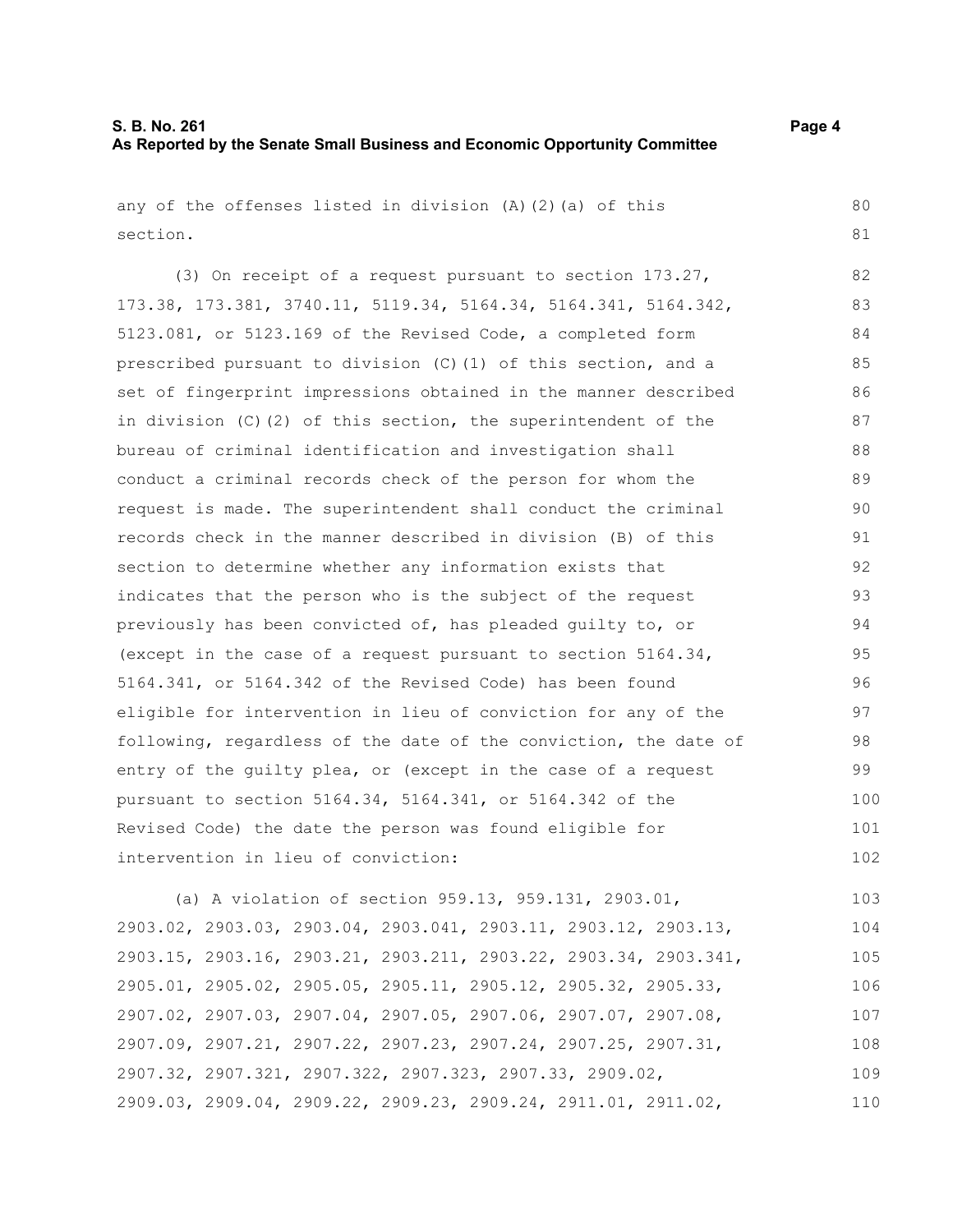## **S. B. No. 261** Page 5 **As Reported by the Senate Small Business and Economic Opportunity Committee**

2911.11, 2911.12, 2911.13, 2913.02, 2913.03, 2913.04, 2913.05, 2913.11, 2913.21, 2913.31, 2913.32, 2913.40, 2913.41, 2913.42, 2913.43, 2913.44, 2913.441, 2913.45, 2913.46, 2913.47, 2913.48, 2913.49, 2913.51, 2917.01, 2917.02, 2917.03, 2917.31, 2919.12, 2919.121, 2919.123, 2919.124, 2919.22, 2919.23, 2919.24, 2919.25, 2921.03, 2921.11, 2921.12, 2921.13, 2921.21, 2921.24, 2921.32, 2921.321, 2921.34, 2921.35, 2921.36, 2921.51, 2923.12, 2923.122, 2923.123, 2923.13, 2923.161, 2923.162, 2923.21, 2923.32, 2923.42, 2925.02, 2925.03, 2925.04, 2925.041, 2925.05, 2925.06, 2925.09, 2925.11, 2925.13, 2925.14, 2925.141, 2925.22, 2925.23, 2925.24, 2925.36, 2925.55, 2925.56, 2927.12, or 3716.11 of the Revised Code; 111 112 113 114 115 116 117 118 119 120 121 122

(b) Felonious sexual penetration in violation of former section 2907.12 of the Revised Code;

(c) A violation of section 2905.04 of the Revised Code as it existed prior to July 1, 1996;

(d) A violation of section 2923.01, 2923.02, or 2923.03 of the Revised Code when the underlying offense that is the object of the conspiracy, attempt, or complicity is one of the offenses listed in divisions (A)(3)(a) to (c) of this section; 127 128 129 130

(e) A violation of an existing or former municipal ordinance or law of this state, any other state, or the United States that is substantially equivalent to any of the offenses listed in divisions (A)(3)(a) to (d) of this section. 131 132 133 134

(4) On receipt of a request pursuant to section 2151.86 or 2151.904 of the Revised Code, a completed form prescribed pursuant to division (C)(1) of this section, and a set of fingerprint impressions obtained in the manner described in division (C)(2) of this section, the superintendent of the 135 136 137 138 139

123 124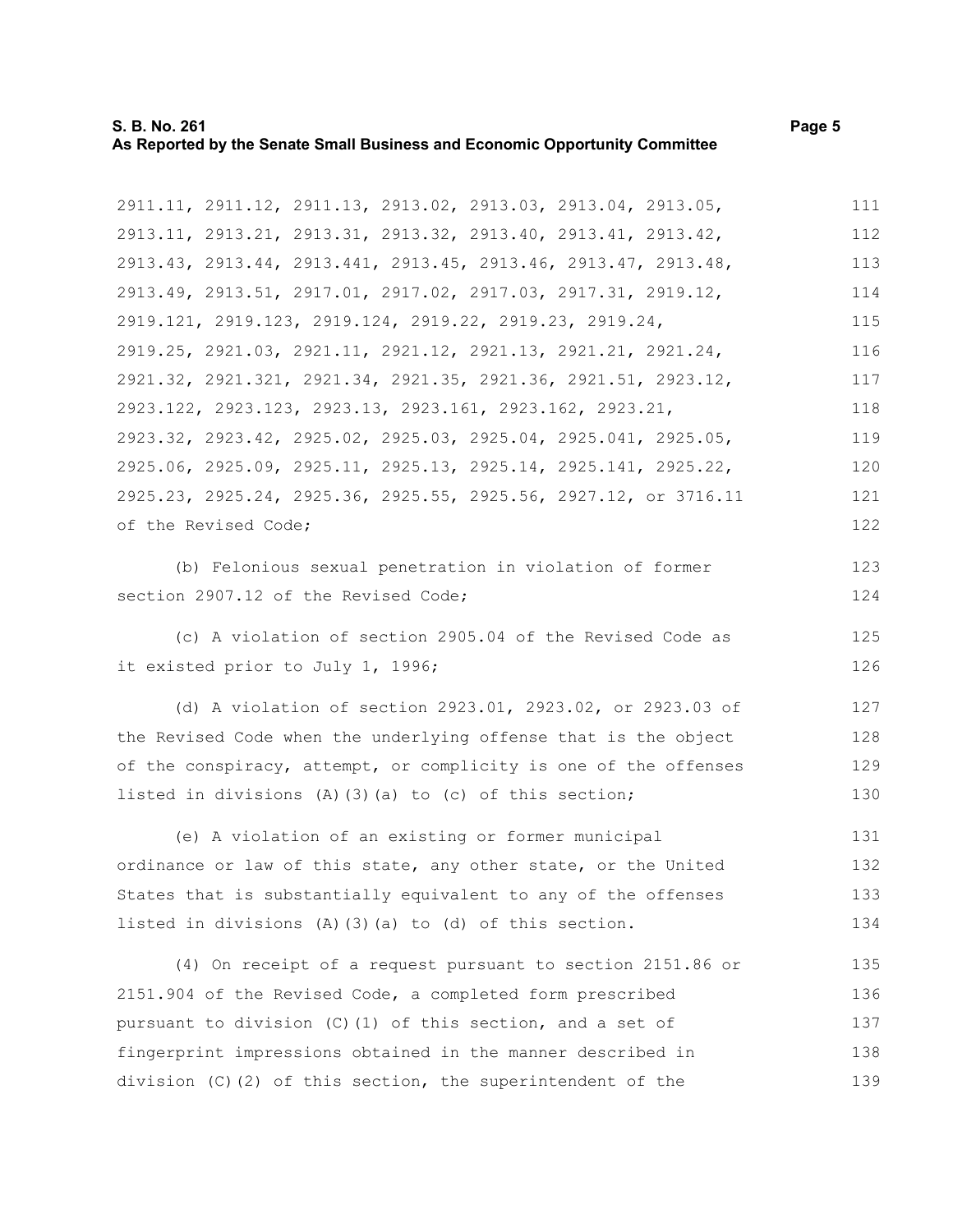## **S. B. No. 261** Page 6 **As Reported by the Senate Small Business and Economic Opportunity Committee**

bureau of criminal identification and investigation shall conduct a criminal records check in the manner described in division (B) of this section to determine whether any information exists that indicates that the person who is the subject of the request previously has been convicted of or pleaded guilty to any of the following:

(a) A violation of section 959.13, 2903.01, 2903.02, 2903.03, 2903.04, 2903.11, 2903.12, 2903.13, 2903.15, 2903.16, 2903.21, 2903.211, 2903.22, 2903.34, 2905.01, 2905.02, 2905.05, 2907.02, 2907.03, 2907.04, 2907.05, 2907.06, 2907.07, 2907.08, 2907.09, 2907.21, 2907.22, 2907.23, 2907.25, 2907.31, 2907.32, 2907.321, 2907.322, 2907.323, 2909.02, 2909.03, 2909.22, 2909.23, 2909.24, 2911.01, 2911.02, 2911.11, 2911.12, 2913.49, 2917.01, 2917.02, 2919.12, 2919.22, 2919.24, 2919.25, 2923.12, 2923.13, 2923.161, 2925.02, 2925.03, 2925.04, 2925.05, 2925.06, 2927.12, or 3716.11 of the Revised Code, a violation of section 2905.04 of the Revised Code as it existed prior to July 1, 1996, a violation of section 2919.23 of the Revised Code that would have been a violation of section 2905.04 of the Revised Code as it existed prior to July 1, 1996, had the violation been committed prior to that date, a violation of section 2925.11 of the Revised Code that is not a minor drug possession offense, two or more OVI or OVUAC violations committed within the three years immediately preceding the submission of the application or petition that is the basis of the request, or felonious sexual penetration in violation of former section 2907.12 of the Revised Code; 146 147 148 149 150 151 152 153 154 155 156 157 158 159 160 161 162 163 164 165 166

(b) A violation of an existing or former law of this state, any other state, or the United States that is substantially equivalent to any of the offenses listed in division (A)(4)(a) of this section. 167 168 169 170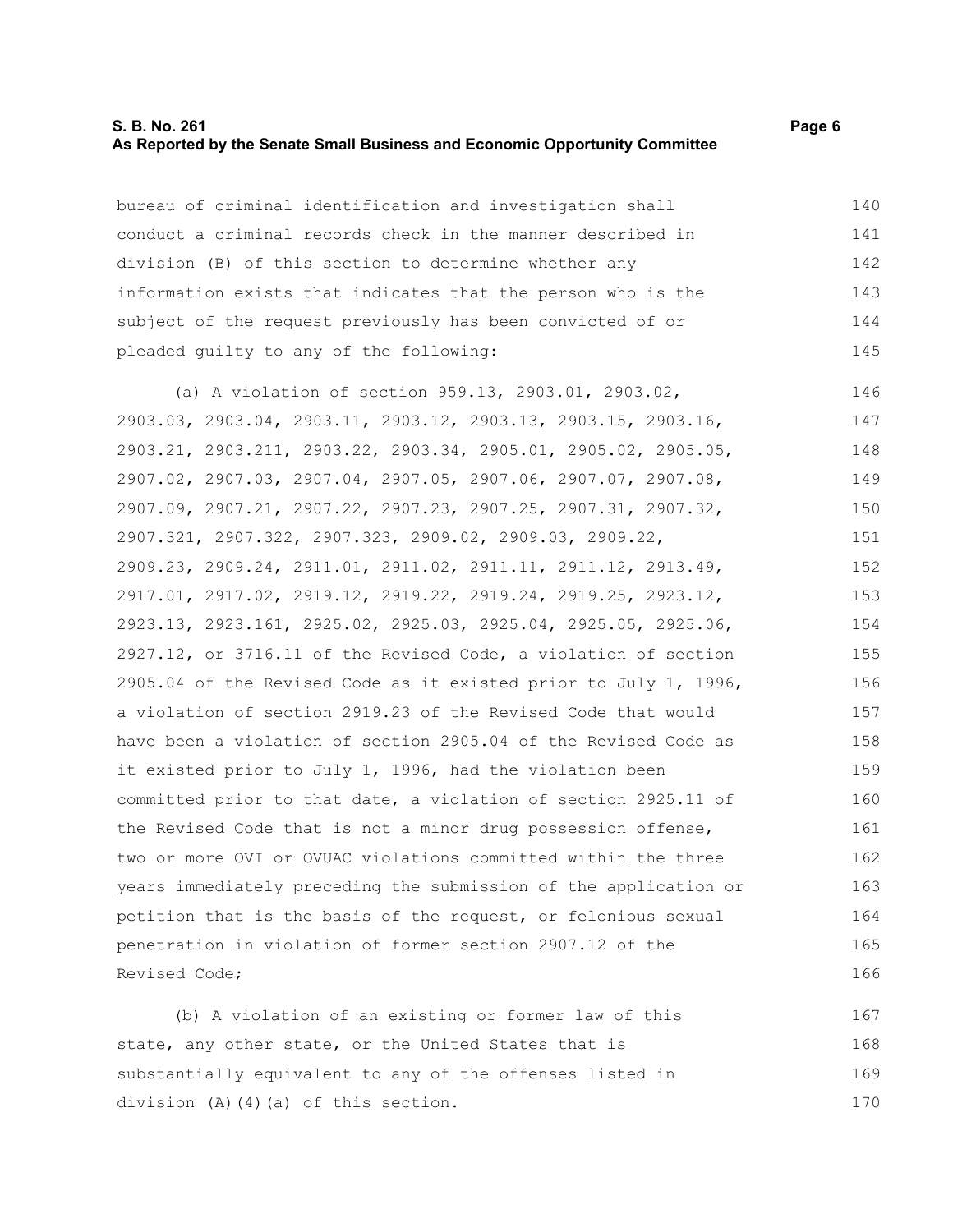## **S. B. No. 261** Page 7 **As Reported by the Senate Small Business and Economic Opportunity Committee**

(5) Upon receipt of a request pursuant to section 5104.013 of the Revised Code, a completed form prescribed pursuant to division (C)(1) of this section, and a set of fingerprint impressions obtained in the manner described in division (C)(2) of this section, the superintendent of the bureau of criminal identification and investigation shall conduct a criminal records check in the manner described in division (B) of this section to determine whether any information exists that indicates that the person who is the subject of the request has been convicted of or pleaded guilty to any of the following: 171 172 173 174 175 176 177 178 179 180

(a) A violation of section 2151.421, 2903.01, 2903.02, 2903.03, 2903.04, 2903.11, 2903.12, 2903.13, 2903.16, 2903.21, 2903.22, 2903.34, 2905.01, 2905.02, 2905.05, 2905.11, 2905.32, 2907.02, 2907.03, 2907.04, 2907.05, 2907.06, 2907.07, 2907.08, 2907.09, 2907.19, 2907.21, 2907.22, 2907.23, 2907.24, 2907.25, 2907.31, 2907.32, 2907.321, 2907.322, 2907.323, 2909.02, 2909.03, 2909.04, 2909.05, 2911.01, 2911.02, 2911.11, 2911.12, 2913.02, 2913.03, 2913.04, 2913.041, 2913.05, 2913.06, 2913.11, 2913.21, 2913.31, 2913.32, 2913.33, 2913.34, 2913.40, 2913.41, 2913.42, 2913.43, 2913.44, 2913.441, 2913.45, 2913.46, 2913.47, 2913.48, 2913.49, 2917.01, 2917.02, 2917.03, 2917.31, 2919.12, 2919.22, 2919.224, 2919.225, 2919.24, 2919.25, 2921.03, 2921.11, 2921.13, 2921.14, 2921.34, 2921.35, 2923.01, 2923.12, 2923.13, 2923.161, 2925.02, 2925.03, 2925.04, 2925.05, 2925.06, or 3716.11 of the Revised Code, felonious sexual penetration in violation of former section 2907.12 of the Revised Code, a violation of section 2905.04 of the Revised Code as it existed prior to July 1, 1996, a violation of section 2919.23 of the Revised Code that would have been a violation of section 2905.04 of the Revised Code as it existed prior to July 1, 1996, had the violation been committed prior to that date, a violation of 181 182 183 184 185 186 187 188 189 190 191 192 193 194 195 196 197 198 199 200 201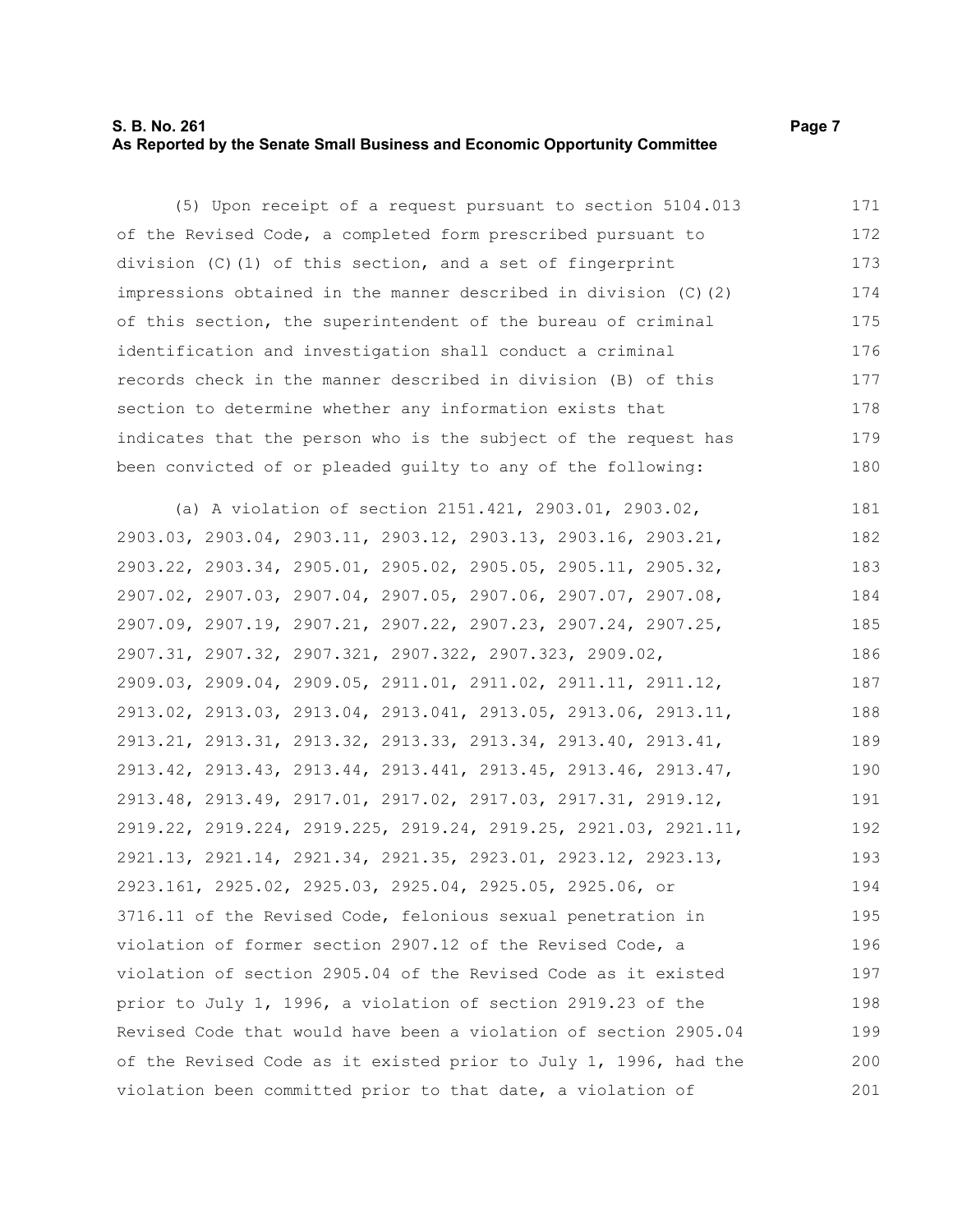## **S. B. No. 261** Page 8 **As Reported by the Senate Small Business and Economic Opportunity Committee**

section 2925.11 of the Revised Code that is not a minor drug possession offense, a violation of section 2923.02 or 2923.03 of the Revised Code that relates to a crime specified in this division, or a second violation of section 4511.19 of the Revised Code within five years of the date of application for licensure or certification. 202 203 204 205 206 207

(b) A violation of an existing or former law of this state, any other state, or the United States that is substantially equivalent to any of the offenses or violations described in division (A)(5)(a) of this section. 208 209 210 211

(6) Upon receipt of a request pursuant to section 5153.111 of the Revised Code, a completed form prescribed pursuant to division (C)(1) of this section, and a set of fingerprint impressions obtained in the manner described in division (C)(2) of this section, the superintendent of the bureau of criminal identification and investigation shall conduct a criminal records check in the manner described in division (B) of this section to determine whether any information exists that indicates that the person who is the subject of the request previously has been convicted of or pleaded guilty to any of the following: 212 213 214 215 216 217 218 219 220 221 222

(a) A violation of section 2903.01, 2903.02, 2903.03, 2903.04, 2903.11, 2903.12, 2903.13, 2903.16, 2903.21, 2903.34, 2905.01, 2905.02, 2905.05, 2907.02, 2907.03, 2907.04, 2907.05, 2907.06, 2907.07, 2907.08, 2907.09, 2907.21, 2907.22, 2907.23, 2907.25, 2907.31, 2907.32, 2907.321, 2907.322, 2907.323, 2909.02, 2909.03, 2911.01, 2911.02, 2911.11, 2911.12, 2919.12, 2919.22, 2919.24, 2919.25, 2923.12, 2923.13, 2923.161, 2925.02, 2925.03, 2925.04, 2925.05, 2925.06, or 3716.11 of the Revised Code, felonious sexual penetration in violation of former 223 224 225 226 227 228 229 230 231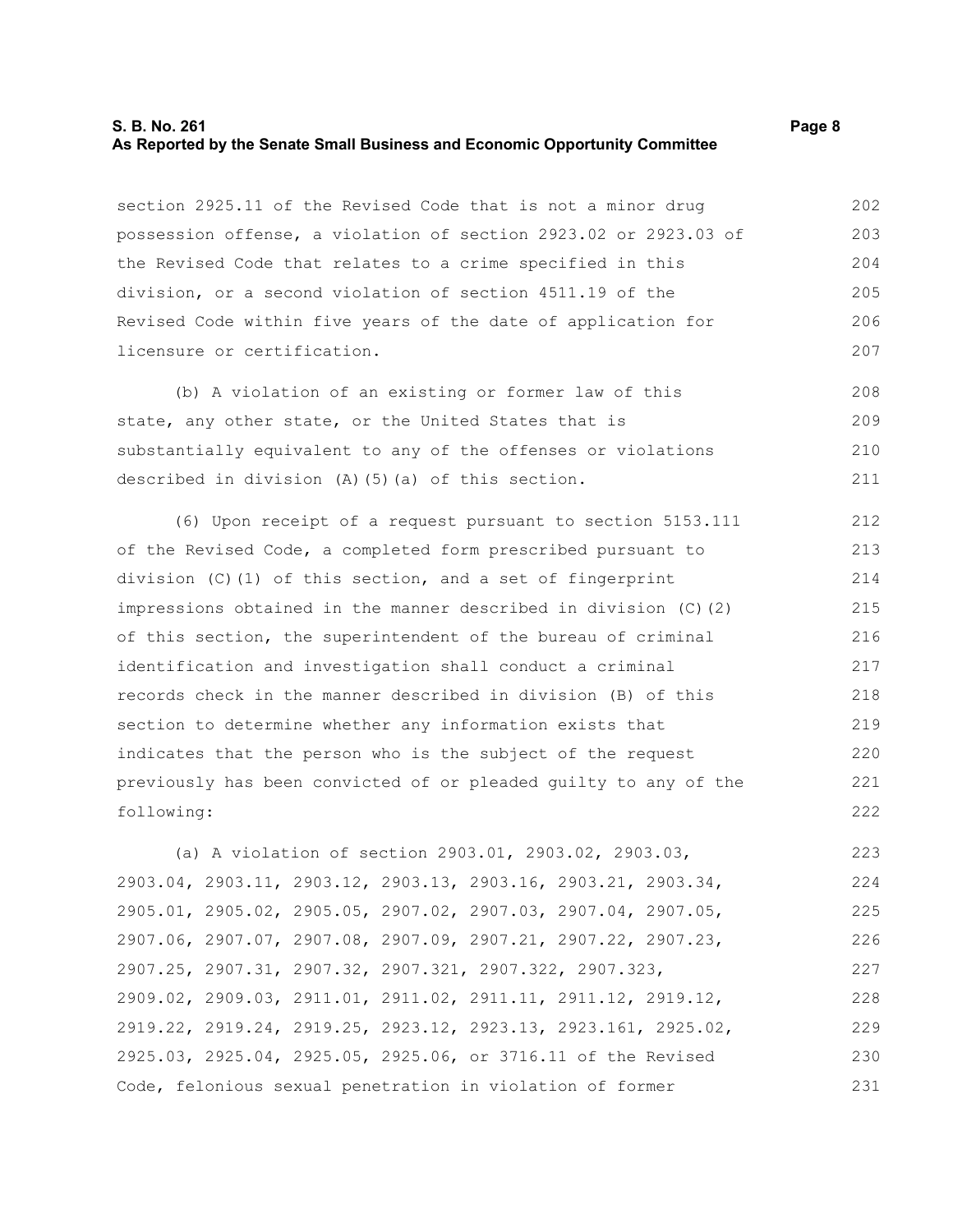## **S. B. No. 261** Page 9 **As Reported by the Senate Small Business and Economic Opportunity Committee**

section 2907.12 of the Revised Code, a violation of section 2905.04 of the Revised Code as it existed prior to July 1, 1996, a violation of section 2919.23 of the Revised Code that would have been a violation of section 2905.04 of the Revised Code as it existed prior to July 1, 1996, had the violation been committed prior to that date, or a violation of section 2925.11 of the Revised Code that is not a minor drug possession offense; 232 233 234 235 236 237 238

(b) A violation of an existing or former law of this state, any other state, or the United States that is substantially equivalent to any of the offenses listed in division (A)(6)(a) of this section. 239  $240$ 241 242

(7) On receipt of a request for a criminal records check from an individual pursuant to section 4749.03 or 4749.06 of the Revised Code, accompanied by a completed copy of the form prescribed in division (C)(1) of this section and a set of fingerprint impressions obtained in a manner described in division (C)(2) of this section, the superintendent of the bureau of criminal identification and investigation shall conduct a criminal records check in the manner described in division (B) of this section to determine whether any information exists indicating that the person who is the subject of the request has been convicted of or pleaded guilty to any criminal offense in this state or in any other state. If the individual indicates that a firearm will be carried in the course of business, the superintendent shall require information from the federal bureau of investigation as described in division (B)(2) of this section. Subject to division (F) of this section, the superintendent shall report the findings of the criminal records check and any information the federal bureau of investigation provides to the director of public safety. 243 244 245 246 247 248 249 250 251 252 253 254 255 256 257 258 259 260 261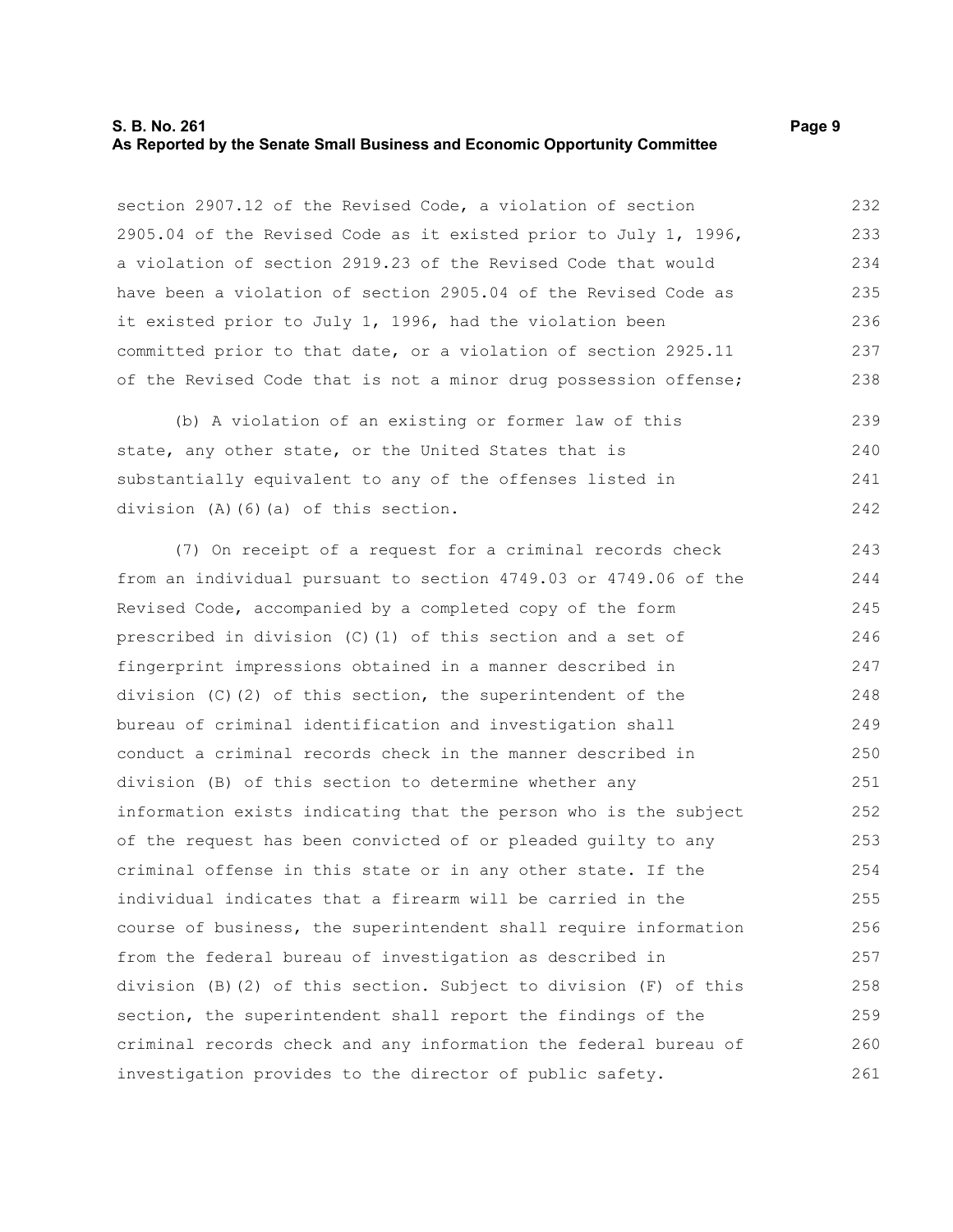## **S. B. No. 261 Page 10 As Reported by the Senate Small Business and Economic Opportunity Committee**

(8) On receipt of a request pursuant to section 1321.37, 1321.53, or 4763.05 of the Revised Code, a completed form prescribed pursuant to division (C)(1) of this section, and a set of fingerprint impressions obtained in the manner described in division (C)(2) of this section, the superintendent of the bureau of criminal identification and investigation shall conduct a criminal records check with respect to any person who has applied for a license, permit, or certification from the department of commerce or a division in the department. The superintendent shall conduct the criminal records check in the manner described in division (B) of this section to determine whether any information exists that indicates that the person who is the subject of the request previously has been convicted of or pleaded guilty to any criminal offense in this state, any other state, or the United States. 262 263 264 265 266 267 268 269 270 271 272 273 274 275 276

(9) On receipt of a request for a criminal records check from the treasurer of state under section 113.041 of the Revised Code or from an individual under section 928.03, 4701.08, 4715.101, 4717.061, 4725.121, 4725.501, 4729.071, 4729.53, 4729.90, 4729.92, 4730.101, 4730.14, 4730.28, 4731.081, 4731.15, 4731.171, 4731.222, 4731.281, 4731.531, 4732.091, 4734.202, 4740.061, 4741.10, 4747.051, 4751.20, 4751.201, 4751.202, 4751.21, 4753.061, 4755.70, 4757.101, 4759.061, 4760.032, 4760.06, 4761.051, 4762.031, 4762.06, 4774.031, 4774.06, 4776.021, 4778.04, 4778.07, 4779.091, or 4783.04 of the Revised Code, accompanied by a completed form prescribed under division (C)(1) of this section and a set of fingerprint impressions obtained in the manner described in division (C)(2) of this section, the superintendent of the bureau of criminal identification and investigation shall conduct a criminal records check in the manner described in division (B) of this 277 278 279 280 281 282 283 284 285 286 287 288 289 290 291 292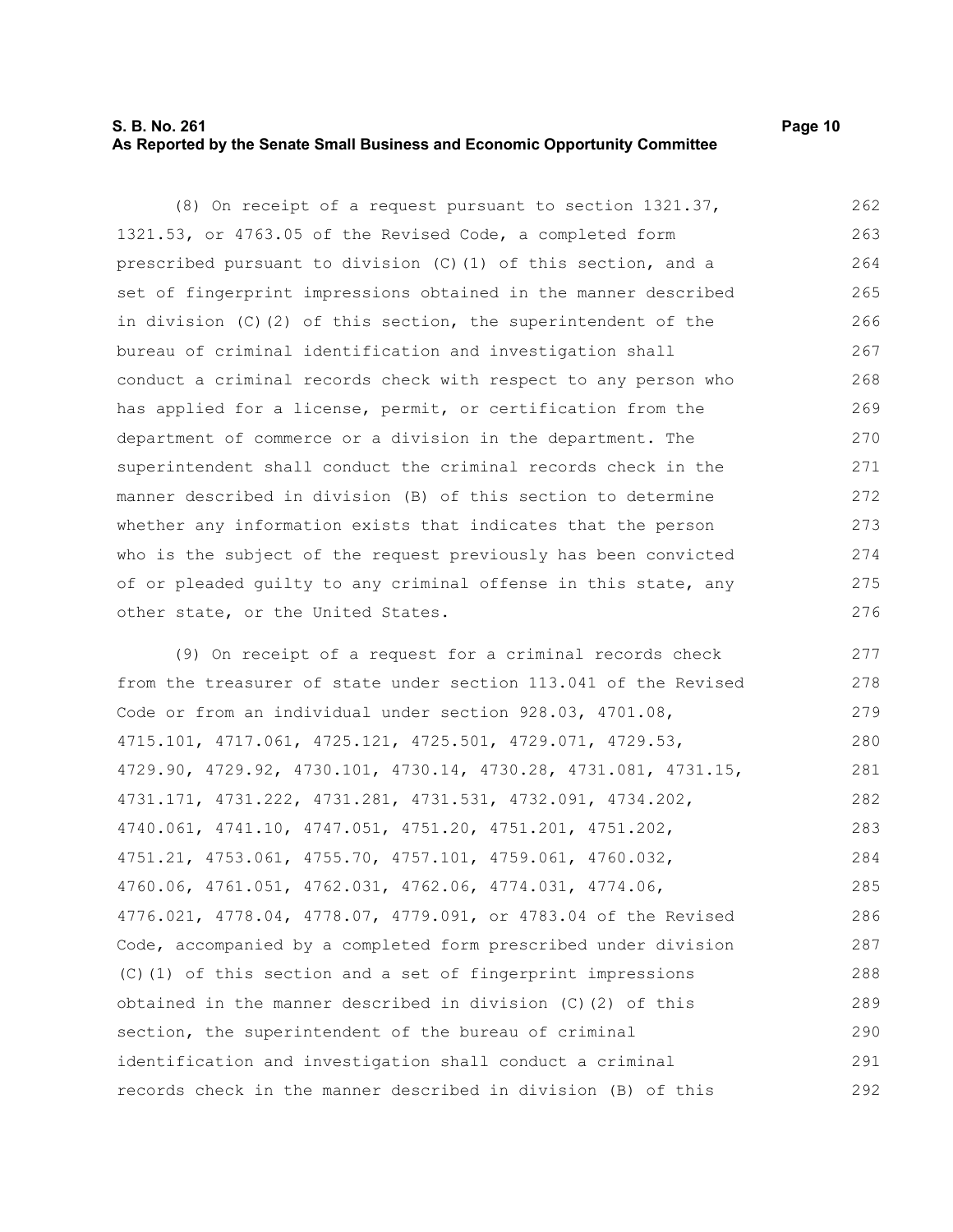### **S. B. No. 261 Page 11 As Reported by the Senate Small Business and Economic Opportunity Committee**

section to determine whether any information exists that indicates that the person who is the subject of the request has been convicted of or pleaded guilty to any criminal offense in this state or any other state. Subject to division (F) of this section, the superintendent shall send the results of a check requested under section 113.041 of the Revised Code to the treasurer of state and shall send the results of a check requested under any of the other listed sections to the licensing board specified by the individual in the request. 293 294 295 296 297 298 299 300 301

(10) On receipt of a request pursuant to section 124.74, 718.131, 1121.23, 1315.141, 1733.47, or 1761.26 of the Revised Code, a completed form prescribed pursuant to division (C)(1) of this section, and a set of fingerprint impressions obtained in the manner described in division  $(C)$  (2) of this section, the superintendent of the bureau of criminal identification and investigation shall conduct a criminal records check in the manner described in division (B) of this section to determine whether any information exists that indicates that the person who is the subject of the request previously has been convicted of or pleaded guilty to any criminal offense under any existing or former law of this state, any other state, or the United States. 302 303 304 305 306 307 308 309 310 311 312 313 314

(11) On receipt of a request for a criminal records check from an appointing or licensing authority under section 3772.07 of the Revised Code, a completed form prescribed under division (C)(1) of this section, and a set of fingerprint impressions obtained in the manner prescribed in division (C)(2) of this section, the superintendent of the bureau of criminal identification and investigation shall conduct a criminal records check in the manner described in division (B) of this section to determine whether any information exists that 315 316 317 318 319 320 321 322 323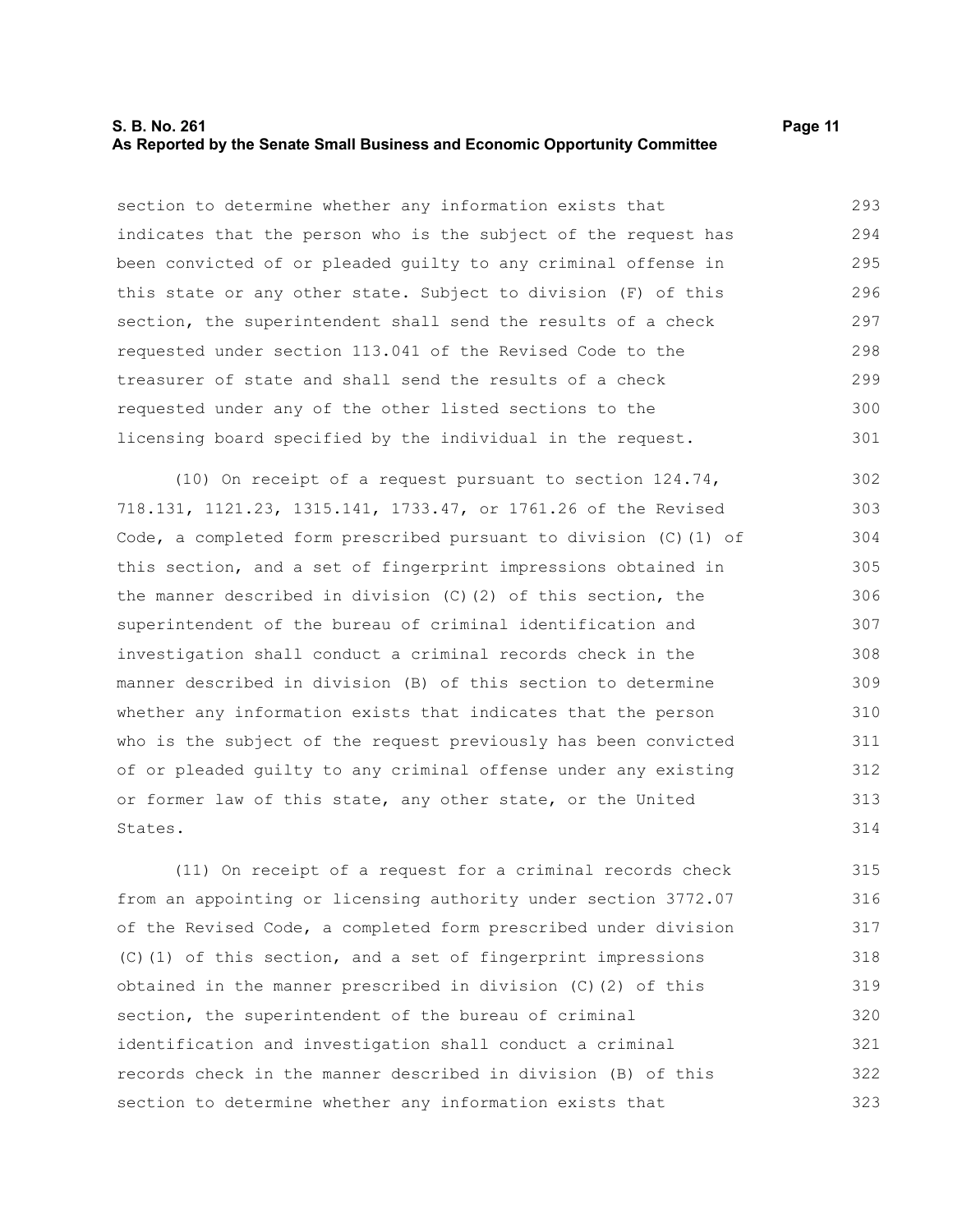## **S. B. No. 261 Page 12 As Reported by the Senate Small Business and Economic Opportunity Committee**

indicates that the person who is the subject of the request previously has been convicted of or pleaded guilty or no contest to any offense under any existing or former law of this state, any other state, or the United States that is a disqualifying offense as defined in section 3772.07 of the Revised Code or substantially equivalent to such an offense. 324 325 326 327 328 329

(12) On receipt of a request pursuant to section 2151.33 or 2151.412 of the Revised Code, a completed form prescribed pursuant to division  $(C)$  (1) of this section, and a set of fingerprint impressions obtained in the manner described in division (C)(2) of this section, the superintendent of the bureau of criminal identification and investigation shall conduct a criminal records check with respect to any person for whom a criminal records check is required under that section. The superintendent shall conduct the criminal records check in the manner described in division (B) of this section to determine whether any information exists that indicates that the person who is the subject of the request previously has been convicted of or pleaded guilty to any of the following: 330 331 332 333 334 335 336 337 338 339 340 341 342

(a) A violation of section 2903.01, 2903.02, 2903.03, 2903.04, 2903.11, 2903.12, 2903.13, 2903.16, 2903.21, 2903.34, 2905.01, 2905.02, 2905.11, 2905.12, 2907.02, 2907.03, 2907.05, 2907.06, 2907.07, 2907.08, 2907.09, 2907.12, 2907.25, 2907.31, 2907.32, 2907.321, 2907.322, 2907.323, 2911.01, 2911.02, 2911.11, 2911.12, 2911.13, 2913.02, 2913.03, 2913.04, 2913.11, 2913.21, 2913.31, 2913.40, 2913.43, 2913.47, 2913.51, 2919.25, 2921.36, 2923.12, 2923.13, 2923.161, 2925.02, 2925.03, 2925.11, 2925.13, 2925.22, 2925.23, or 3716.11 of the Revised Code; 343 344 345 346 347 348 349 350 351

(b) An existing or former law of this state, any other state, or the United States that is substantially equivalent to 352 353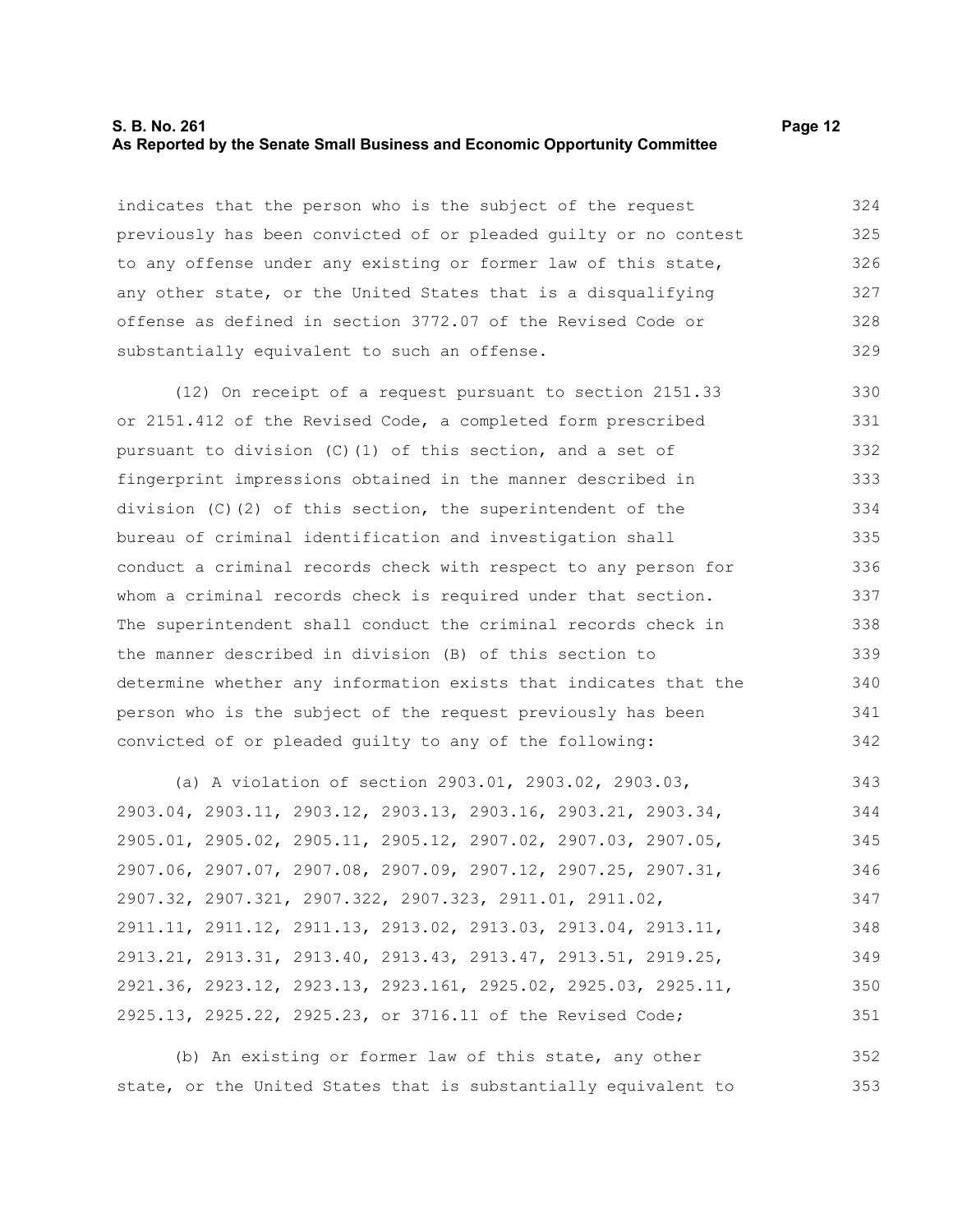383

any of the offenses listed in division (A)(12)(a) of this section. (13) On receipt of a request pursuant to section 3796.12 of the Revised Code, a completed form prescribed pursuant to division (C)(1) of this section, and a set of fingerprint impressions obtained in a manner described in division (C)(2) of this section, the superintendent of the bureau of criminal identification and investigation shall conduct a criminal records check in the manner described in division (B) of this section to determine whether any information exists that indicates that the person who is the subject of the request previously has been convicted of or pleaded guilty to thefollowing: (a) A a disqualifying offense as specified in rules adopted under section 9.79 and division (B)(2)(b) of section 354 355 356 357 358 359 360 361 362 363 364 365 366 367 368

3796.03 of the Revised Code if the person who is the subject of the request is an administrator or other person responsible for the daily operation of, or an owner or prospective owner, officer or prospective officer, or board member or prospective board member of, an entity seeking a license from the department of commerce under Chapter 3796. of the Revised Code+ 369 370 371 372 373 374

(b) A disqualifying offense as specified in rules adopted under section  $9.79$  and division (B)(2)(b) of section 3796.04 of the Revised Code if the person who is the subject of the request is an administrator or other person responsible for the daily operation of, or an owner or prospective owner, officer or prospective officer, or board member or prospective board member of, an entity seeking a license from the state board of pharmacyunder Chapter 3796. of the Revised Code. 375 376 377 378 379 380 381 382

(14) On receipt of a request required by section 3796.13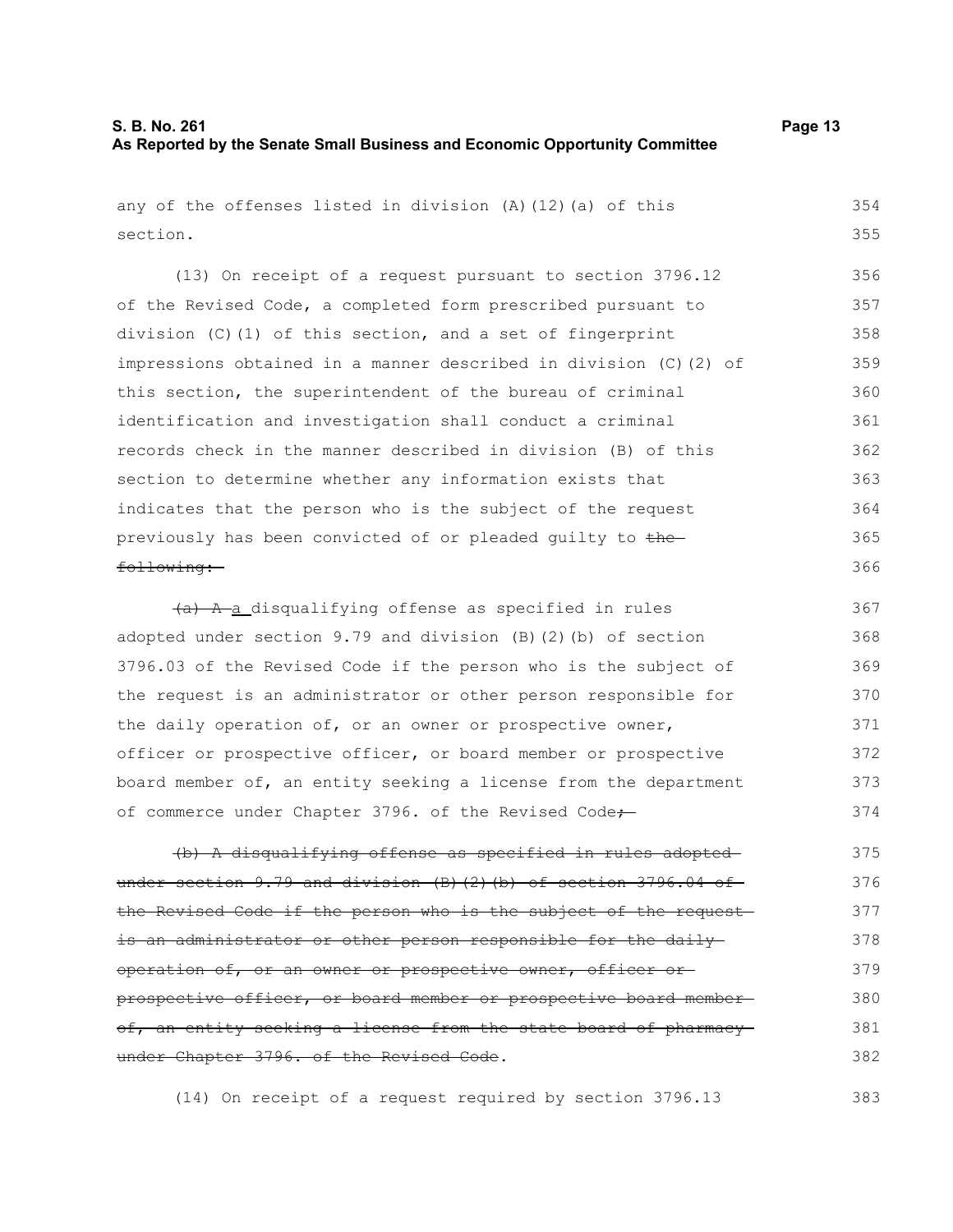#### **S. B. No. 261 Page 14 As Reported by the Senate Small Business and Economic Opportunity Committee**

of the Revised Code, a completed form prescribed pursuant to division (C)(1) of this section, and a set of fingerprint impressions obtained in a manner described in division (C)(2) of this section, the superintendent of the bureau of criminal identification and investigation shall conduct a criminal records check in the manner described in division (B) of this section to determine whether any information exists that indicates that the person who is the subject of the request previously has been convicted of or pleaded quilty to thefollowing: 384 385 386 387 388 389 390 391 392 393

 $(a)$  A a disqualifying offense as specified in rules adopted under division  $\left(\frac{B}{8}\right)\left(\frac{B}{a}\right)$  (10)(a) of section 3796.03 of the Revised Code if the person who is the subject of the request is seeking employment with an entity licensed by the department of commerce under Chapter 3796. of the Revised Code-394 395 396 397 398

(b) A disqualifying offense as specified in rules adopted under division (B)(14)(a) of section 3796.04 of the Revised Codeif the person who is the subject of the request is seeking employment with an entity licensed by the state board ofpharmacy under Chapter 3796. of the Revised Code. 399 400 401 402 403

(15) On receipt of a request pursuant to section 4768.06 of the Revised Code, a completed form prescribed under division (C)(1) of this section, and a set of fingerprint impressions obtained in the manner described in division (C)(2) of this section, the superintendent of the bureau of criminal identification and investigation shall conduct a criminal records check in the manner described in division (B) of this section to determine whether any information exists indicating that the person who is the subject of the request has been convicted of or pleaded guilty to any criminal offense in this 404 405 406 407 408 409 410 411 412 413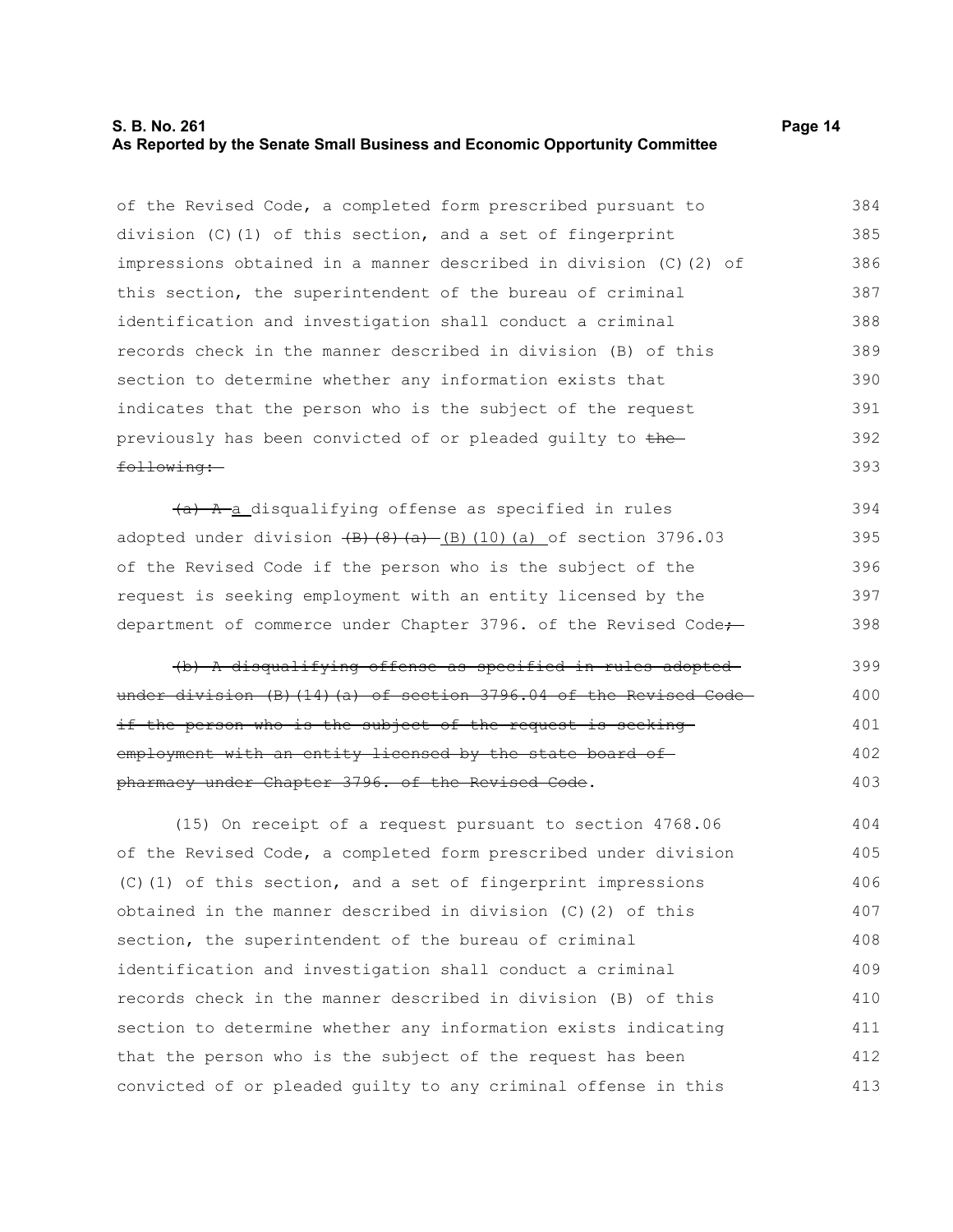## **S. B. No. 261 Page 15 As Reported by the Senate Small Business and Economic Opportunity Committee**

state or in any other state.

(16) On receipt of a request pursuant to division (B) of section 4764.07 or division (A) of section 4735.143 of the Revised Code, a completed form prescribed under division (C)(1) of this section, and a set of fingerprint impressions obtained in the manner described in division (C)(2) of this section, the superintendent of the bureau of criminal identification and investigation shall conduct a criminal records check in the manner described in division (B) of this section to determine whether any information exists indicating that the person who is the subject of the request has been convicted of or pleaded guilty to any criminal offense in any state or the United States. 415 416 417 418 419 420 421 422 423 424 425 426

(17) On receipt of a request for a criminal records check under section 147.022 of the Revised Code, a completed form prescribed under division (C)(1) of this section, and a set of fingerprint impressions obtained in the manner prescribed in division (C)(2) of this section, the superintendent of the bureau of criminal identification and investigation shall conduct a criminal records check in the manner described in division (B) of this section to determine whether any information exists that indicates that the person who is the subject of the request previously has been convicted of or pleaded guilty or no contest to any criminal offense under any existing or former law of this state, any other state, or the United States. 427 428 429 430 431 432 433 434 435 436 437 438 439

(18) Upon receipt of a request pursuant to division (F) of section 2915.081 or division (E) of section 2915.082 of the Revised Code, a completed form prescribed under division (C)(1) of this section, and a set of fingerprint impressions obtained 440 441 442 443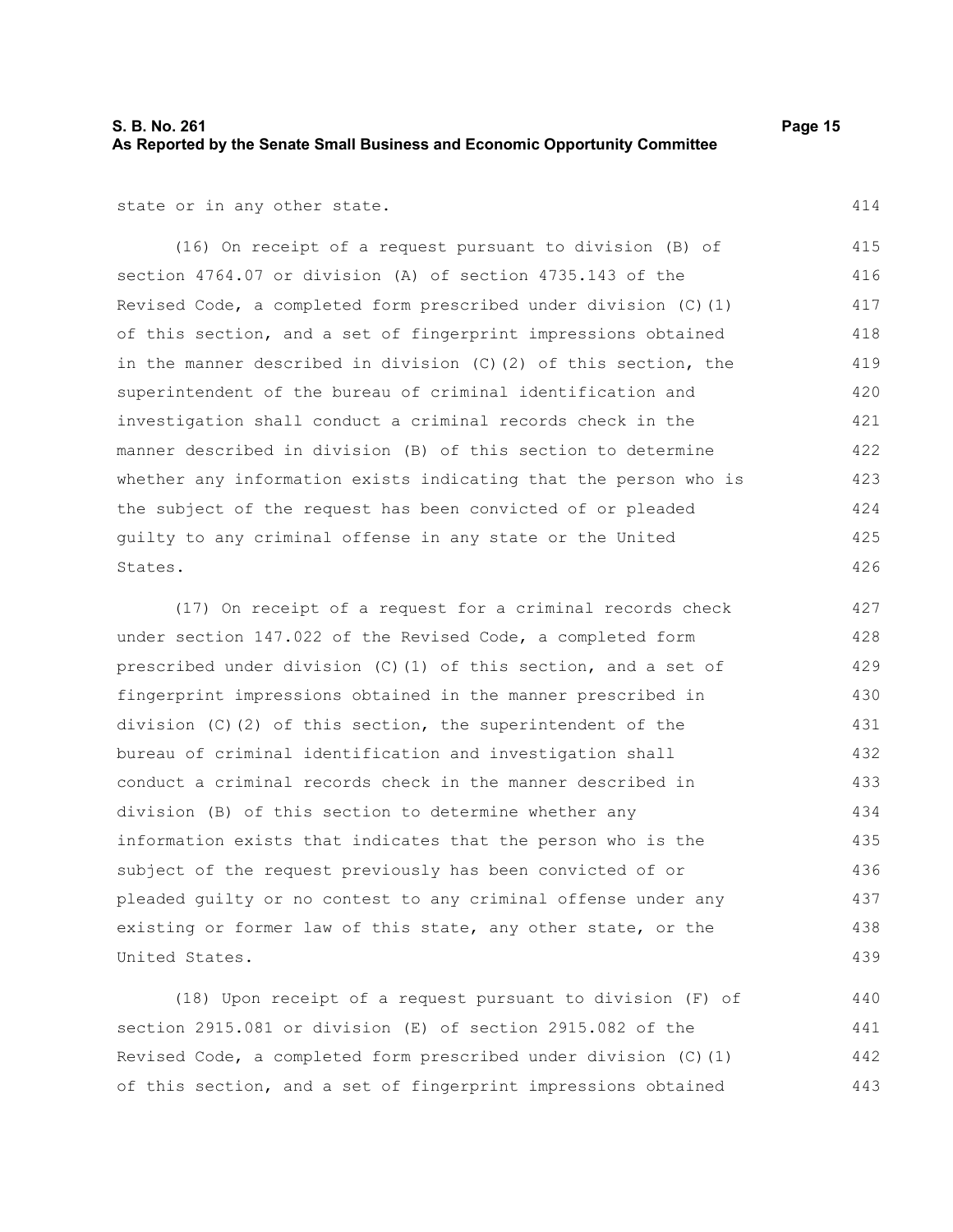## **S. B. No. 261 Page 16 As Reported by the Senate Small Business and Economic Opportunity Committee**

in the manner described in division (C)(2) of this section, the superintendent of the bureau of criminal identification and investigation shall conduct a criminal records check in the manner described in division (B) of this section to determine whether any information exists indicating that the person who is the subject of the request has been convicted of or pleaded guilty or no contest to any offense that is a violation of Chapter 2915. of the Revised Code or to any offense under any existing or former law of this state, any other state, or the United States that is substantially equivalent to such an offense. 444 445 446 447 448 449 450 451 452 453 454

(B) Subject to division (F) of this section, the superintendent shall conduct any criminal records check to be conducted under this section as follows:

(1) The superintendent shall review or cause to be reviewed any relevant information gathered and compiled by the bureau under division (A) of section 109.57 of the Revised Code that relates to the person who is the subject of the criminal records check, including, if the criminal records check was requested under section 113.041, 121.08, 124.74, 173.27, 173.38, 173.381, 718.131, 928.03, 1121.23, 1315.141, 1321.37, 1321.53, 1733.47, 1761.26, 2151.86, 3301.32, 3301.541, 3319.39, 3740.11, 3712.09, 3721.121, 3772.07, 3796.12, 3796.13, 4729.071, 4729.53, 4729.90, 4729.92, 4749.03, 4749.06, 4763.05, 4764.07, 4768.06, 5104.013, 5164.34, 5164.341, 5164.342, 5123.081, 5123.169, or 5153.111 of the Revised Code, any relevant information contained in records that have been sealed under section 2953.32 of the Revised Code; 458 459 460 461 462 463 464 465 466 467 468 469 470 471

(2) If the request received by the superintendent asks for information from the federal bureau of investigation, the 472 473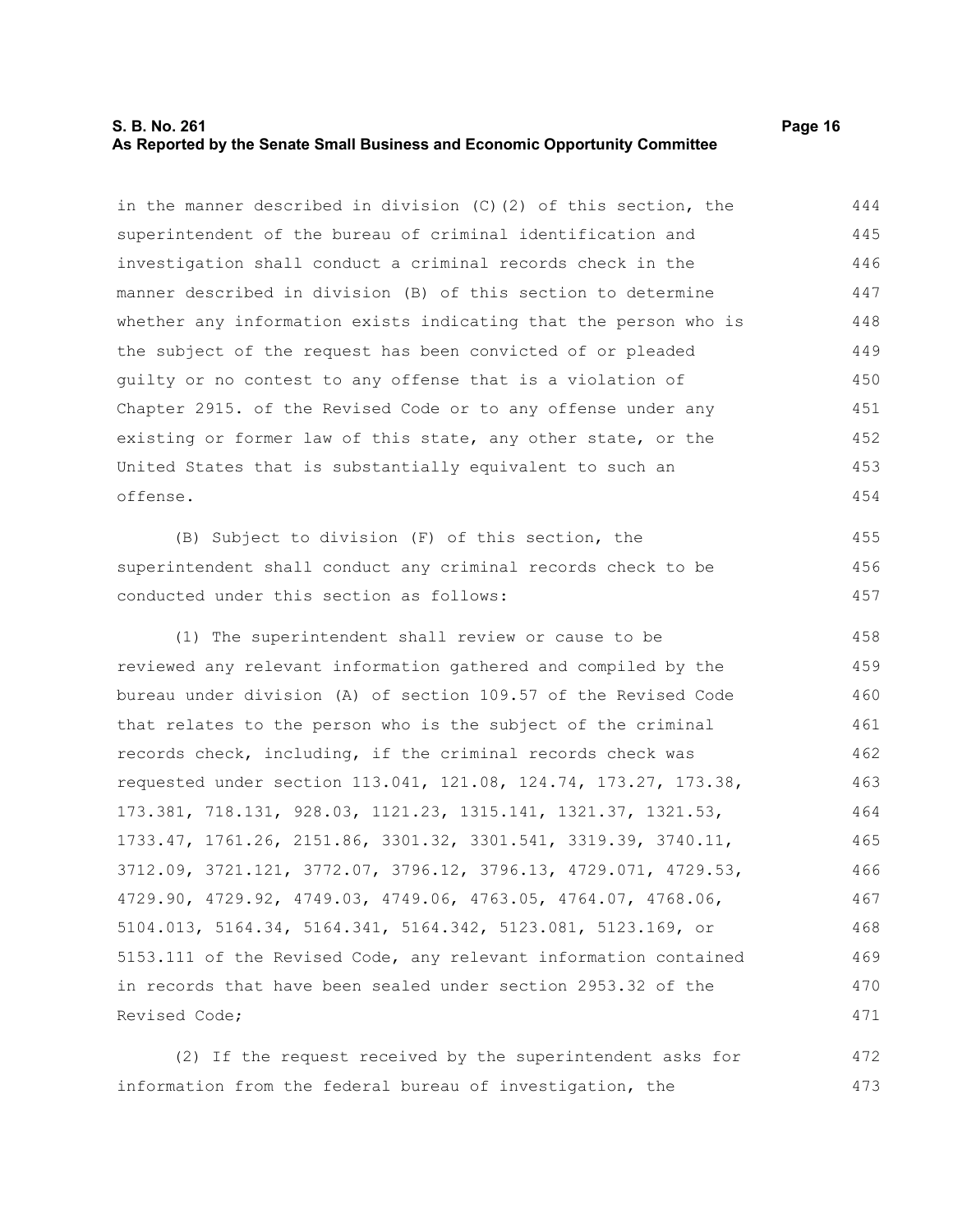## **S. B. No. 261 Page 17 As Reported by the Senate Small Business and Economic Opportunity Committee**

superintendent shall request from the federal bureau of investigation any information it has with respect to the person who is the subject of the criminal records check, including fingerprint-based checks of national crime information databases as described in 42 U.S.C. 671 if the request is made pursuant to section 2151.86 or 5104.013 of the Revised Code or if any other Revised Code section requires fingerprint-based checks of that nature, and shall review or cause to be reviewed any information the superintendent receives from that bureau. If a request under section 3319.39 of the Revised Code asks only for information from the federal bureau of investigation, the superintendent shall not conduct the review prescribed by division (B)(1) of this section. 474 475 476 477 478 479 480 481 482 483 484 485 486

(3) The superintendent or the superintendent's designee may request criminal history records from other states or the federal government pursuant to the national crime prevention and privacy compact set forth in section 109.571 of the Revised Code.

(4) The superintendent shall include in the results of the criminal records check a list or description of the offenses listed or described in the relevant provision of division (A) of this section. The superintendent shall exclude from the results any information the dissemination of which is prohibited by federal law.

(5) The superintendent shall send the results of the criminal records check to the person to whom it is to be sent not later than the following number of days after the date the superintendent receives the request for the criminal records check, the completed form prescribed under division (C)(1) of this section, and the set of fingerprint impressions obtained in 498 499 500 501 502 503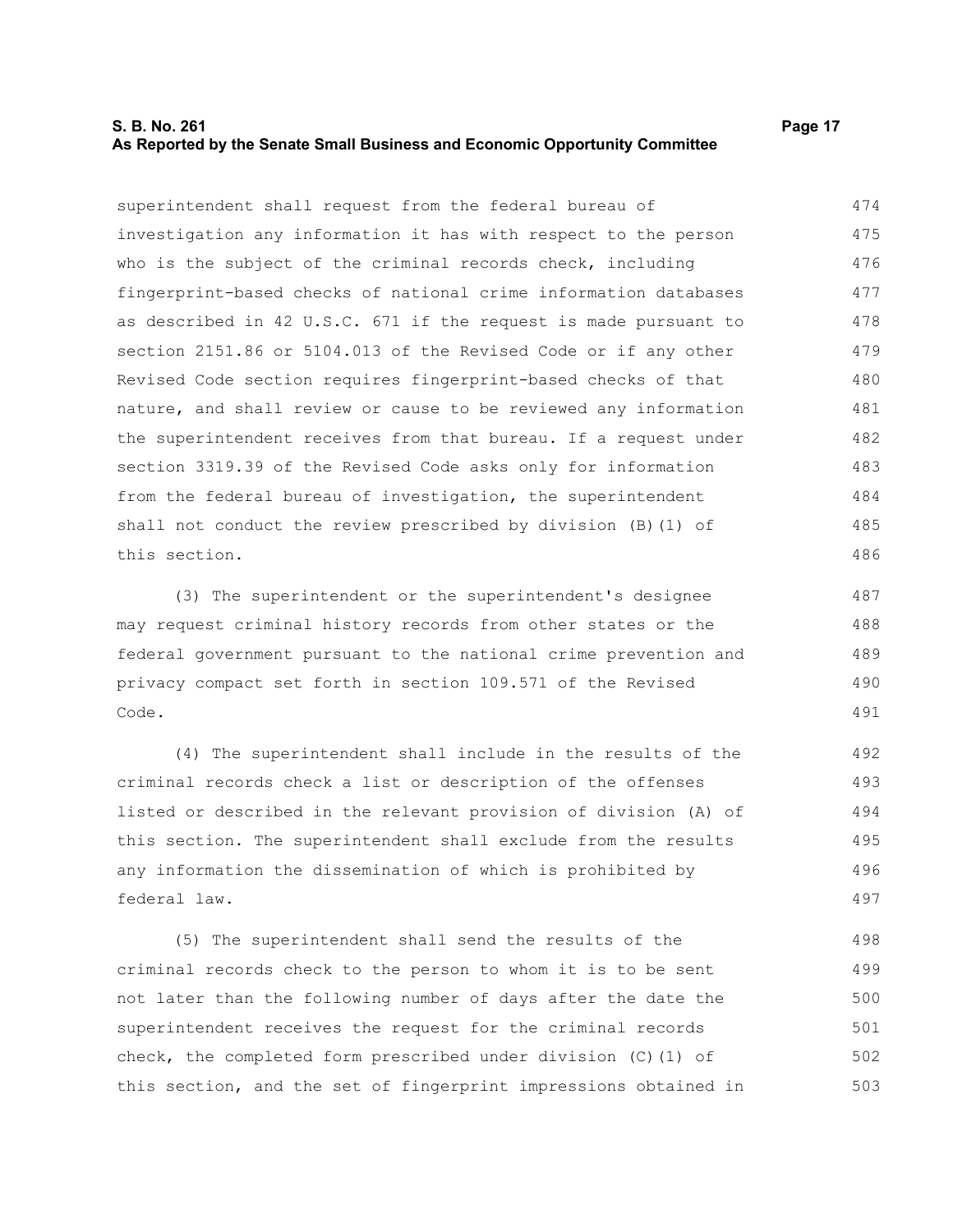## **S. B. No. 261 Page 18 As Reported by the Senate Small Business and Economic Opportunity Committee**

the manner described in division (C)(2) of this section: (a) If the superintendent is required by division (A) of this section (other than division (A)(3) of this section) to conduct the criminal records check, thirty; (b) If the superintendent is required by division (A)(3) of this section to conduct the criminal records check, sixty. (C)(1) The superintendent shall prescribe a form to obtain the information necessary to conduct a criminal records check from any person for whom a criminal records check is to be conducted under this section. The form that the superintendent prescribes pursuant to this division may be in a tangible format, in an electronic format, or in both tangible and electronic formats. (2) The superintendent shall prescribe standard impression sheets to obtain the fingerprint impressions of any person for whom a criminal records check is to be conducted under this section. Any person for whom a records check is to be conducted under this section shall obtain the fingerprint impressions at a county sheriff's office, municipal police department, or any other entity with the ability to make fingerprint impressions on the standard impression sheets prescribed by the superintendent. 504 505 506 507 508 509 510 511 512 513 514 515 516 517 518 519 520 521 522 523 524

or in both tangible and electronic formats. (3) Subject to division (D) of this section, the superintendent shall prescribe and charge a reasonable fee for providing a criminal records check under this section. The 529 530 531 532

The office, department, or entity may charge the person a reasonable fee for making the impressions. The standard

impression sheets the superintendent prescribes pursuant to this division may be in a tangible format, in an electronic format,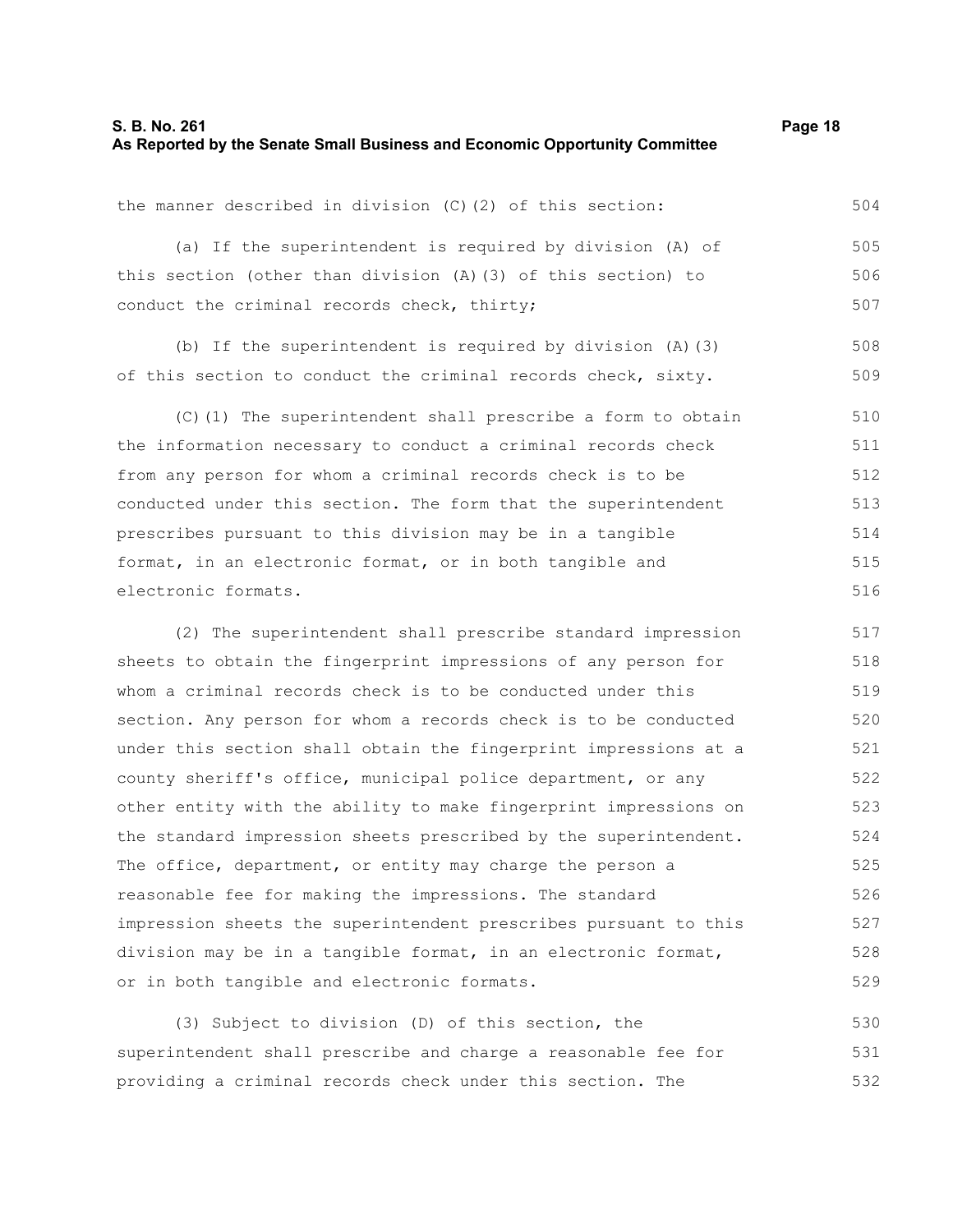## **S. B. No. 261 Page 19 As Reported by the Senate Small Business and Economic Opportunity Committee**

person requesting the criminal records check shall pay the fee prescribed pursuant to this division. In the case of a request under section 1121.23, 1155.03, 1163.05, 1315.141, 1733.47, 1761.26, 2151.33, 2151.412, or 5164.34 of the Revised Code, the fee shall be paid in the manner specified in that section. 533 534 535 536 537

(4) The superintendent of the bureau of criminal identification and investigation may prescribe methods of forwarding fingerprint impressions and information necessary to conduct a criminal records check, which methods shall include, but not be limited to, an electronic method. 538 539 540 541 542

(D) The results of a criminal records check conducted under this section, other than a criminal records check specified in division (A)(7) of this section, are valid for the person who is the subject of the criminal records check for a period of one year from the date upon which the superintendent completes the criminal records check. If during that period the superintendent receives another request for a criminal records check to be conducted under this section for that person, the superintendent shall provide the results from the previous criminal records check of the person at a lower fee than the fee prescribed for the initial criminal records check. 543 544 545 546 547 548 549 550 551 552 553

(E) When the superintendent receives a request for information from a registered private provider, the superintendent shall proceed as if the request was received from a school district board of education under section 3319.39 of the Revised Code. The superintendent shall apply division (A)(1) (c) of this section to any such request for an applicant who is a teacher. 554 555 556 557 558 559 560

(F)(1) Subject to division (F)(2) of this section, all information regarding the results of a criminal records check 561 562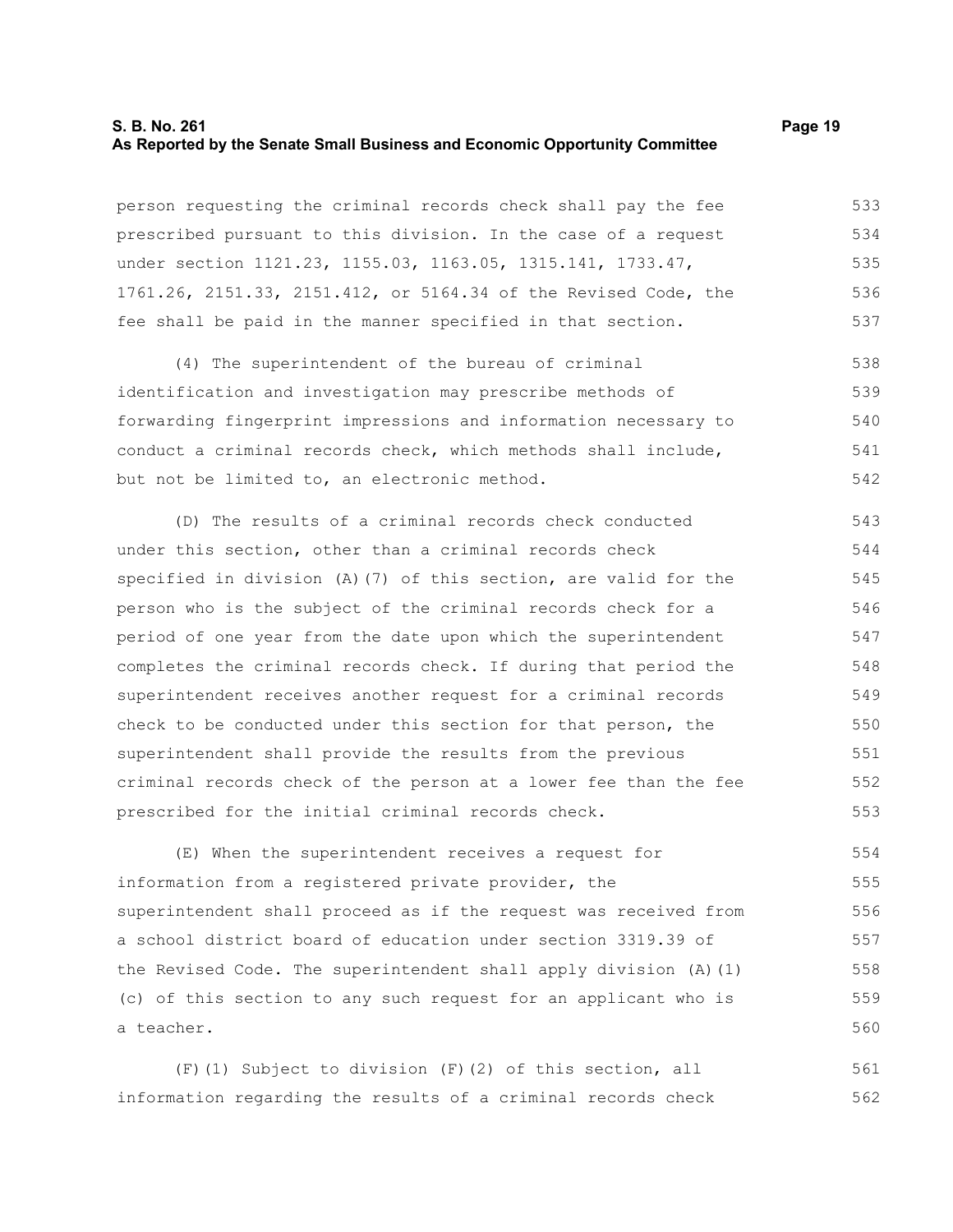## **S. B. No. 261 Page 20 As Reported by the Senate Small Business and Economic Opportunity Committee**

conducted under this section that the superintendent reports or sends under division (A)(7) or (9) of this section to the director of public safety, the treasurer of state, or the person, board, or entity that made the request for the criminal records check shall relate to the conviction of the subject person, or the subject person's plea of guilty to, a criminal offense. 563 564 565 566 567 568 569

(2) Division (F)(1) of this section does not limit, restrict, or preclude the superintendent's release of information that relates to the arrest of a person who is eighteen years of age or older, to an adjudication of a child as a delinquent child, or to a criminal conviction of a person under eighteen years of age in circumstances in which a release of that nature is authorized under division  $(E)(2)$ ,  $(3)$ , or  $(4)$ of section 109.57 of the Revised Code pursuant to a rule adopted under division (E)(1) of that section. 570 571 572 573 574 575 576 577 578

(G) As used in this section:

(1) "Criminal records check" means any criminal records check conducted by the superintendent of the bureau of criminal identification and investigation in accordance with division (B) of this section. 580 581 582 583

(2) "Minor drug possession offense" has the same meaning as in section 2925.01 of the Revised Code. 584 585

(3) "OVI or OVUAC violation" means a violation of section 4511.19 of the Revised Code or a violation of an existing or former law of this state, any other state, or the United States that is substantially equivalent to section 4511.19 of the Revised Code. 586 587 588 589 590

(4) "Registered private provider" means a nonpublic school 591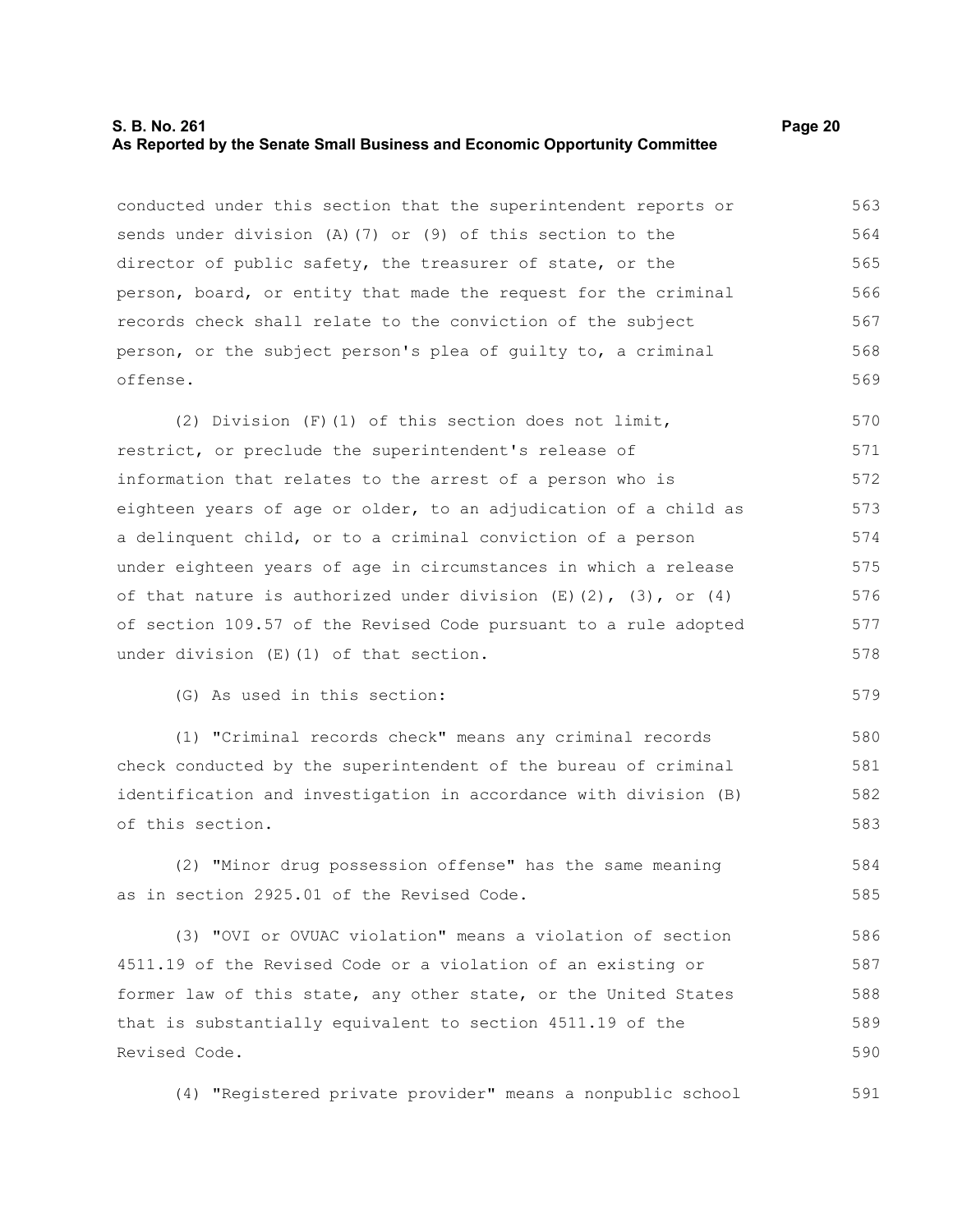## **S. B. No. 261 Page 21 As Reported by the Senate Small Business and Economic Opportunity Committee**

| or entity registered with the superintendent of public           | 592 |
|------------------------------------------------------------------|-----|
| instruction under section 3310.41 of the Revised Code to         | 593 |
| participate in the autism scholarship program or section 3310.58 | 594 |
| of the Revised Code to participate in the Jon Peterson special   | 595 |
| needs scholarship program.                                       | 596 |
| Sec. 3796.01. (A) As used in this chapter:                       | 597 |
| (1) "Marijuana" means marihuana as defined in section            | 598 |
| 3719.01 of the Revised Code.                                     | 599 |
| (2) "Medical marijuana" means marijuana that is                  | 600 |
| cultivated, processed, dispensed, tested, possessed, or used for | 601 |
| a medical purpose.                                               | 602 |
| (3) "Academic medical center" has the same meaning as in         | 603 |
| section 4731.297 of the Revised Code.                            | 604 |
| (4) "Drug database" means the database established and           | 605 |
| maintained by the state board of pharmacy pursuant to section    | 606 |
| 4729.75 of the Revised Code.                                     | 607 |
| (5) "Marijuana cultivation area" means the boundaries of         | 608 |
| the enclosed areas in which medical marijuana is cultivated      | 609 |
| during the vegetative stage and flowering stage of the           | 610 |
| cultivation process. For purposes of calculating the marijuana   | 611 |
| cultivation area square footage, "marijuana cultivation area"    | 612 |
| does not include enclosed areas used solely for the storage and  | 613 |
| maintenance of mother plants, clones, or seedlings.              | 614 |

(6) "Physician" means an individual authorized under Chapter 4731. of the Revised Code to practice medicine and surgery or osteopathic medicine and surgery. 615 616 617

(6) (7) "Qualifying medical condition" means any of the following: 618 619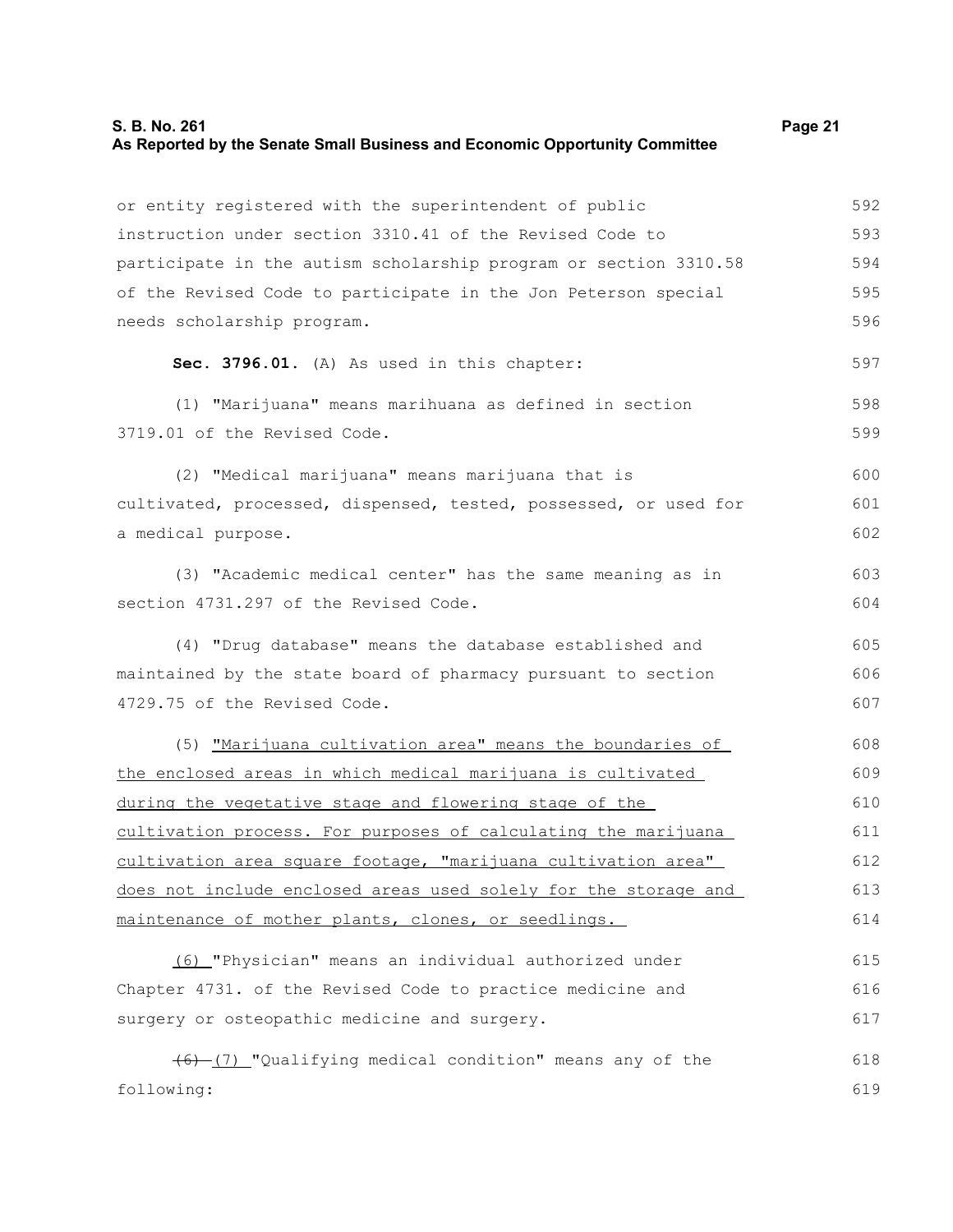| S. B. No. 261                         | As Reported by the Senate Small Business and Economic Opportunity Committee | Page 22 |
|---------------------------------------|-----------------------------------------------------------------------------|---------|
|                                       | (a) Acquired immune deficiency syndrome;                                    | 620     |
| (b) Alzheimer's disease;              |                                                                             | 621     |
| (c) Amyotrophic lateral sclerosis;    |                                                                             | 622     |
| (d) Cancer;                           |                                                                             | 623     |
| (e) Chronic traumatic encephalopathy; |                                                                             | 624     |
| (f) Crohn's disease;                  |                                                                             | 625     |
|                                       | (g) Epilepsy or another seizure disorder;                                   | 626     |
| (h) Fibromyalgia;                     |                                                                             | 627     |
| (i) Glaucoma;                         |                                                                             | 628     |
| (j) Hepatitis C;                      |                                                                             | 629     |
| (k) Inflammatory bowel disease;       |                                                                             | 630     |
| (1) Multiple sclerosis;               |                                                                             | 631     |
|                                       | (m) Pain that is either of the following:                                   | 632     |
| (i) Chronic and severe;               |                                                                             | 633     |
| (ii) Intractable.                     |                                                                             | 634     |
| (n) Parkinson's disease;              |                                                                             | 635     |
| (o) Positive status for HIV;          |                                                                             | 636     |
| (p) Post-traumatic stress disorder;   |                                                                             | 637     |
| (q) Sickle cell anemia;               |                                                                             | 638     |
| (r) Spinal cord disease or injury;    |                                                                             | 639     |
| (s) Tourette's syndrome;              |                                                                             | 640     |
| (t) Traumatic brain injury;           |                                                                             | 641     |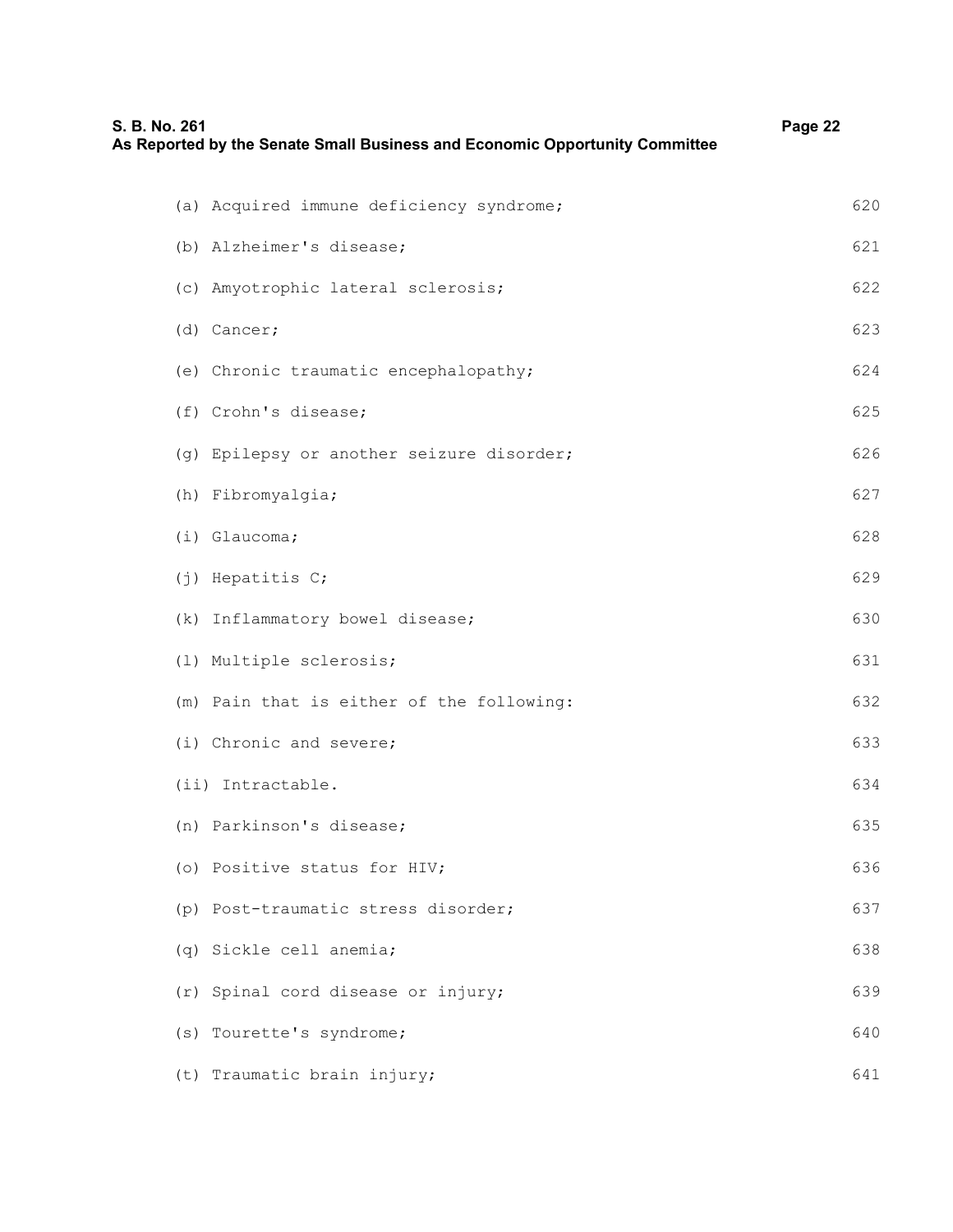| S. B. No. 261<br>As Reported by the Senate Small Business and Economic Opportunity Committee |     |
|----------------------------------------------------------------------------------------------|-----|
| (u) Ulcerative colitis;                                                                      | 642 |
| (v) Arthritis;                                                                               | 643 |
| (w) Migraines;                                                                               | 644 |
| (x) Autism spectrum disorder;                                                                | 645 |
| (y) Spasticity or chronic muscle spasms;                                                     | 646 |
| (z) Hospice care or terminal illness;                                                        | 647 |
|                                                                                              |     |
| (aa) Opioid use disorder;                                                                    | 648 |
| (bb) Any condition not specified in this division, if a                                      | 649 |
| recommending physician, in the physician's sole discretion and                               | 650 |
| medical opinion, finds either of the following:                                              | 651 |
| (i) That the patient's symptoms may reasonably be expected                                   | 652 |
| to be relieved from medical marijuana;                                                       | 653 |
| (ii) That the patient may otherwise reasonably be expected                                   | 654 |
| to benefit from medical marijuana;                                                           | 655 |
| (cc) Any other disease or condition added by the state                                       | 656 |
| medical board under section 4731.302 of the Revised Code.                                    | 657 |
| (7) (8) "Recommending physician" means a physician                                           | 658 |
| certified to recommend medical marijuana for the treatment of a                              | 659 |
| gualifying medical condition pursuant to section 4731.30 of the                              | 660 |
| Revised Code.                                                                                | 661 |
| (9) "Stand-alone processor" means a licensed processor                                       | 662 |
| that has obtained its certificate of operation by October 1,                                 | 663 |
| 2021, and initially applied for a cultivator license and was not                             | 664 |
| awarded a provisional license.                                                               | 665 |
| (10) "State university" has the same meaning as in section                                   | 666 |
| 3345.011 of the Revised Code.                                                                | 667 |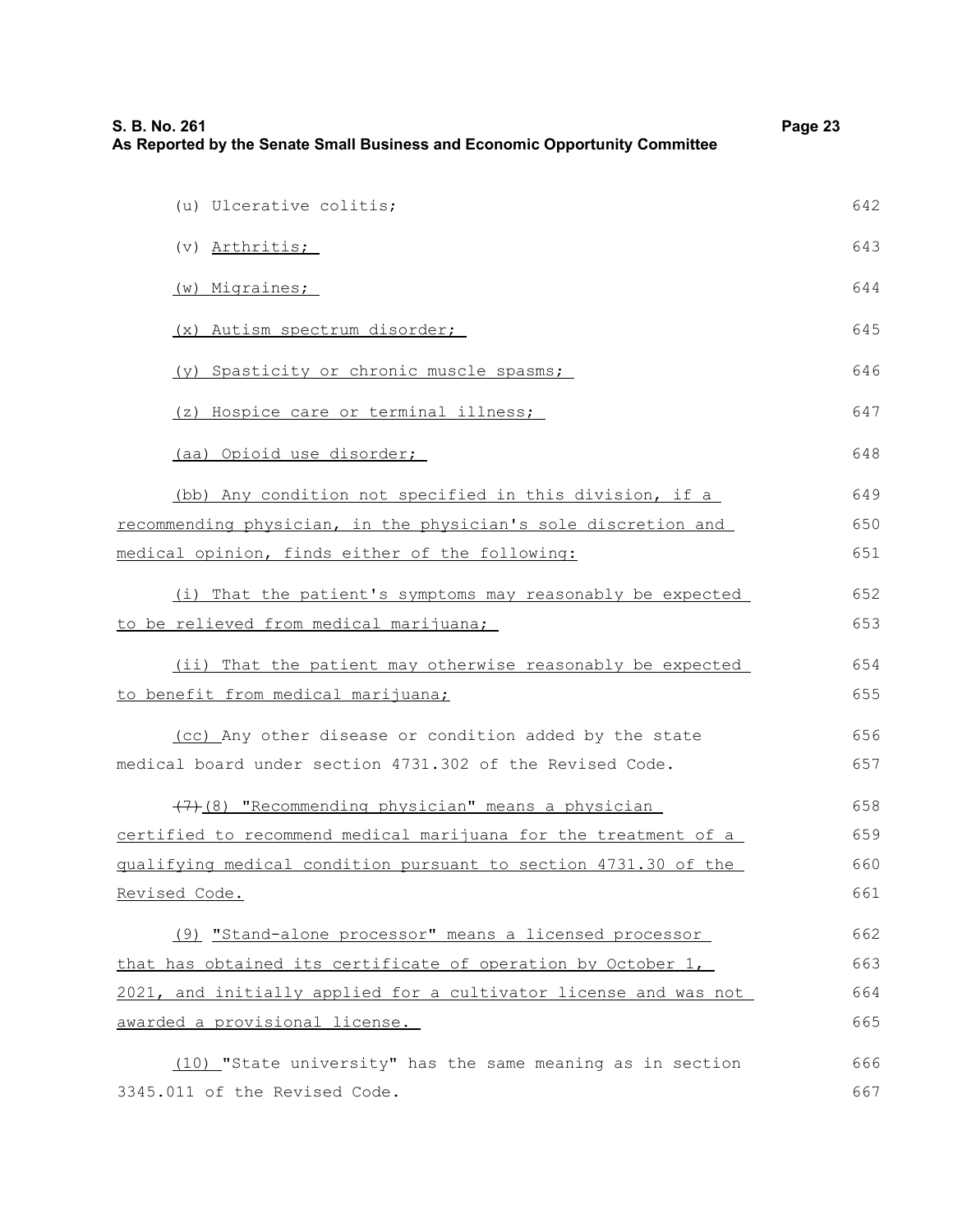## **S. B. No. 261 Page 24 As Reported by the Senate Small Business and Economic Opportunity Committee**

(B) Notwithstanding any conflicting provision of Chapter 3719. of the Revised Code or the rules adopted under it, for purposes of this chapter, medical marijuana is a schedule II controlled substance.

Sec. 3796.02. There is hereby established a medicalmarijuana control program-division of marijuana control in the department of commerce-and the state board of pharmacy. The department division shall provide for the licensure of medical marijuana cultivators-and, processors, and retail dispensaries, and also the licensure of laboratories that test medical marijuana. The board-division shall provide for the licensure ofretail dispensaries and the registration of patients and their caregivers. The department and board-division shall administer the medical marijuana control program. 672 673 674 675 676 677 678 679 680 681

**Sec. 3796.03.** (A)(1) Except as provided in division (A)(2) of this section, not later than one year after September 8, 2016, the department of commerce division of marijuana control shall adopt rules establishing standards and procedures for the medical marijuana control program. 682 683 684 685 686

(2) The department division shall adopt rules establishing standards and procedures for the licensure of cultivators not later than two hundred forty days after September 8, 2016. 687 688 689

(3) All rules adopted under this section shall be adopted in accordance with Chapter 119. of the Revised Code. 690 691

(B) The rules shall do all of the following: 692

(1) Establish application procedures and fees for licenses it the division issues under this chapter; 693 694

(2) Specify both-all of the following: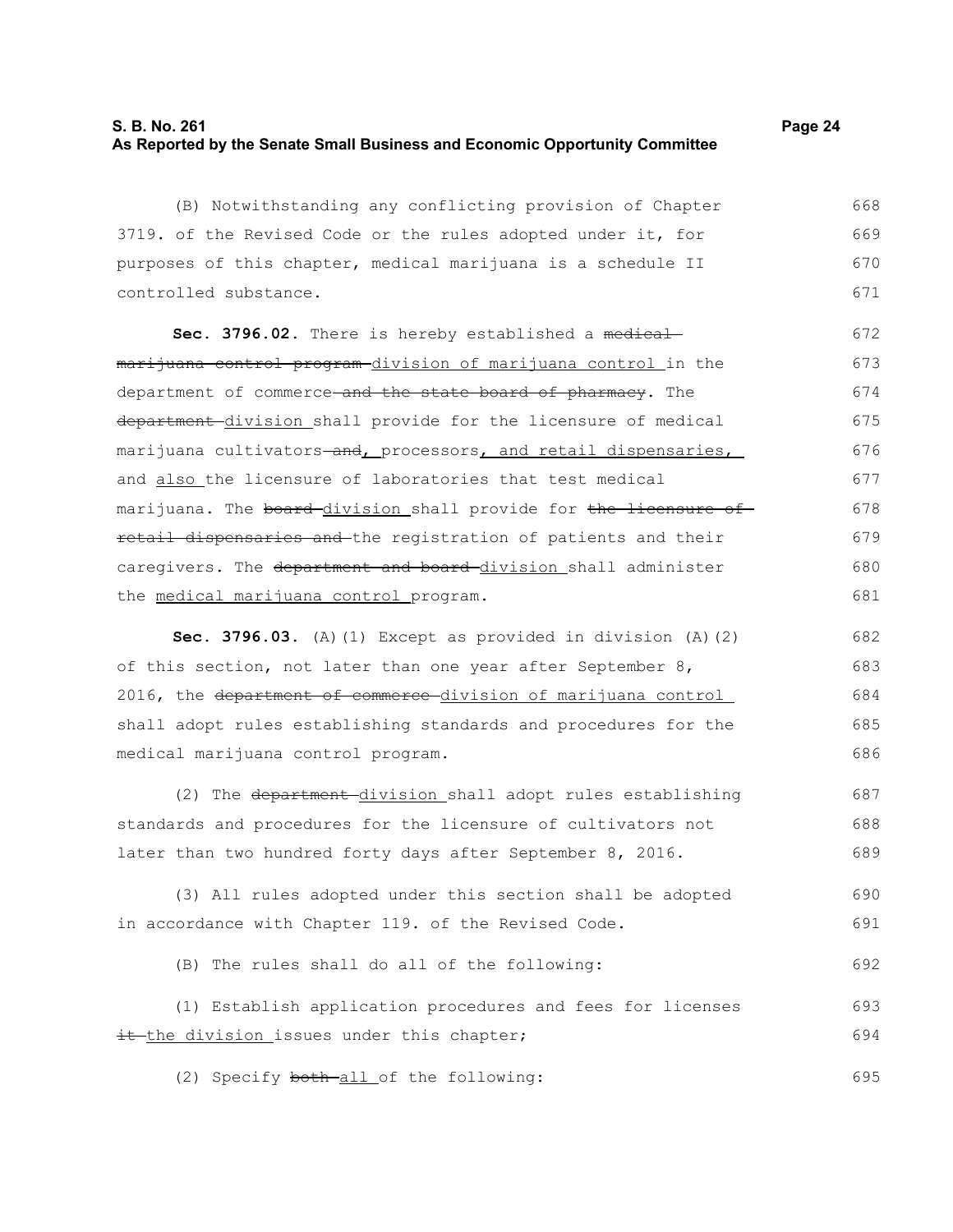disqualified from licensure pursuant to that section;

licensure;

(a) The conditions that must be met to be eligible for (b) In accordance with section 9.79 of the Revised Code, the criminal offenses for which an applicant will be

(c) Which of the criminal offenses specified pursuant to division (B)(2)(b) of this section will not disqualify an applicant from holding a retail dispensary license if the applicant was convicted of or pleaded guilty to the offense more than five years before the date the application for licensure is filed. 701 702 703 704 705 706

(3)(a)(i) Establish, in accordance with section 3796.05 of the Revised Code, the number of cultivator licenses that will be permitted at any one time;

(ii) Establish a new category of cultivator license for stand-alone processors and rules for the prompt establishment thereof.

(b)(i) Establish, in accordance with section 3796.05 of the Revised Code, the number of retail dispensary licenses that will be permitted at any one time, endeavoring to achieve a ratio of at least one retail dispensary per one thousand registered patients up to the first three hundred thousand registered patients and then adding additional retail dispensaries on an as-needed basis thereafter, to be evaluated and awarded at least once every two years. 713 714 715 716 717 718 719 720

(ii) When determining the number of retail dispensaries to license during any licensing event, the division shall take into account anticipated growth in patient numbers and patient demand based on sales and market data to ensure that new retail 721 722 723 724

696 697

698 699 700

707 708 709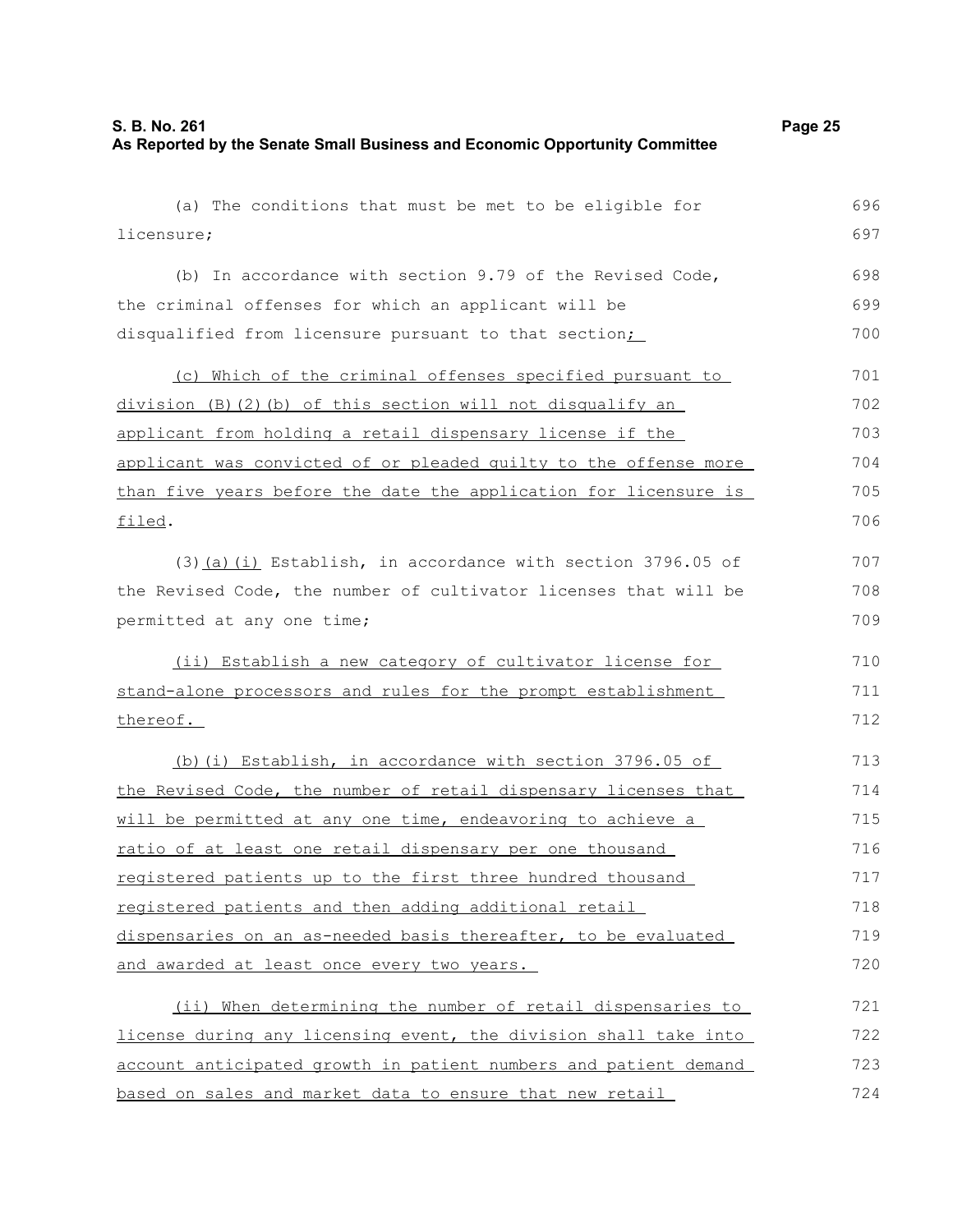| S. B. No. 261<br>As Reported by the Senate Small Business and Economic Opportunity Committee | Page 26 |
|----------------------------------------------------------------------------------------------|---------|
| dispensary openings are timed to meet such demand.                                           | 725     |
| (4) Establish a license renewal schedule, renewal                                            | 726     |
| procedures, and renewal fees;                                                                | 727     |
| (5) (a) Specify reasons for which a license may be                                           | 728     |
| suspended, including without prior hearing, revoked, or not be                               | 729     |
| renewed or issued and the reasons for which a civil penalty may                              | 730     |
| be imposed on a license holder;                                                              | 731     |
| (b) (i) The division may revoke a license for failure to                                     | 732     |
| secure a certificate of operation within eighteen months of                                  | 733     |
| provisional licensure.                                                                       | 734     |
| (ii) The holder of a provisional license may apply to the                                    | 735     |
| division for not more than two six-month extensions of this                                  | 736     |
| deadline. The division shall approve the extension if the                                    | 737     |
| license holder demonstrates that the license holder has made a                               | 738     |
| good-faith effort at becoming operational.                                                   | 739     |
| (6) Establish standards under which a license suspension                                     | 740     |
| may be lifted;                                                                               | 741     |
| (7) Establish procedures for registration of patients and                                    | 742     |
| caregivers and requirements that must be met to be eligible for                              | 743     |
| registration;                                                                                | 744     |
| (8) Establish training requirements for employees of                                         | 745     |
| retail dispensaries;                                                                         | 746     |
| (9) Specify if a cultivator, retail dispensary, processor,                                   | 747     |
| or laboratory that is licensed under this chapter and that                                   | 748     |
| existed at a location before a school, church, public library,                               | 749     |
| public playground, or public park became established within five                             | 750     |
| hundred feet of the cultivator, processor, or laboratory, may                                | 751     |
| remain in operation or shall relocate or have its license                                    | 752     |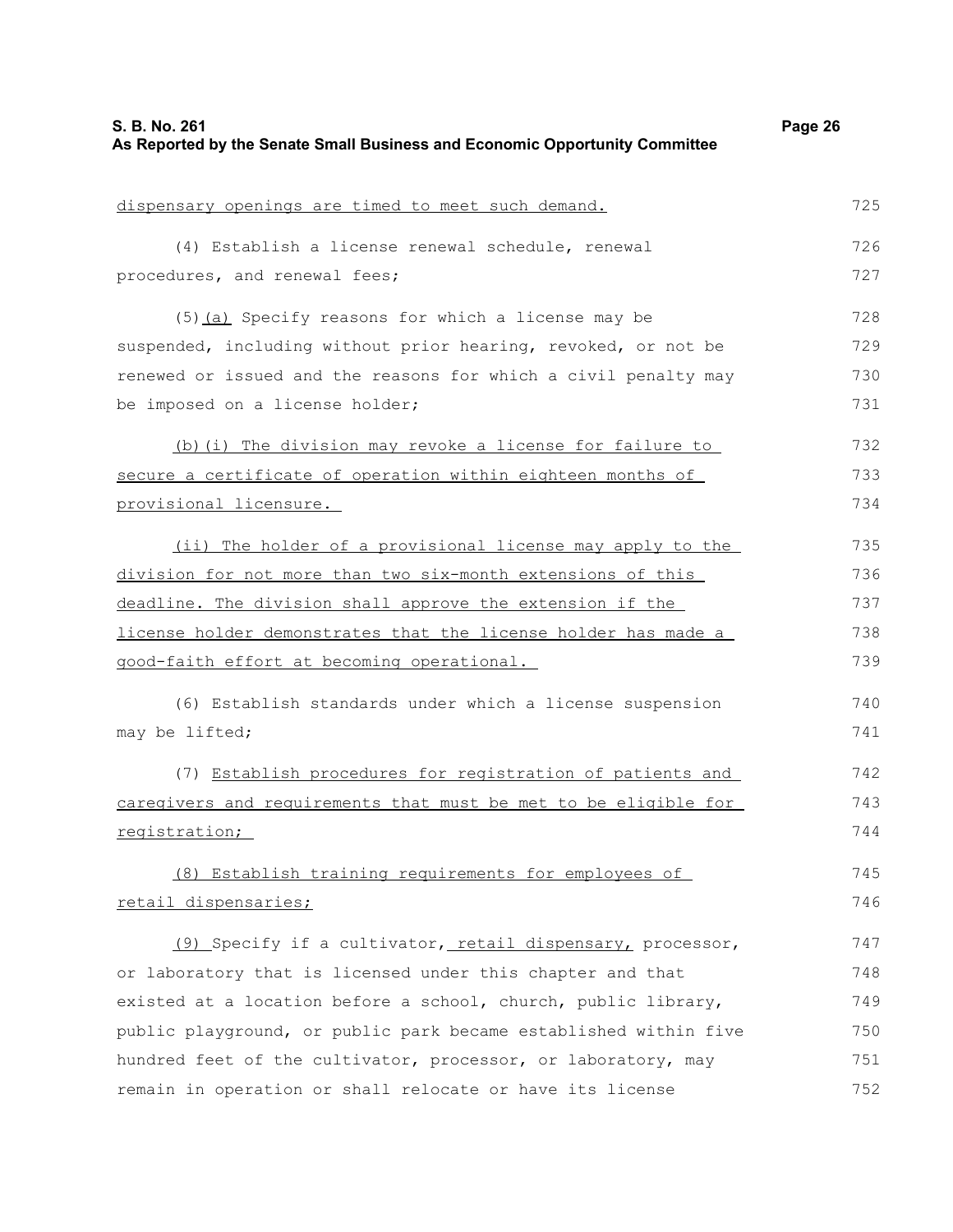| S. B. No. 261<br>As Reported by the Senate Small Business and Economic Opportunity Committee      | Page 27 |
|---------------------------------------------------------------------------------------------------|---------|
|                                                                                                   |         |
| revoked by the boarddivision;                                                                     | 753     |
| (8) (10) Specify both of the following:                                                           | 754     |
| (a) Subject to division $(B)$ $(8)$ $(b)$ $(B)$ $(10)$ $(b)$ of this                              | 755     |
| section, the criminal offenses for which a person will be                                         | 756     |
| disqualified from employment with a license holder;                                               | 757     |
| (b) Which of the criminal offenses specified pursuant to                                          | 758     |
| division $\left(\frac{B}{B}\right)\left(\frac{C}{A}\right)$ (B) (10) (a) of this section will not | 759     |
| disqualify a person from employment with a license holder if the                                  | 760     |
| person was convicted of or pleaded quilty to the offense more                                     | 761     |
| than five years before the date the employment begins.                                            | 762     |
| $(9)$ (11) Establish, in accordance with section 3796.05 of                                       | 763     |
| the Revised Code, standards and procedures for the testing and                                    | 764     |
| retesting of medical marijuana by a laboratory licensed under                                     | 765     |
| this chapter <sub>i</sub>                                                                         | 766     |
| (12) Specify, by form and tetrahydrocannabinol content, a                                         | 767     |
| maximum ninety-day supply of medical marijuana that may be                                        | 768     |
| possessed;                                                                                        | 769     |
| (13) Specify the paraphernalia or other accessories that                                          | 770     |
| may be used in the administration of medical marijuana to a                                       | 771     |
| registered patient;                                                                               | 772     |
| (14) Establish procedures for the issuance of patient or                                          | 773     |
| caregiver identification cards;                                                                   | 774     |
| (15) Specify the forms of or methods of using medical                                             | 775     |
| marijuana that are attractive to children;                                                        | 776     |
| (16) Establish a program to assist patients who are                                               | 777     |
| veterans or indigent in obtaining medical marijuana in                                            | 778     |
| accordance with this chapter;                                                                     | 779     |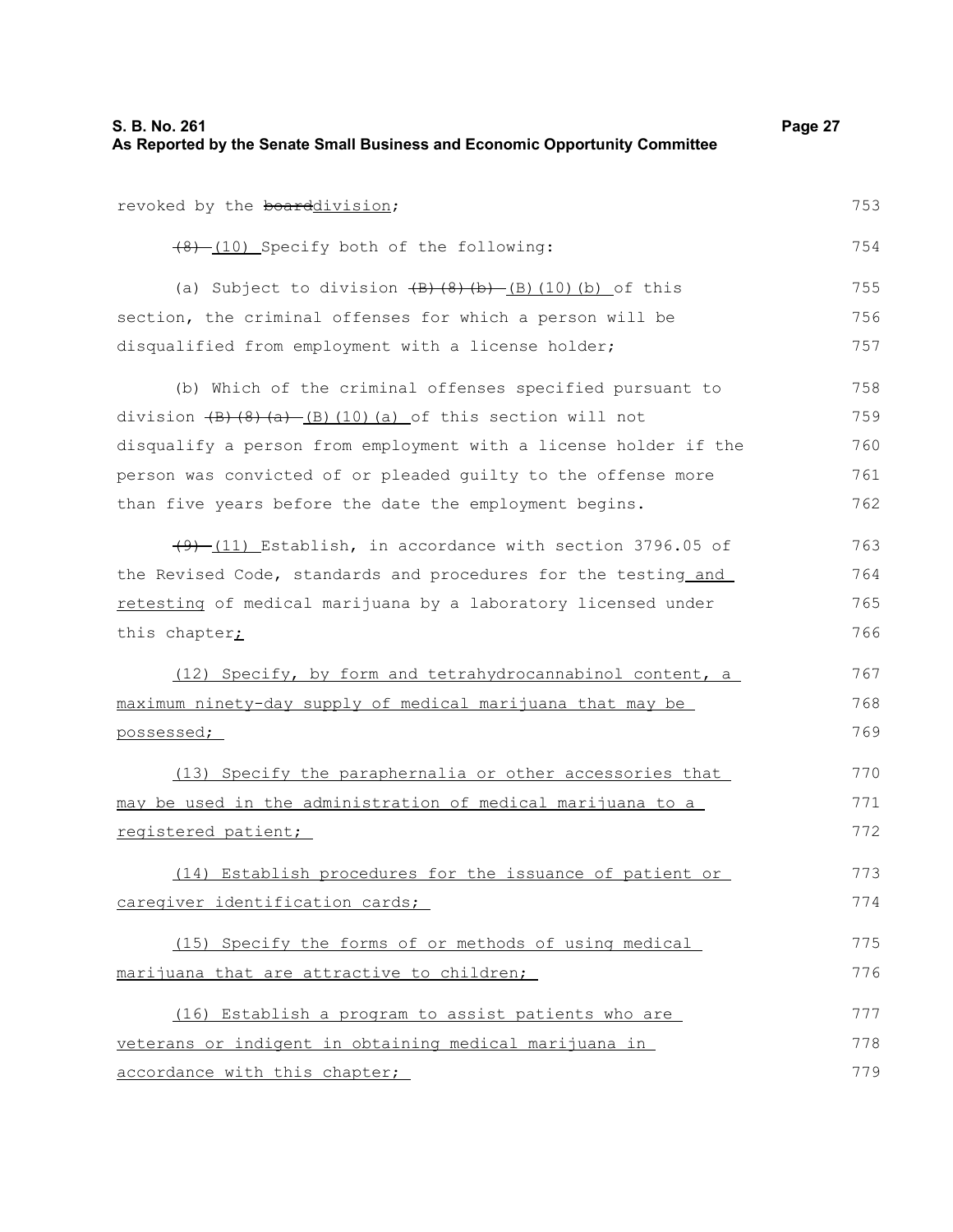| (17) Allow licensed dispensaries to advertise, on social         | 780 |
|------------------------------------------------------------------|-----|
| media or otherwise, without receiving prior approval from the    | 781 |
| division;                                                        | 782 |
| (18) Allow licensed dispensaries to display products on          | 783 |
| advertisements and within the dispensary;                        | 784 |
| (19) Impose a fine or other penalties for licensed               | 785 |
| entities that fail to comply with rules adopted under divisions  | 786 |
| (B) (17) and (18) of this section or any other rules adopted by  | 787 |
| the division pertaining to advertisements.                       | 788 |
| (C) In addition to the rules described in division (B) of        | 789 |
| this section, the department-division may adopt any other rules  | 790 |
| it considers necessary for the program's administration and the  | 791 |
| implementation and enforcement of this chapter.                  | 792 |
| (D) When adopting rules under this section, the department       | 793 |
| division shall consider standards and procedures that have been  | 794 |
| found to be best practices relative to the use and regulation of | 795 |
| medical marijuana.                                               | 796 |
| Sec. 3796.032. This chapter does not authorize the               | 797 |
| department of commerce or the state board of pharmacy division   | 798 |
| of marijuana control to oversee or limit research conducted at a | 799 |
| state university, academic medical center, or private research   | 800 |
| and development organization that is related to marijuana and is | 801 |
| approved by an agency, board, center, department, or institute   | 802 |
| of the United States government, including any of the following: | 803 |
| (A) The agency for health care research and quality;             | 804 |
| (B) The national institutes of health;                           | 805 |
| (C) The national academy of sciences;                            | 806 |
| (D) The centers for medicare and medicaid services;              | 807 |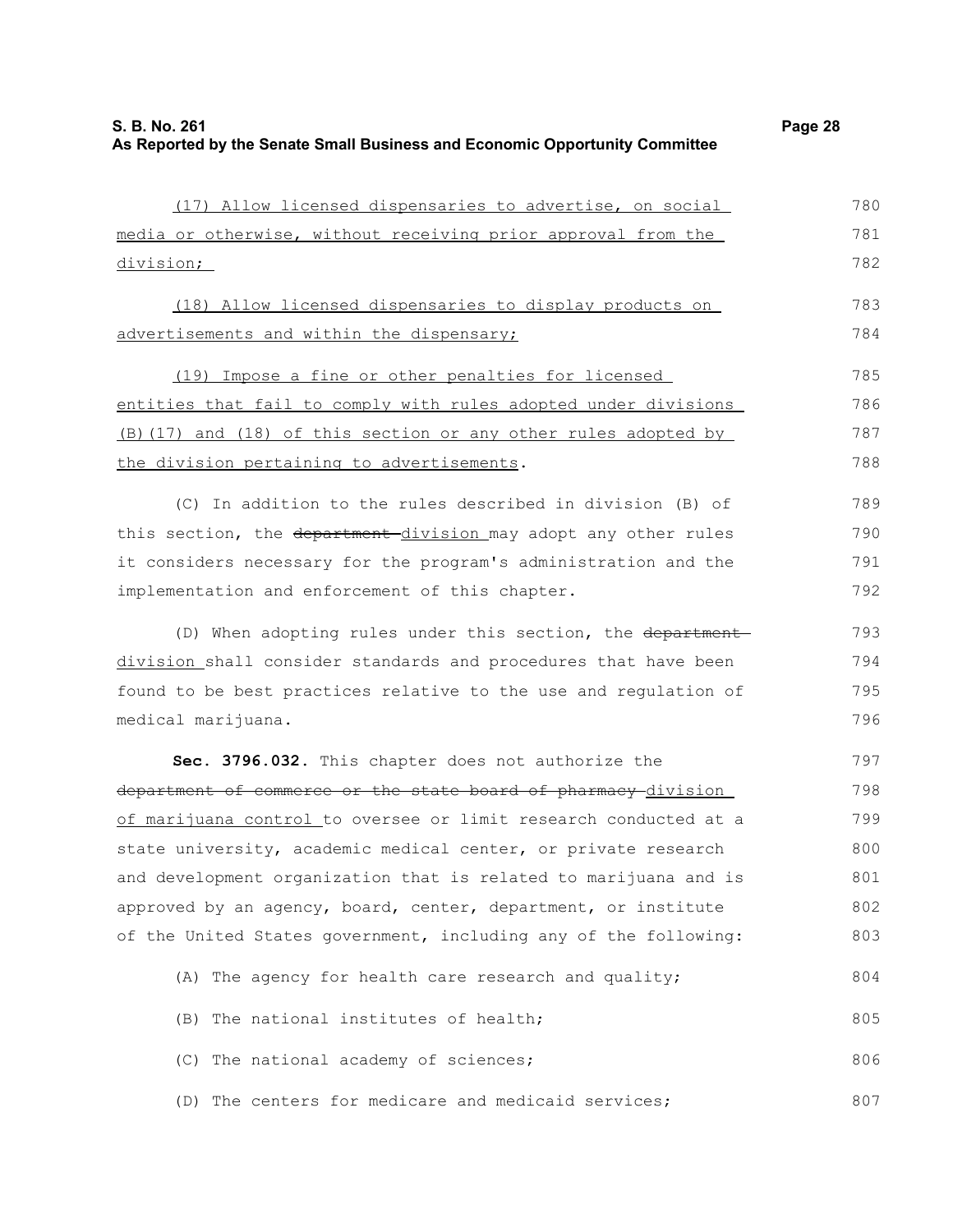| S. B. No. 261<br>As Reported by the Senate Small Business and Economic Opportunity Committee | Page 29 |
|----------------------------------------------------------------------------------------------|---------|
| (E) The United States department of defense;                                                 | 808     |
| (F) The centers for disease control and prevention;                                          | 809     |
| (G) The United States department of veterans affairs;                                        | 810     |
| (H) The drug enforcement administration;                                                     | 811     |
| (I) The food and drug administration;                                                        | 812     |
| (J) Any board recognized by the national institutes of                                       | 813     |
| health for the purpose of evaluating the medical value of health                             | 814     |
| care services.                                                                               | 815     |
| Sec. 3796.05. (A) When establishing the number of                                            | 816     |
| cultivator licenses that will be permitted at any one time, the                              | 817     |
| department of commerce division of marijuana control shall                                   | 818     |
| consider both-all of the following:                                                          | 819     |
| (1) The population of this state;                                                            | 820     |
| (2) The number of patients seeking to use medical                                            | 821     |
| marijuana;                                                                                   | 822     |
| (3) Whether licensed cultivators have expanded to full                                       | 823     |
| capacity.                                                                                    | 824     |
| (B) When establishing the number of retail dispensary                                        | 825     |
| licenses that will be permitted at any one time, the state board-                            | 826     |
| of pharmacy division shall consider all of the following:                                    | 827     |
| (1) The population of this state;                                                            | 828     |
| (2) The number of patients seeking to use medical                                            | 829     |
| marijuana;                                                                                   | 830     |
| (3) The geographic distribution of dispensary sites in an                                    | 831     |
| effort to ensure patient access to medical marijuana:                                        | 832     |
| (4) Projected growth of the patient registry over the next                                   | 833     |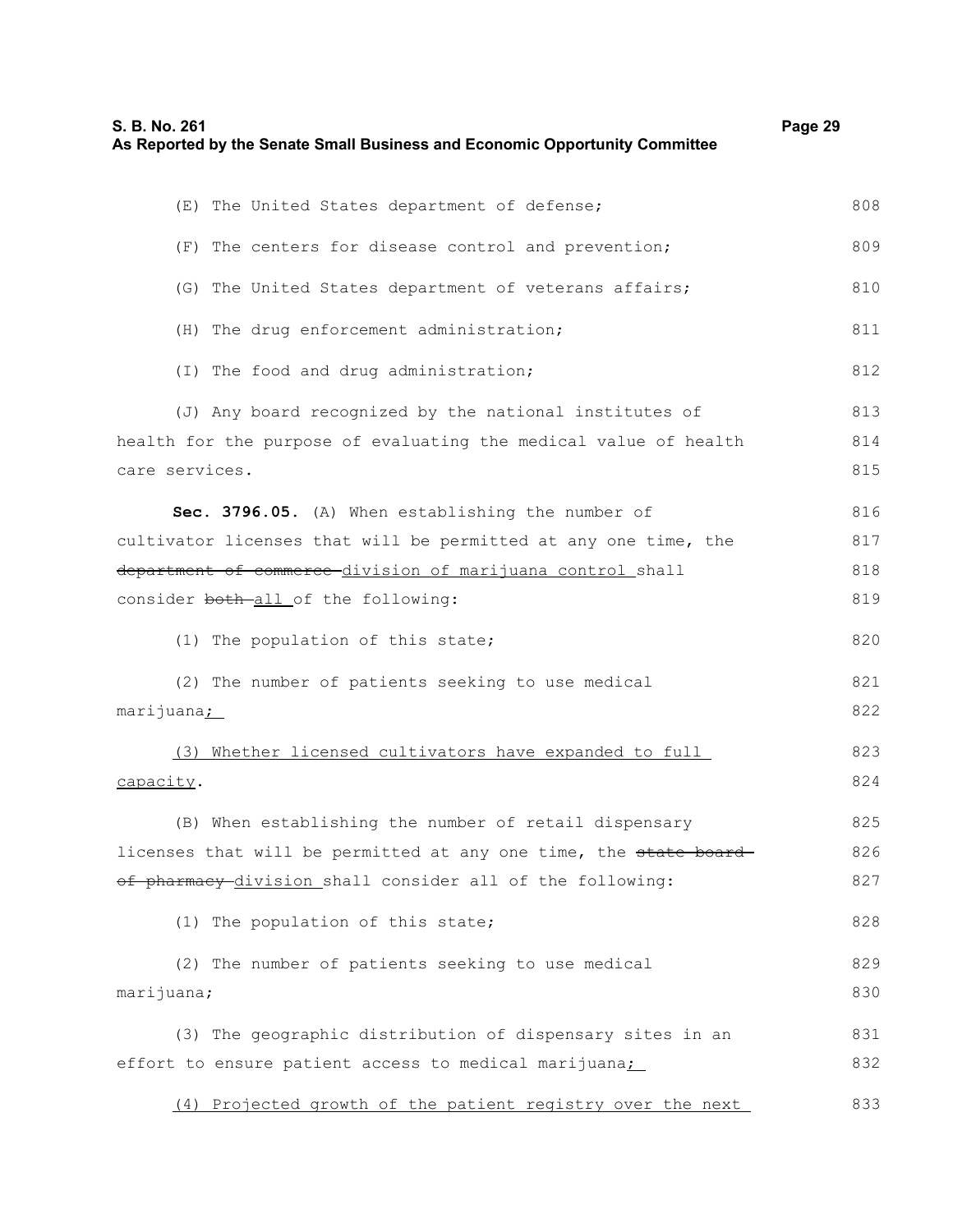| S. B. No. 261<br>As Reported by the Senate Small Business and Economic Opportunity Committee | Page 30 |
|----------------------------------------------------------------------------------------------|---------|
| two years.                                                                                   | 834     |
| (C) When establishing standards and procedures for the                                       | 835     |
| testing of medical marijuana, the department division shall do                               | 836     |
| all of the following:                                                                        | 837     |
| (1) Specify when testing must be conducted;                                                  | 838     |
| (2) Determine the minimum amount of medical marijuana that                                   | 839     |
| must be tested;                                                                              | 840     |
| (3) Specify the manner in which testing is to be conducted                                   | 841     |
| in an effort to ensure uniformity of medical marijuana products                              | 842     |
| processed for and dispensed to patients;                                                     | 843     |
| (4) Specify the manner in which test results are provided.                                   | 844     |
| Sec. 3796.06. (A) Only the following forms of medical                                        | 845     |
| marijuana may be dispensed under this chapter:                                               | 846     |
| $(1)$ Oils;                                                                                  | 847     |
| $(2)$ Tinctures;                                                                             | 848     |
| (3) Plant material;                                                                          | 849     |
| (4) Edibles;                                                                                 | 850     |
| (5) Patches;                                                                                 | 851     |
| $(6)$ Pills;                                                                                 | 852     |
| (7) Capsules and suppositories;                                                              | 853     |
| (8) Oral pouches;                                                                            | 854     |
| (9) Oral strips;                                                                             | 855     |
| (10) Oral or topical sprays;                                                                 | 856     |
| (11) Salves, lotions, or similar items;                                                      | 857     |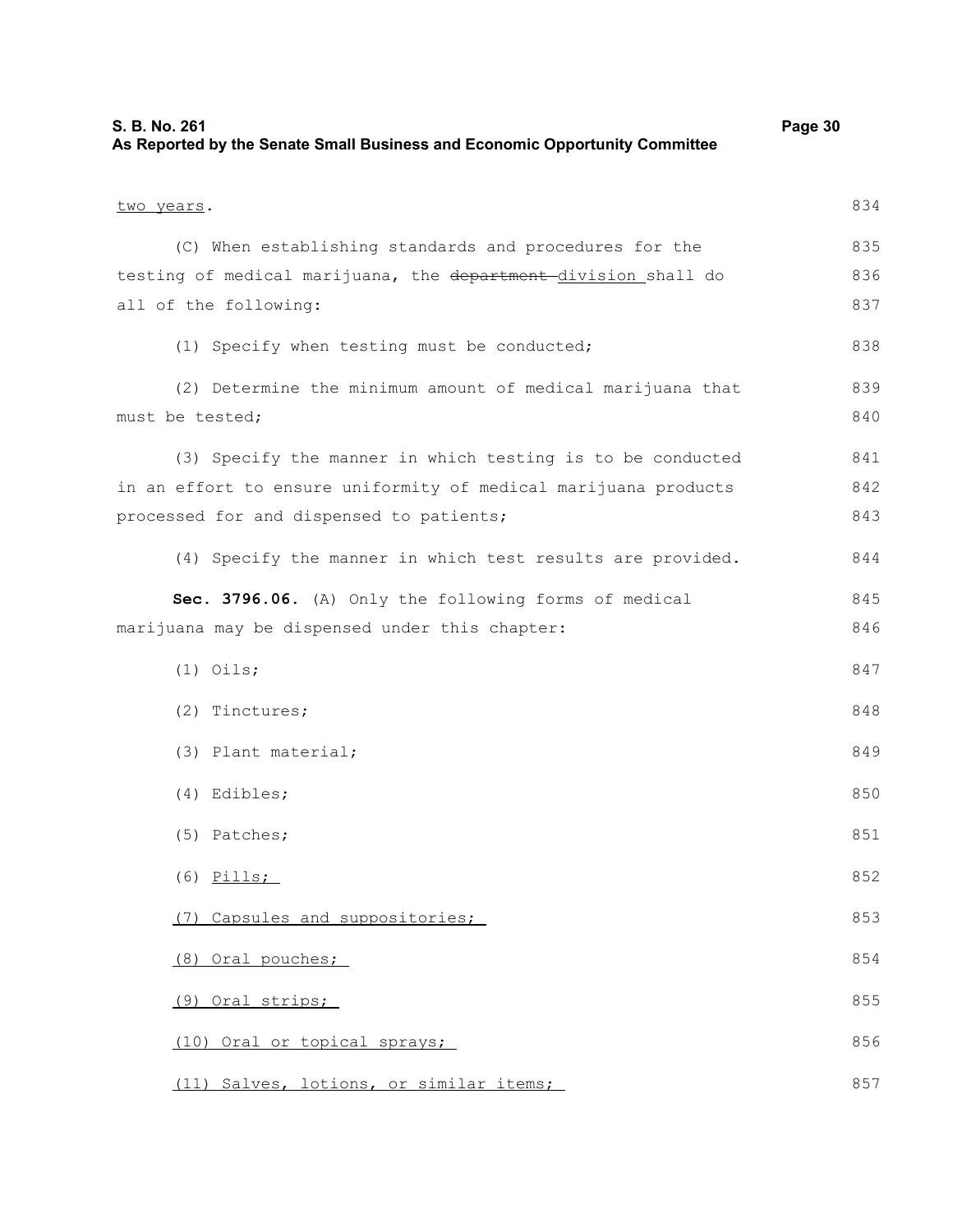| S. B. No. 261<br>As Reported by the Senate Small Business and Economic Opportunity Committee |     |
|----------------------------------------------------------------------------------------------|-----|
| (12) Inhalers;                                                                               | 858 |
| (13) Any other form approved by the state board of                                           | 859 |
| pharmacy under section 3796.061 of the Revised Codedivision of                               | 860 |
| marijuana control.                                                                           | 861 |
| (B) With respect to the methods of using medical                                             | 862 |
| marijuana, all of the following apply:                                                       | 863 |
| (1) The smoking or combustion of medical marijuana is                                        | 864 |
| prohibited.                                                                                  | 865 |
| (2) The vaporization and inhalation of medical marijuana                                     | 866 |
| is are permitted,.                                                                           | 867 |
| (3) Oral administration of medical marijuana is permitted.                                   | 868 |
| (4) Transdermal administration of medical marijuana is                                       | 869 |
| permitted.                                                                                   | 870 |
| (5) Oral absorption of medical marijuana into the                                            | 871 |
| bloodstream, either buccally or sublingually, is permitted.                                  | 872 |
| (6) The state board of pharmacy division may approve                                         | 873 |
| additional methods of using medical marijuana, other than                                    | 874 |
| smoking or combustion, under section 3796.061 of the Revised                                 | 875 |
| Code.                                                                                        | 876 |
| (C) Any form or method that is considered attractive to                                      | 877 |
| children, as specified in rules adopted by the boarddivision, is                             | 878 |
| prohibited.                                                                                  | 879 |
| (D) With respect to tetrahydrocannabinol content, all of                                     | 880 |
| the following apply:                                                                         | 881 |
| (1) Plant material shall have a tetrahydrocannabinol                                         | 882 |
| content of not more than thirty-five per cent.                                               | 883 |
|                                                                                              |     |

(2) Extracts shall have a tetrahydrocannabinol content of 884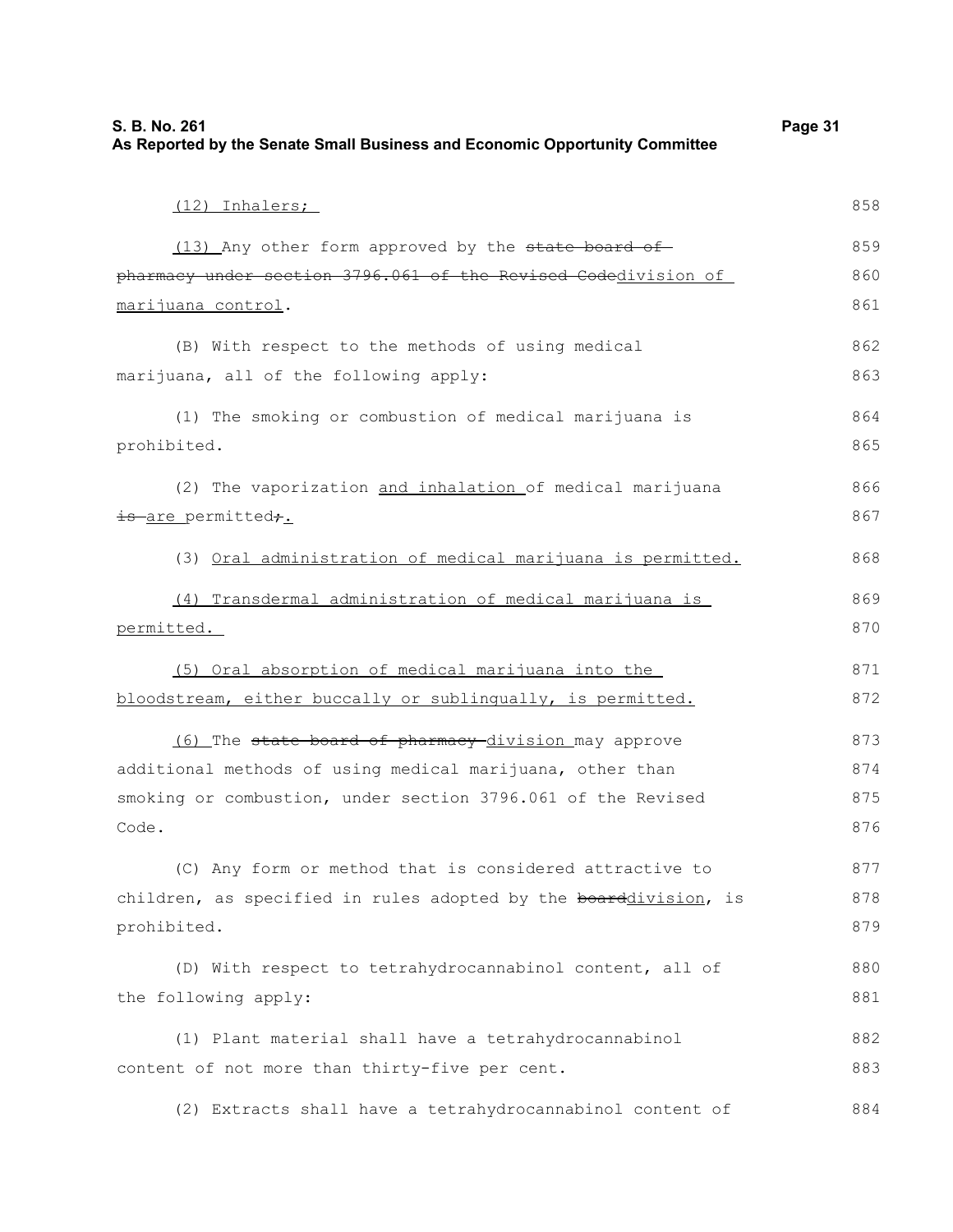| S. B. No. 261                                                               | Page 32 |
|-----------------------------------------------------------------------------|---------|
| As Reported by the Senate Small Business and Economic Opportunity Committee |         |

not more than seventy-ninety per cent.

(E) A ninety-day supply of plant material shall have a weight of not less than nine ounces. 886 887

**Sec. 3796.061.** (A) Any person may submit a petition to the state board of pharmacy division of marijuana control requesting that a form of or method of using medical marijuana be approved for the purposes of section 3796.06 of the Revised Code. A petition shall be submitted to the board-division in a manner prescribed by the boarddivision. A petition shall not seek to approve a method of using medical marijuana that involves smoking or combustion. 888 889 890 891 892 893 894 895

(B) On receipt of a petition, the board-division shall review it to determine whether to approve the form of or method of using medical marijuana described in the petition. The board may consolidate the review of petitions for the same or similar forms or methods. In making its determination, the board shallconsult with one or more experts and review any relevant scientific evidenceThe division shall make its determination within sixty days of receiving the petition. 896 897 898 899 900 901

(C) The board shall approve or deny the petition in accordance with any rules adopted by the board under this section. The board's decision is final. 904 905 906

(D) (C) The board division may adopt rules as necessary to implement this section. The rules shall be adopted in accordance with Chapter 119. of the Revised Code. 907

Sec. 3796.08. (A)(1) A Until sixty days following the effective date of this amendment, a patient seeking to use medical marijuana or a caregiver seeking to assist a patient in the use or administration of medical marijuana shall apply to 910 911 912 913

885

902 903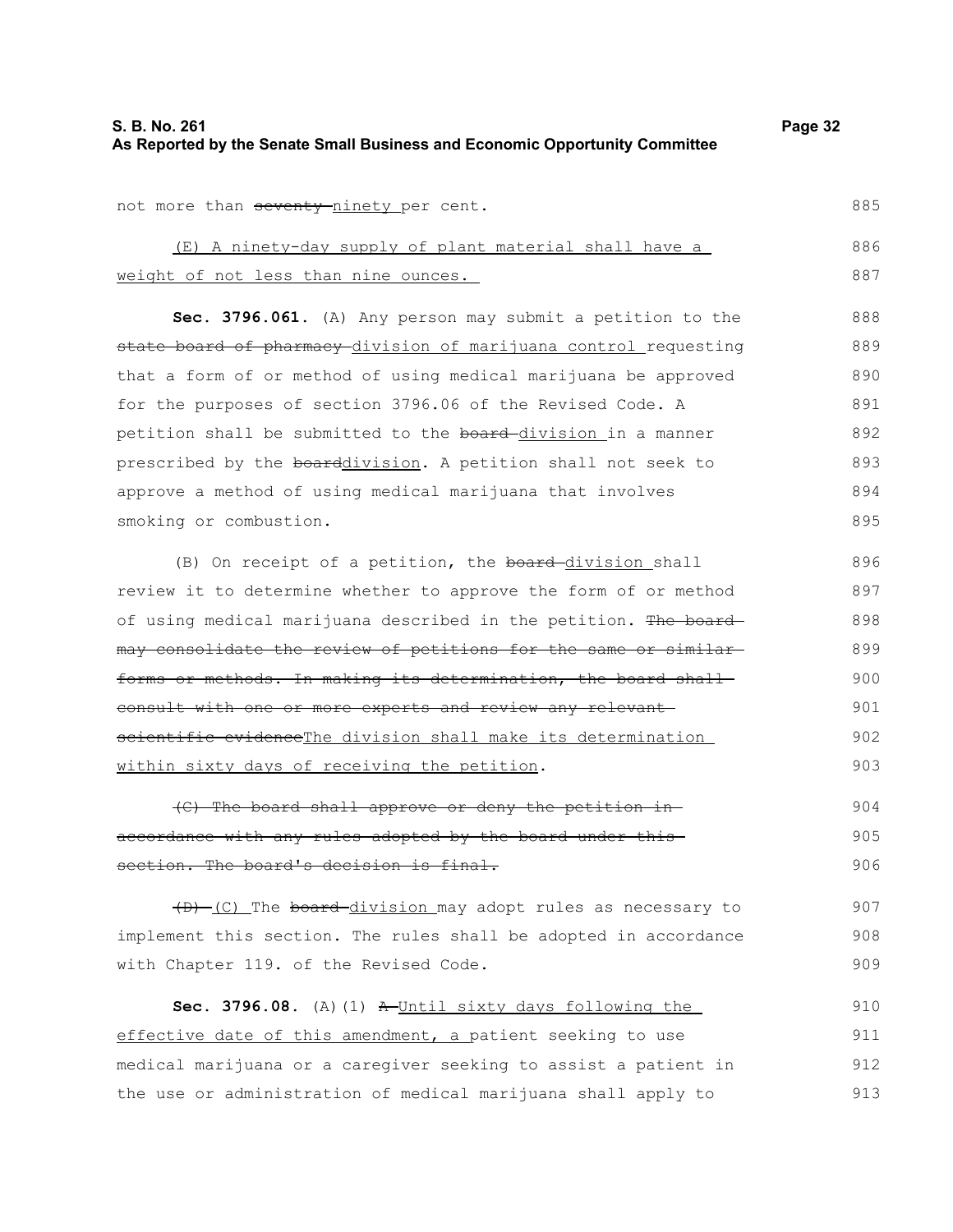## **S. B. No. 261 Page 33 As Reported by the Senate Small Business and Economic Opportunity Committee**

| the state board of pharmacy for registration. On and after sixty | 914 |
|------------------------------------------------------------------|-----|
| days following the effective date of this amendment, a patient   | 915 |
| seeking to use medical marijuana or a caregiver seeking to       | 916 |
| assist a patient in the use or administration of medical         | 917 |
| marijuana shall apply to the division of marijuana control for   | 918 |
| registration. The physician who holds a certificate to recommend | 919 |
| issued by the state medical board and is treating the patient or | 920 |
| the physician's delegate shall submit the application on the     | 921 |
| patient's or caregiver's behalf in the manner established in     | 922 |
| rules adopted under section 3796.04-3796.03 of the Revised Code. | 923 |
| (2) The application shall include all of the following:          | 924 |
| (a) A statement from the physician certifying all of the         | 925 |
| following:                                                       | 926 |
| (i) That a bona fide physician-patient relationship exists       | 927 |
| between the physician and patient;                               | 928 |
| (ii) That the patient has been diagnosed with a qualifying       | 929 |
| medical condition;                                               | 930 |
| (iii) That the physician or physician delegate has               | 931 |
| requested from the drug database a report of information related | 932 |
| to the patient that covers at least the twelve months            | 933 |
| immediately preceding the date of the report;                    | 934 |
| (iv) That the physician has informed the patient of the          | 935 |
| risks and benefits of medical marijuana as it pertains to the    | 936 |
| patient's qualifying medical condition and medical history.      | 937 |
| (b) In the case of an application submitted on behalf of a       | 938 |
| patient, the name or names of the one or more caregivers that    | 939 |
| will assist the patient in the use or administration of medical  | 940 |
| marijuana;                                                       | 941 |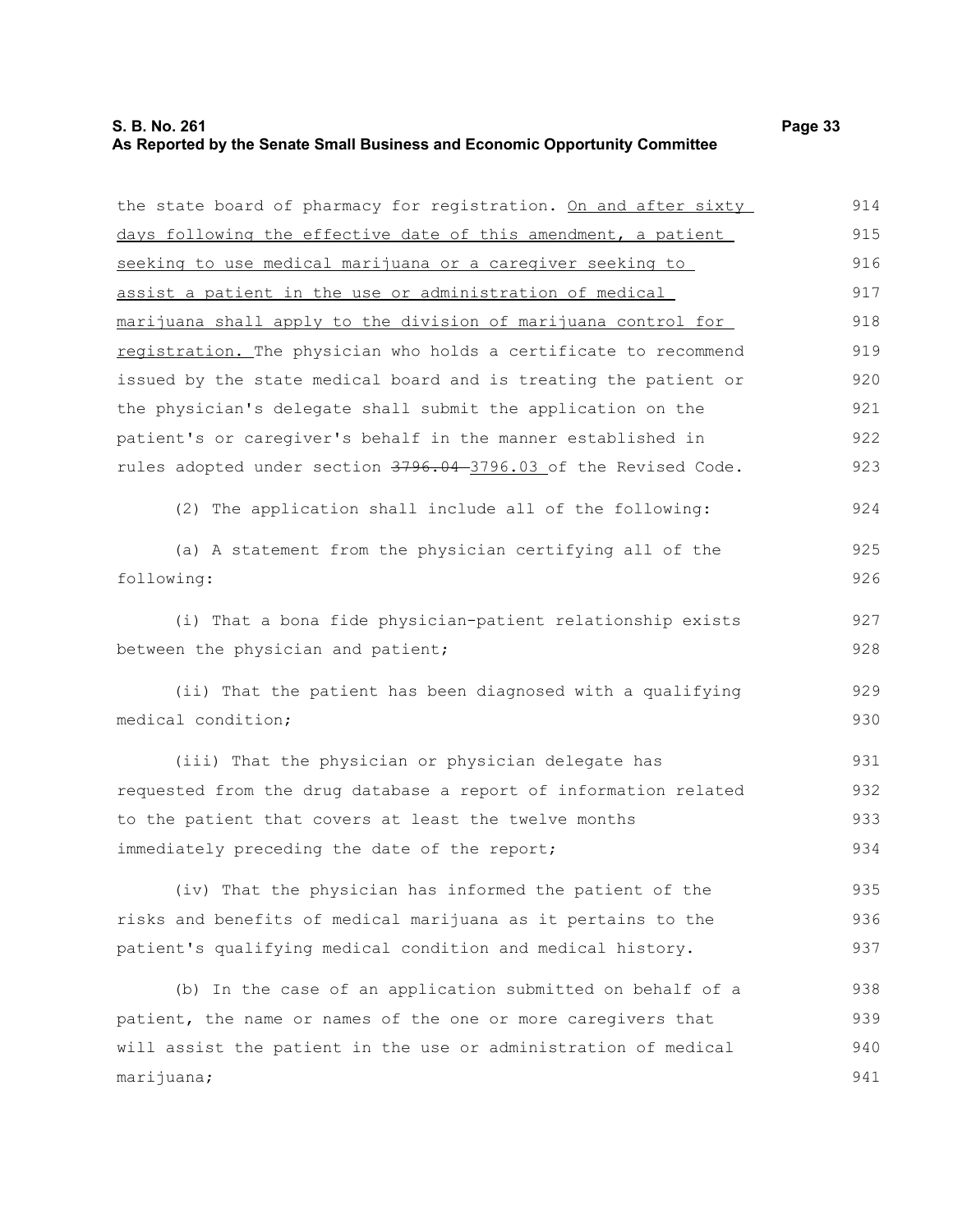(c) In the case of an application submitted on behalf of a caregiver, the name of the patient or patients that the caregiver seeks to assist in the use or administration of medical marijuana. 942 943 944 945

(3) If the application is complete and meets the requirements established in rules, the board or division, as applicable, shall register the patient or caregiver and issue to the patient or caregiver an identification card. 946 947 948 949

(B) The board or division, as applicable, shall not make public any information reported to or collected by the board or division, as applicable, under this section that identifies or would tend to identify any specific patient. 950 951 952 953

Information collected by the board or division, as applicable, pursuant to this section is confidential and not a public record. The board or division, as applicable, may share identifying information with a licensed retail dispensary for the purpose of confirming that a person has a valid registration. Information that does not identify a person may be released in summary, statistical, or aggregate form. 954 955 956 957 958 959 960

(C) A registration expires according to the renewal schedule established in rules adopted under section 3796.04 3796.03 of the Revised Code and may be renewed in accordance with procedures established in those rules. 961 962 963 964

**Sec. 3796.10.** (A) An entity that seeks to dispense at retail medical marijuana shall file an application for licensure with the state board of pharmacydivision of marijuana control. The entity shall file an application for each location from which it seeks to operate. Each application shall be submitted in accordance with rules adopted under section 3796.04-3796.03 965 966 967 968 969 970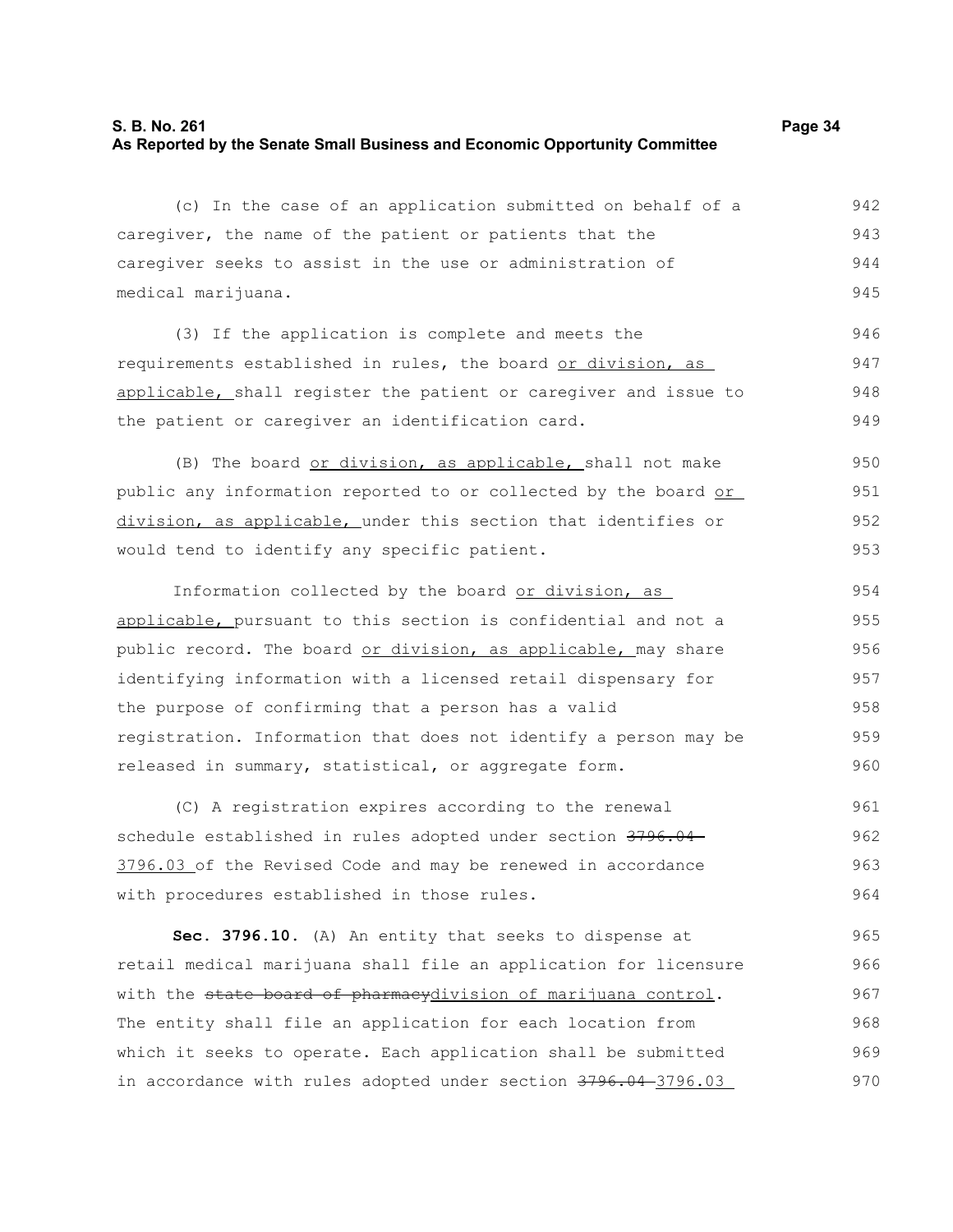| of the Revised Code.                                             | 971 |
|------------------------------------------------------------------|-----|
| (B) The board-division shall issue a license to an               | 972 |
| applicant if all of the following conditions are met:            | 973 |
| (1) The report of the criminal records check conducted           | 974 |
| pursuant to section 3796.12 of the Revised Code with respect to  | 975 |
| the application demonstrates that the person subject to the      | 976 |
| criminal records check requirement has not been convicted of or  | 977 |
| pleaded guilty to any of the disqualifying offenses specified in | 978 |
| rules adopted under section 9.79 and division (B) (2) (b) of     | 979 |
| section 3796.04-3796.03 of the Revised Code.                     | 980 |
| (2) The applicant demonstrates that it does not have an          | 981 |
| ownership or investment interest in or compensation arrangement  | 982 |
| with any of the following:                                       | 983 |
| (a) A laboratory licensed under this chapter;                    | 984 |
| (b) An applicant for a license to conduct laboratory             | 985 |
| testing.                                                         | 986 |
| (3) The applicant demonstrates that it does not share any        | 987 |
| corporate officers or employees with any of the following:       | 988 |
| (a) A laboratory licensed under this chapter;                    | 989 |
| (b) An applicant for a license to conduct laboratory             | 990 |
| testing.                                                         | 991 |
| (4) The applicant demonstrates that it will not be located       | 992 |
| within five hundred feet of a school, church, public library,    | 993 |
| public playground, or public park.                               | 994 |
| (5) The information provided to the board-division               | 995 |
| pursuant to section 3796.11 of the Revised Code demonstrates     | 996 |
| that the applicant is in compliance with the applicable tax laws | 997 |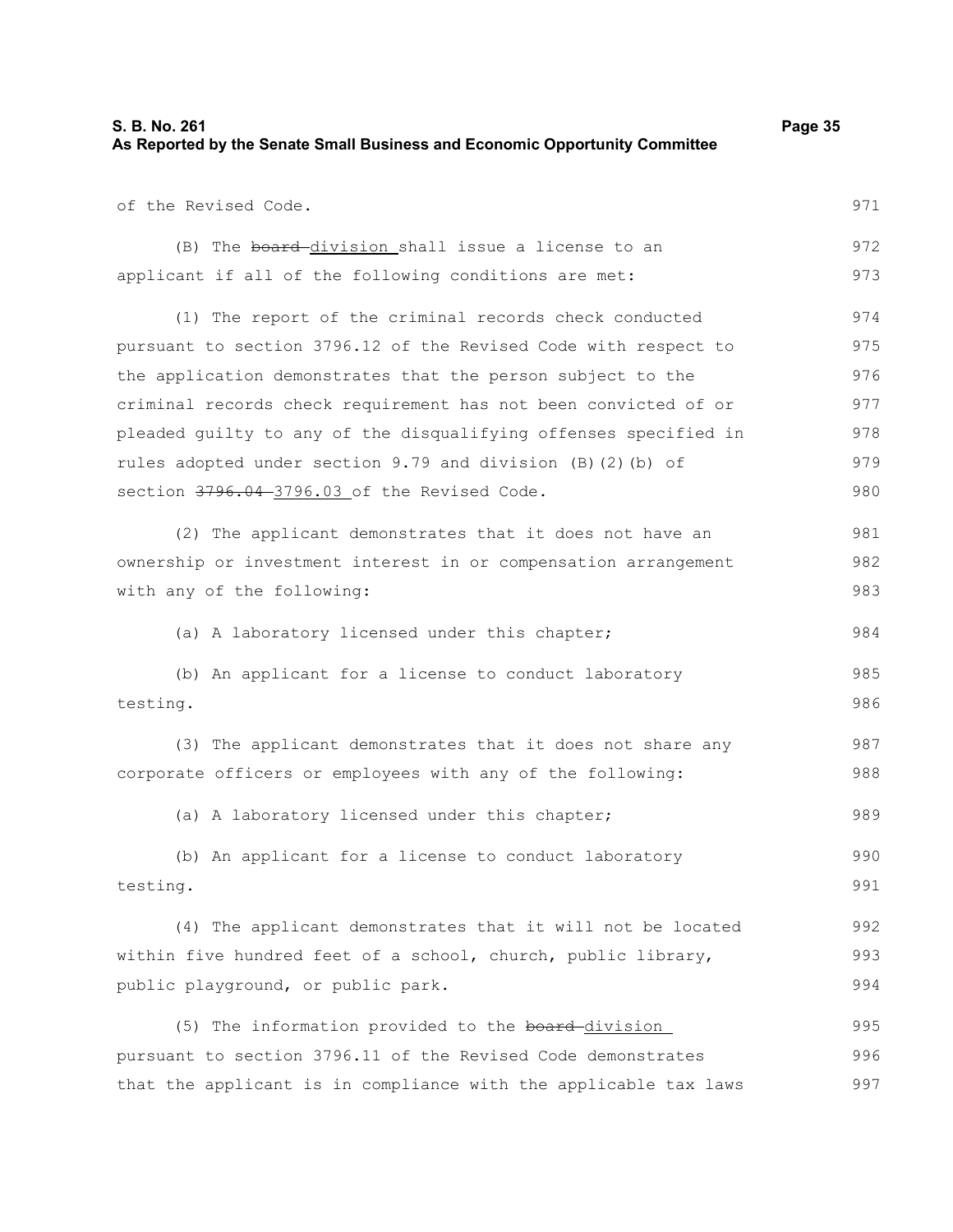## **S. B. No. 261 Page 36 As Reported by the Senate Small Business and Economic Opportunity Committee**

of this state.

(6) The applicant meets all other licensure eligibility conditions established in rules adopted under section 3796.04 3796.03 of the Revised Code. 999 1000 1001

(C) The board division shall issue not less than fifteen per cent of retail dispensary licenses to entities that are owned and controlled by United States citizens who are residents of this state and are members of one of the following economically disadvantaged groups: Blacks or African Americans, American Indians, Hispanics or Latinos, and Asians. If no applications or an insufficient number of applications are submitted by such entities that meet the conditions set forth in division (B) of this section, the licenses shall be issued according to usual procedures. 1002 1003 1004 1005 1006 1007 1008 1009 1010 1011

As used in this division, "owned and controlled" means that at least fifty-one per cent of the business, including corporate stock if a corporation, is owned by persons who belong to one or more of the groups set forth in this division, and that those owners have control over the management and day-today operations of the business and an interest in the capital, assets, and profits and losses of the business proportionate to their percentage of ownership. 1012 1013 1014 1015 1016 1017 1018 1019

(D) A license expires according to the renewal schedule established in rules adopted under section 3796.04 3796.03 of the Revised Code and may be renewed in accordance with the procedures established in those rules. 1020 1021 1022 1023

**Sec. 3796.11.** (A)(1) Notwithstanding section 149.43 of the Revised Code or any other public records law to the contrary or any law relating to the confidentiality of tax return 1024 1025 1026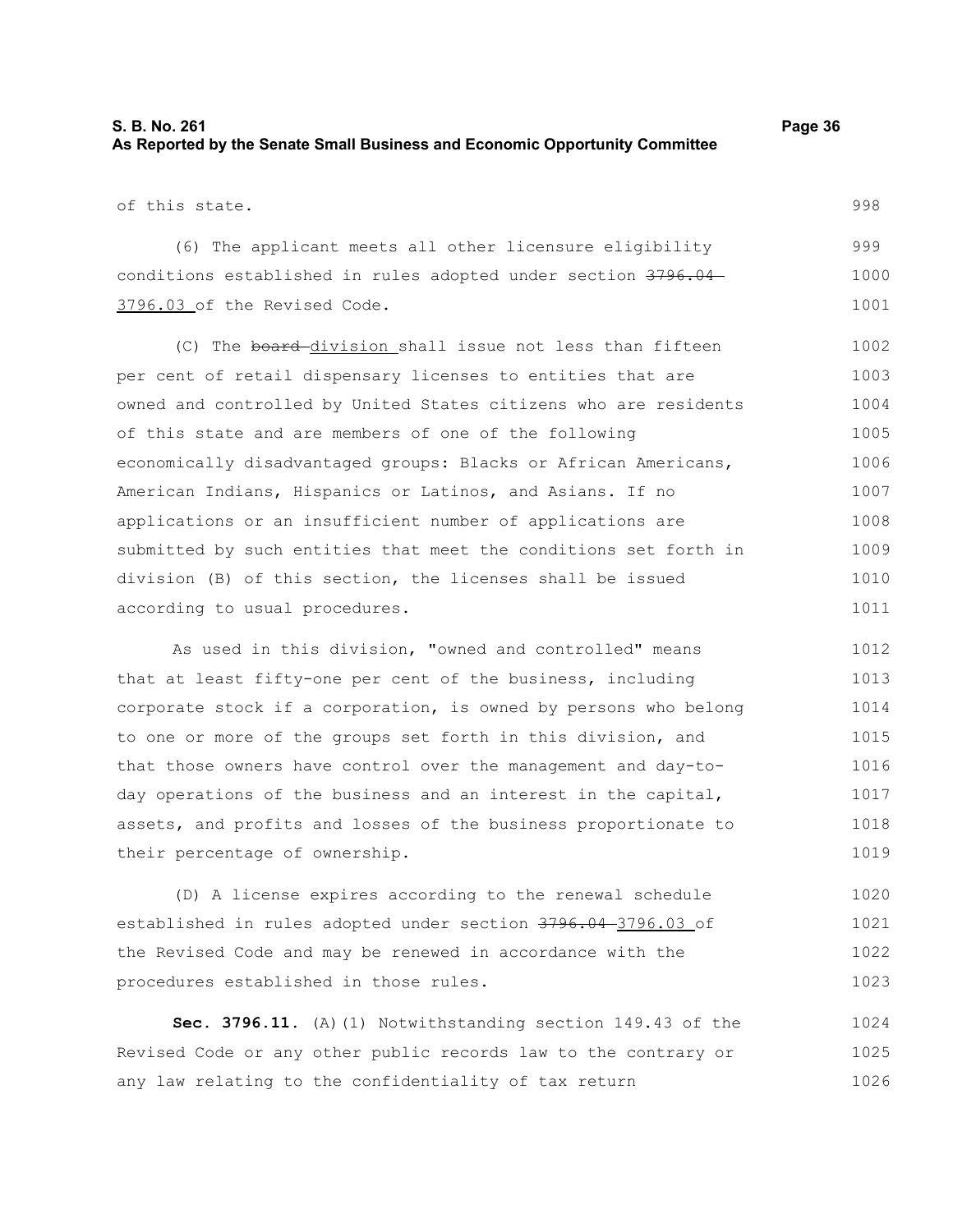## **S. B. No. 261 Page 37 As Reported by the Senate Small Business and Economic Opportunity Committee**

| information, upon the request of the department of commerce or   | 1027 |
|------------------------------------------------------------------|------|
| state board of pharmacydivision of marijuana control, the        | 1028 |
| department of taxation shall provide to the department of        | 1029 |
| commerce or board division all of the following information:     | 1030 |
| (a) Whether an applicant for licensure under this chapter        | 1031 |
| is in compliance with the applicable tax laws of this state;     | 1032 |
| (b) Any past or pending violation by the applicant of            | 1033 |
| those tax laws, and any penalty imposed on the applicant for     | 1034 |
| such a violation.                                                | 1035 |
| (2) The department of commerce or board-division shall           | 1036 |
| request the information only as it pertains to an application    | 1037 |
| for licensure that the department of commerce or board, as       | 1038 |
| applicable, division is reviewing.                               | 1039 |
| (3) The department of taxation may charge the department         | 1040 |
| of commerce or board division a reasonable fee to cover the      | 1041 |
| administrative cost of providing the information.                | 1042 |
| (B) Information received under this section is                   | 1043 |
| confidential. Except as otherwise permitted by other state law   | 1044 |
| or federal law, the department of commerce or board-division     | 1045 |
| shall not make the information available to any person other     | 1046 |
| than the applicant for licensure to whom the information         | 1047 |
| applies.                                                         | 1048 |
| Sec. 3796.12. (A) As used in this section, "criminal             | 1049 |
| records check" has the same meaning as in section 109.572 of the | 1050 |
| Revised Code.                                                    | 1051 |
| (B) (1) As part of the application process for a license         | 1052 |
| issued under this chapter, the department of commerce or state   | 1053 |
| board of pharmacy, whichever is issuing the license, division of | 1054 |
| marijuana control shall require each of the following to         | 1055 |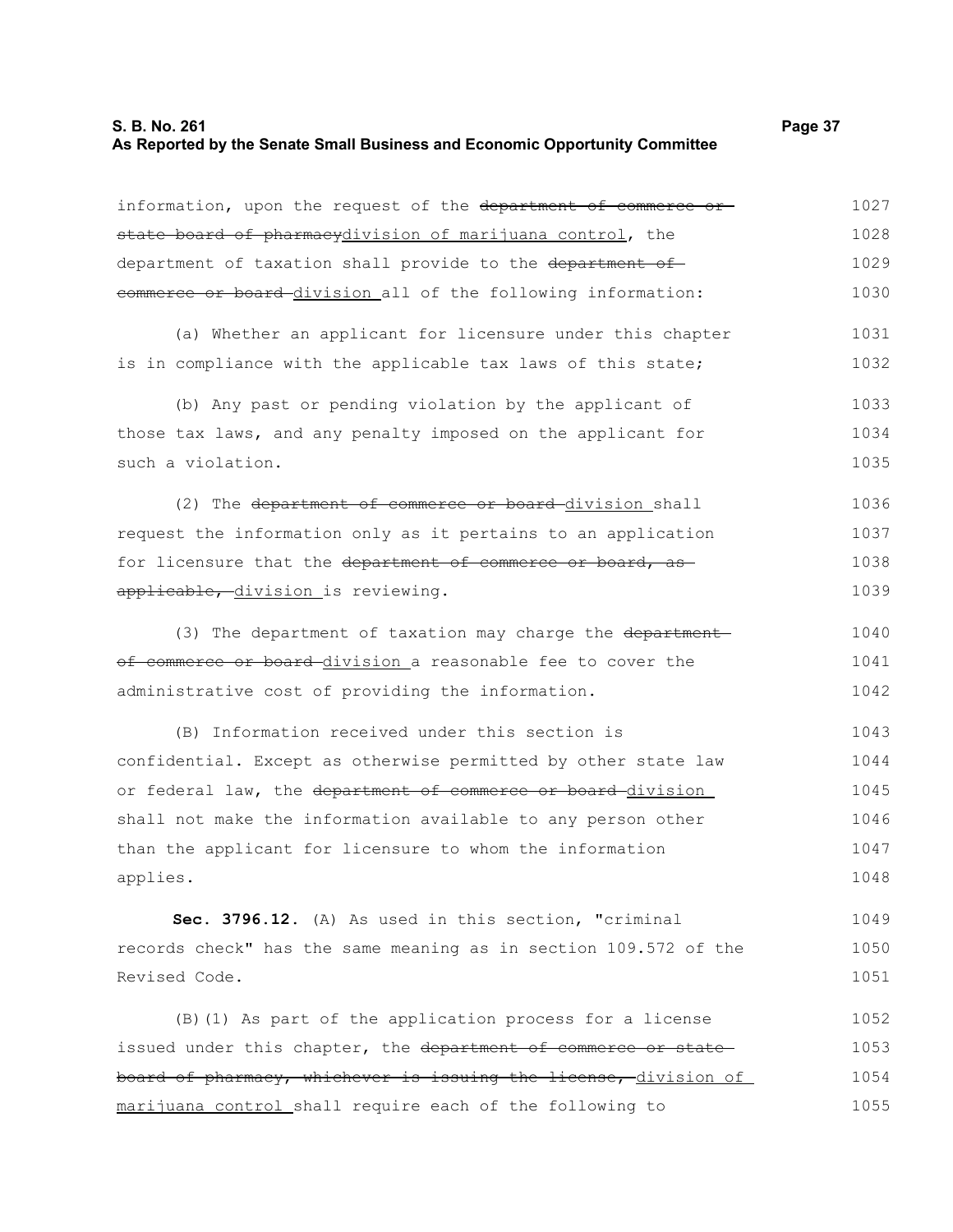complete a criminal records check:

(a) An administrator or other person responsible for the daily operation of the entity seeking the license; 1057 1058

(b) An owner or prospective owner, officer or prospective officer, or board member or prospective board member of the entity seeking the license. 1059 1060 1061

(2) If a person subject to the criminal records check requirement does not present proof of having been a resident of this state for the five-year period immediately prior to the date the criminal records check is requested or provide evidence that within that five-year period the superintendent of the bureau of criminal identification and investigation has requested information about the person from the federal bureau of investigation in a criminal records check, the department or board division shall request that the person obtain through the superintendent a criminal records request from the federal bureau of investigation as part of the criminal records check of the person. Even if a person presents proof of having been a resident of this state for the five-year period, the department or board division may request that the person obtain information through the superintendent from the federal bureau of investigation in the criminal records check. 1062 1063 1064 1065 1066 1067 1068 1069 1070 1071 1072 1073 1074 1075 1076 1077

(C) The department or board division shall provide the following to each person who is subject to the criminal records check requirement: 1078 1079 1080

(1) Information about accessing, completing, and forwarding to the superintendent of the bureau of criminal identification and investigation the form prescribed pursuant to division (C)(1) of section 109.572 of the Revised Code and the 1081 1082 1083 1084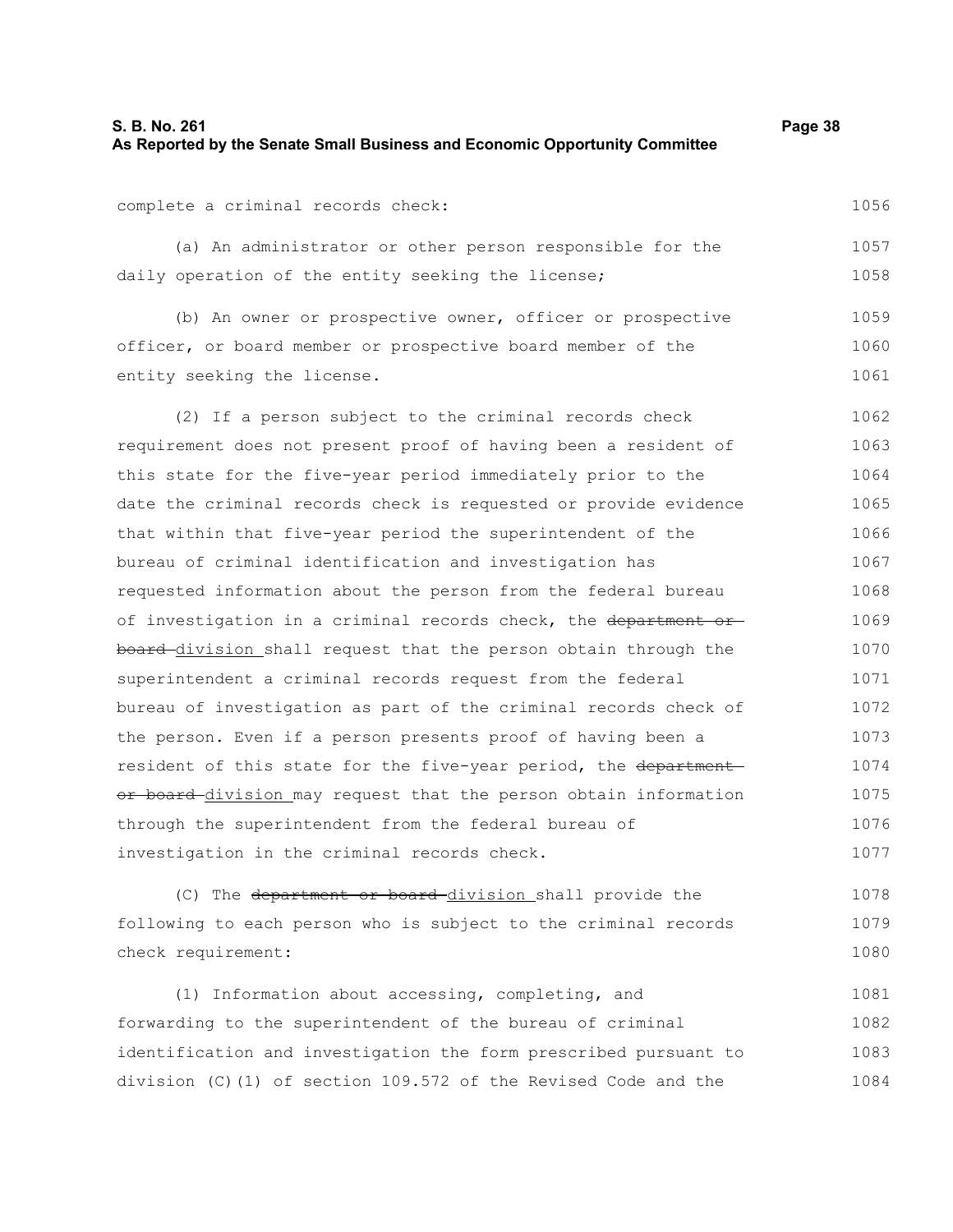## **S. B. No. 261 Page 39 As Reported by the Senate Small Business and Economic Opportunity Committee**

standard impression sheet to obtain fingerprint impressions prescribed pursuant to division (C)(2) of that section; (2) Written notification that the person is to instruct the superintendent to submit the completed report of the criminal records check directly to the department orboarddivision. (D) Each person who is subject to the criminal records check requirement shall pay to the bureau of criminal identification and investigation the fee prescribed pursuant to division (C)(3) of section 109.572 of the Revised Code for the criminal records check conducted of the person. (E) The report of any criminal records check conducted by 1086 1087 1088 1089 1090 1091 1092 1093 1094 1095 1096

the bureau of criminal identification and investigation in accordance with section 109.572 of the Revised Code and pursuant to a request made under this section is not a public record for the purposes of section 149.43 of the Revised Code and shall not be made available to any person other than the following: 1097 1098 1099 1100 1101

(1) The person who is the subject of the criminal records check or the person's representative; 1102 1103

(2) The members and staff of the department or boarddivision; 1104 1105

(3) A court, hearing officer, or other necessary individual involved in a case dealing with either of the following: 1106 1107 1108

(a) A license denial resulting from the criminal records check; 1109 1110

(b) A civil or criminal action regarding the medical marijuana control program or any violation of this chapter. 1111 1112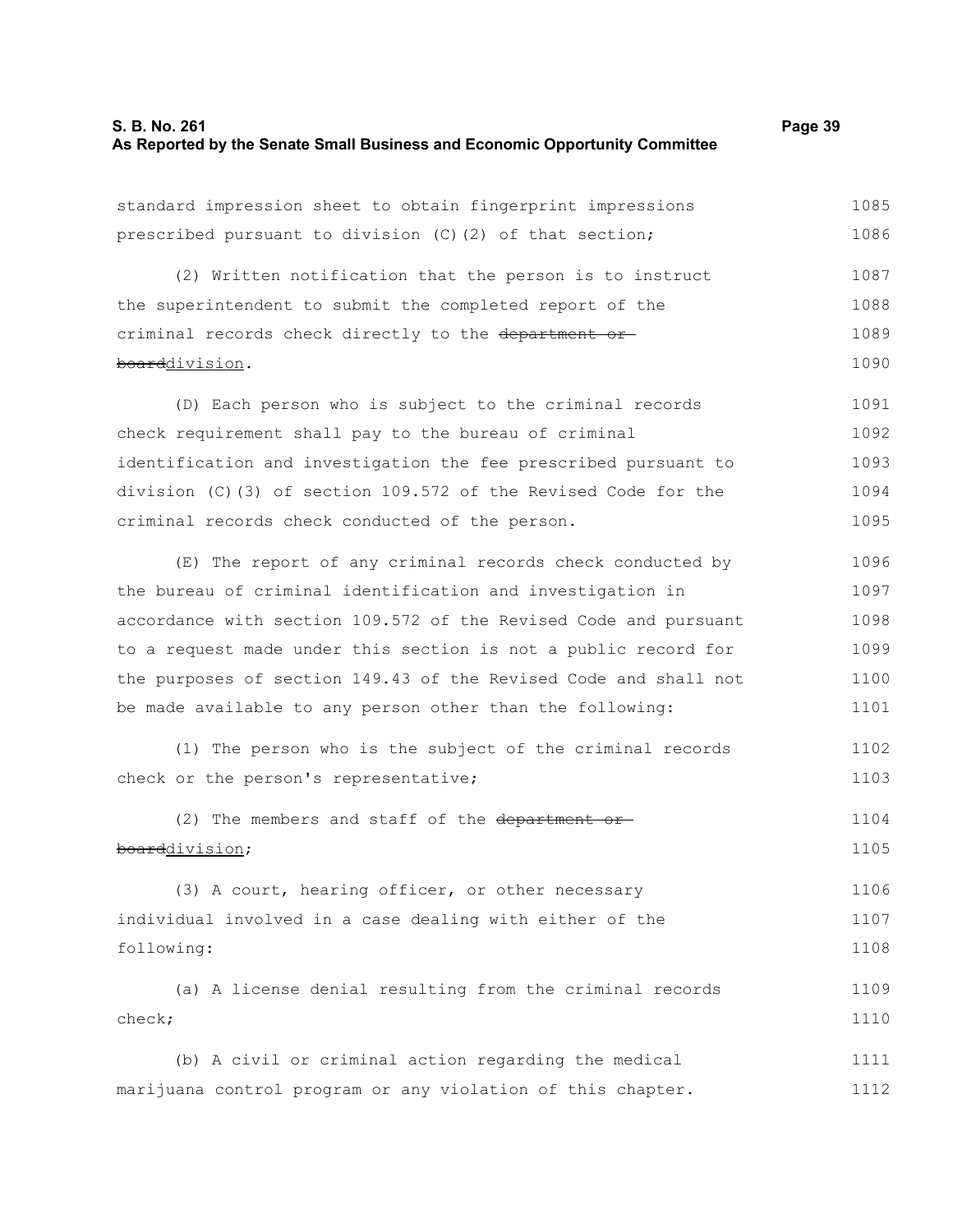## **S. B. No. 261 Page 40 As Reported by the Senate Small Business and Economic Opportunity Committee**

(F) The department or board division shall deny a license if, after receiving the information and notification required by this section, a person subject to the criminal records check requirement fails to do either of the following: 1113 1114 1115 1116

(1) Access, complete, or forward to the superintendent of the bureau of criminal identification and investigation the form prescribed pursuant to division (C)(1) of section 109.572 of the Revised Code or the standard impression sheet prescribed pursuant to division (C)(2) of that section; 1117 1118 1119 1120 1121

(2) Instruct the superintendent to submit the completed report of the criminal records check directly to the department or boarddivision. 1122 1123 1124

**Sec. 3796.13.** (A) Each person seeking employment with an entity licensed under this chapter shall comply with sections 4776.01 to 4776.04 of the Revised Code. Except as provided in division (B) of this section, such an entity shall not employ the person unless the person complies with those sections and the has submitted a criminal records check under those sections. The report of the resulting criminal records check demonstrates shall demonstrate that the person has not been convicted of or pleaded guilty to the following: 1125 1126 1127 1128 1129 1130 1131 1132 1133

(1) Any any of the disqualifying offenses specified in rules adopted under division  $\{B\}(\{8\},\{a\})$  (B)(10)(a) of section 3796.03 of the Revised Code if the person is seeking employment with an entity licensed by the department of commerce-division of marijuana control under this chapter+ 1134 1135 1136 1137 1138

(2) Any of the disqualifying offenses specified in rules adopted under division (B)(14)(a) of section 3796.04 of the Revised Code if the person is seeking employment with an entity 1139 1140 1141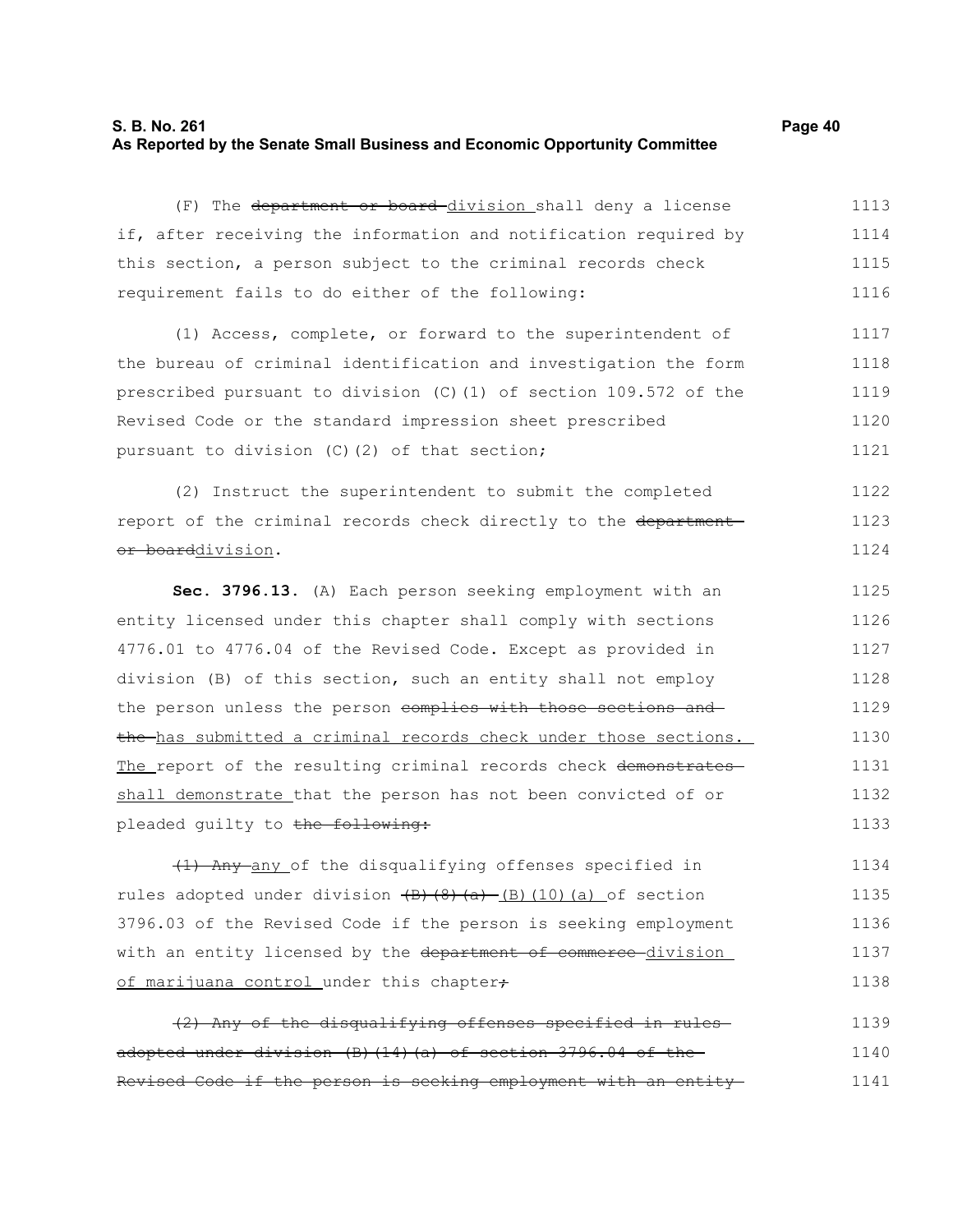| S. B. No. 261                                                               | Page 41 |
|-----------------------------------------------------------------------------|---------|
| As Reported by the Senate Small Business and Economic Opportunity Committee |         |

| licensed by the state board of pharmacy under this chapter.            | 1142 |
|------------------------------------------------------------------------|------|
| (B) (1) An entity is not prohibited by division (A) of this            | 1143 |
| section from employing a person if the following applies:              | 1144 |
| (1) In the case of a person seeking employment with an-                | 1145 |
| entity licensed by the department of commerce under this-              | 1146 |
| chapter, the disqualifying offense the person was convicted of         | 1147 |
| or pleaded quilty to is one of the offenses specified in rules         | 1148 |
| adopted under division $(B) (8) (b) - (B) (10) (b)$ of section 3796.03 | 1149 |
| of the Revised Code and the person was convicted of or pleaded         | 1150 |
| quilty to the offense more than five years before the date the         | 1151 |
| employment begins.                                                     | 1152 |
| (2) In the case of a person seeking employment with an-                | 1153 |
| entity licensed by the state board of pharmacy under this-             | 1154 |
| chapter, the disqualifying offense the person was convicted of         | 1155 |
| or pleaded quilty to is one of the offenses specified in rules-        | 1156 |
| adopted under division (B) (14) (b) of section 3796.04 of the          | 1157 |
| Revised Code and the person was convicted of or pleaded quilty-        | 1158 |
| to the offense more than five years before the date the-               | 1159 |
| employment begins. The division may issue a person a temporary         | 1160 |
| employment badge if the person has submitted a criminal records        | 1161 |
| check and the results have not been received by the division           | 1162 |
| within ten business days of submission.                                | 1163 |
| Sec. 3796.14. (A) (1) The department of commerce division              | 1164 |
| of marijuana control may do any of the following for any reason        | 1165 |
| specified in rules adopted under section 3796.03 of the Revised        | 1166 |
| Code:                                                                  | 1167 |
| (a) Suspend, suspend without prior hearing, revoke, or                 | 1168 |
| refuse to renew a license it issued under this chapter or a            | 1169 |
| license or registration the state board of pharmacy issued prior       | 1170 |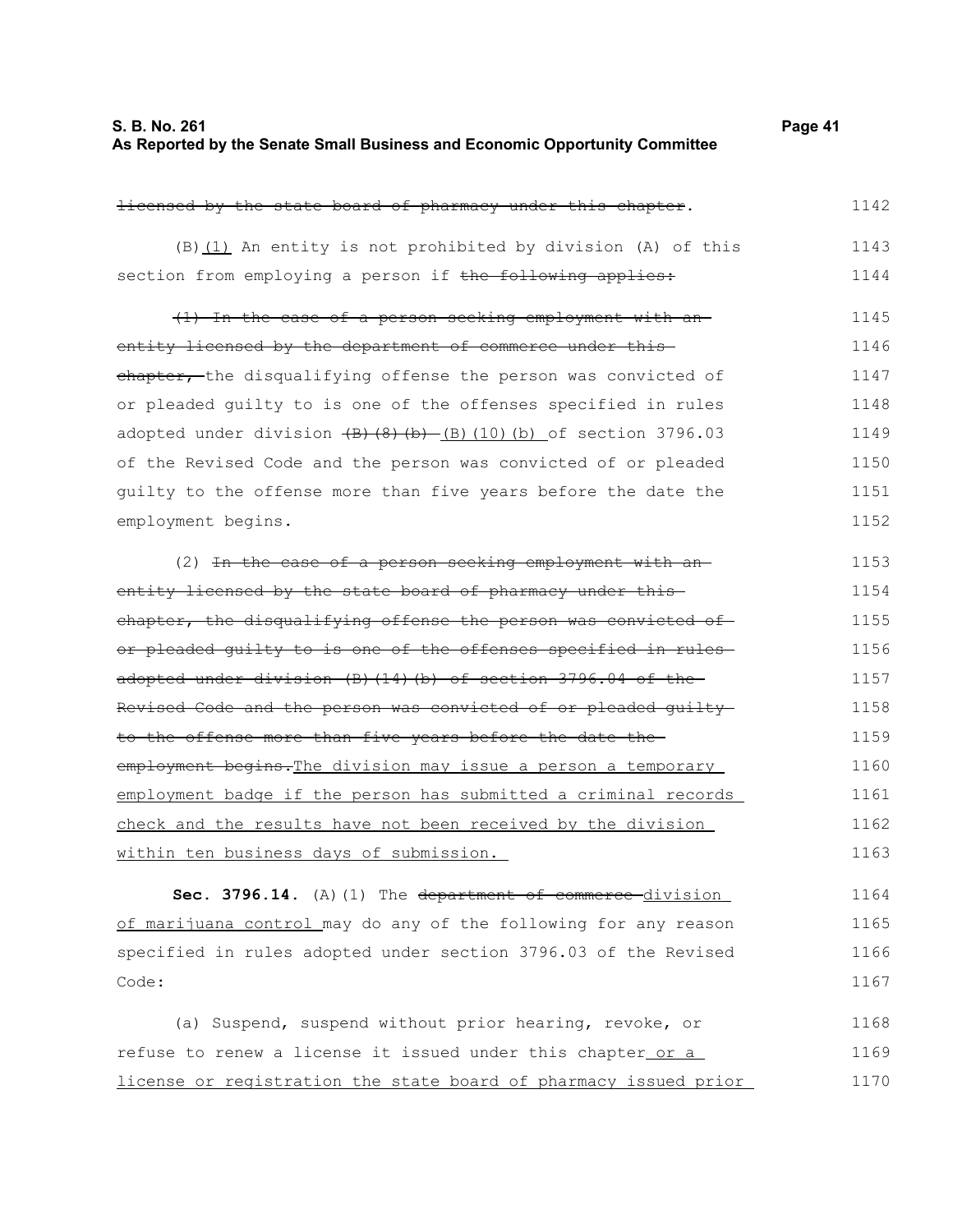| to transfer of regulatory authority over the marijuana control  | 1171 |
|-----------------------------------------------------------------|------|
|                                                                 |      |
| program to the division;                                        | 1172 |
| (b) Refuse to issue a license;                                  | 1173 |
| (c) Impose on a license holder a civil penalty in an            | 1174 |
| amount to be determined by the departmentdivision.              | 1175 |
| The-department's-division's actions under this division         | 1176 |
| shall be taken in accordance with Chapter 119. of the Revised   | 1177 |
| Code.                                                           | 1178 |
| (2) The department division may inspect the premises of an      | 1179 |
| applicant for licensure or holder of a current, valid           | 1180 |
| cultivator, processor, retail dispensary, or laboratory license | 1181 |
| issued under this chapter without prior notice to the applicant | 1182 |
| or license holder.                                              | 1183 |
| (B) (1) The state board of pharmacy may do any of the           | 1184 |
| following for any reason specified in rules adopted under-      | 1185 |
| section 3796.04 of the Revised Code:                            | 1186 |
| (a) Suspend, suspend without prior hearing, revoke, or-         | 1187 |
| refuse to renew a license or registration it issued under this- | 1188 |
| chapter;                                                        | 1189 |
| (b) Refuse to issue a license;                                  | 1190 |
| (c) Impose on a license holder a civil penalty in an-           | 1191 |
| amount to be determined by the board.                           | 1192 |
| The board's actions under this division shall be taken in-      | 1193 |
| accordance with Chapter 119. of the Revised Code.               | 1194 |
| (2) The board division may inspect all of the following         | 1195 |
| without prior notice to the applicant or license holder+        | 1196 |
| (a) The premises of an applicant for licensure;                 | 1197 |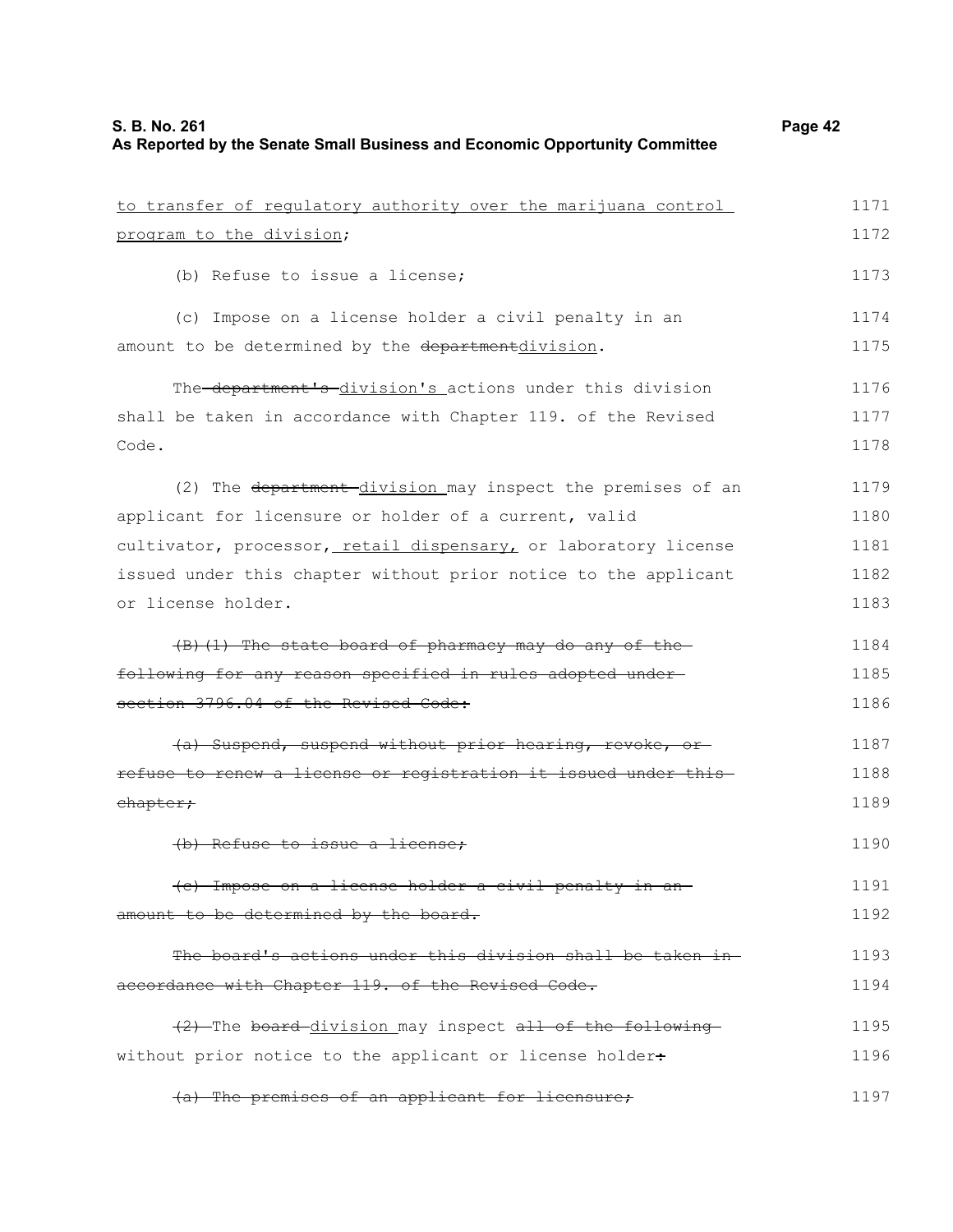1226

(b) The premises of and all records maintained pursuant to this chapter by a holder of a current, valid retail dispensary license. (3) With respect to a suspension without prior hearing, the board may utilize a telephone conference call to review the allegations and take a vote. The board  $(B)$  (1) The division shall suspend a license without prior hearing only if it finds clear and convincing evidence that continued distribution or cultivation of medical marijuana, as applicable, by the license holder presents a danger of immediate and serious harm to others. The board (2) The division shall comply with section 119.07 of the Revised Code. (3) The suspension shall remain in effect, unless lifted by the boarddivision, until the board-division issues its final adjudication order. If the board-division does not issue the order within ninety days after the adjudication hearing, the suspension shall be lifted on the ninety-first day following the hearing. **Sec. 3796.15.** (A) The state board of pharmacy division of marijuana control shall enforce, or cause to be enforced, sections 3796.08, 3796.10, 3796.20, 3796.22, and 3796.23 of the-Revised Codethis chapter. If it has information that any provision of those sections this chapter or any rule adopted under this chapter has been violated, it shall investigate the matter and take any action as it considers appropriate. (B) Nothing in this chapter shall be construed to require the state board of pharmacy division to enforce minor violations 1198 1199 1200 1201 1202 1203 1204 1205 1206 1207 1208 1209 1210 1211 1212 1213 1214 1215 1216 1217 1218 1219 1220 1221 1222 1223 1224 1225

if the board-division determines that the public interest is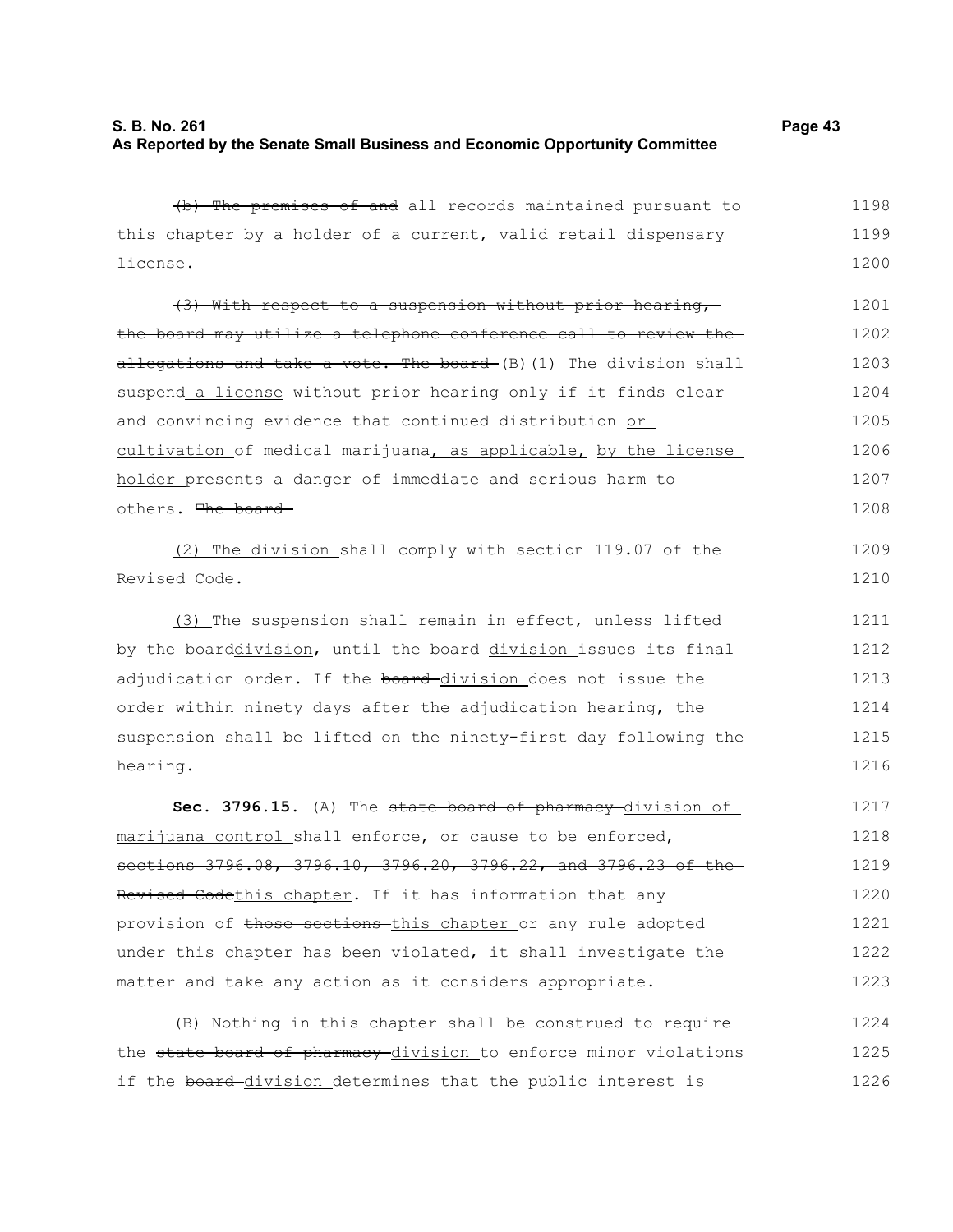adequately served by a notice or warning to the alleged offender. 1227 1228

(C) If the board division suspends, revokes, or refuses to renew any license or registration issued under this chapter and determines that there is clear and convincing evidence of a danger of immediate and serious harm to any person, the board division may place under seal all medical marijuana owned by or in the possession, custody, or control of the affected license holder or registrant. Except as provided in this division, the board division shall not dispose of the medical marijuana sealed under this division until the license holder or registrant exhausts all of the holder's or registrant's appeal rights under Chapter 119. of the Revised Code. The court involved in such an appeal may order the boarddivision, during the pendency of the appeal, to sell medical marijuana that is perishable. The board division shall deposit the proceeds of the sale with the court. 1229 1230 1231 1232 1233 1234 1235 1236 1237 1238 1239 1240 1241 1242

**Sec. 3796.16.** (A)(1) The state board of pharmacy division of marijuana control shall attempt in good faith to negotiate and enter into a reciprocity agreement with any other state under which a medical marijuana registry identification card or equivalent authorization that is issued by the other state is recognized in this state, if the board-division determines that both of the following apply: 1243 1244 1245 1246 1247 1248 1249

(a) The eligibility requirements imposed by the other state for that authorization are substantially comparable to the eligibility requirements for a patient or caregiver registration and identification card issued under this chapter. 1250 1251 1252 1253

(b) The other state recognizes a patient or caregiver registration and identification card issued under this chapter. 1254 1255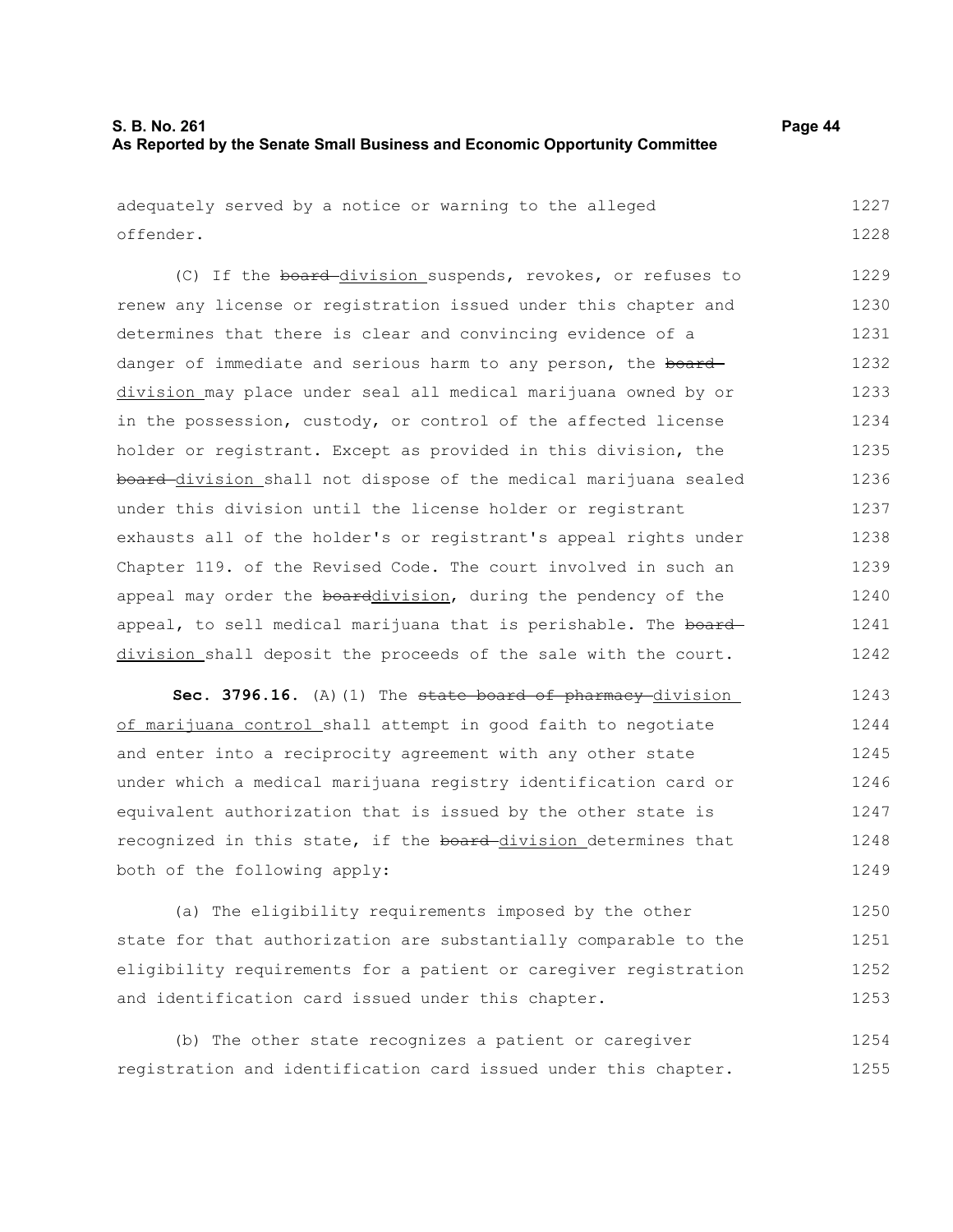## **S. B. No. 261 Page 45 As Reported by the Senate Small Business and Economic Opportunity Committee**

(2) The board-division shall not negotiate any agreement with any other state under which an authorization issued by the other state is recognized in this state other than as provided in division (A)(1) of this section. 1256 1257 1258 1259

(B) If a reciprocity agreement is entered into in accordance with division (A) of this section, the authorization issued by the other state shall be recognized in this state, shall be accepted and valid in this state, and grants the patient or caregiver the same right to use, possess, obtain, or administer medical marijuana in this state as a patient or caregiver who was registered and issued an identification card under this chapter. 1260 1261 1262 1263 1264 1265 1266 1267

(C) The board division may adopt any rules as necessary to implement this section.

Sec. 3796.17. The state board of pharmacy division of marijuana control shall establish a toll-free telephone line to respond to inquiries from patients, caregivers, and health professionals regarding adverse reactions to medical marijuana and to provide information about available services and assistance. The board-division may contract with a separate entity to establish and maintain the telephone line on behalf of the boarddivision. 1270 1271 1272 1273 1274 1275 1276 1277

**Sec. 3796.18.** (A) Notwithstanding any conflicting provision of the Revised Code and except as provided in division (B) of this section, the holder of a current, valid cultivator license issued under this chapter may do either-all of the following: 1278 1279 1280 1281 1282

(1) Cultivate medical marijuana, including the acquisition of seeds or clones necessary to begin cultivation of a 1283 1284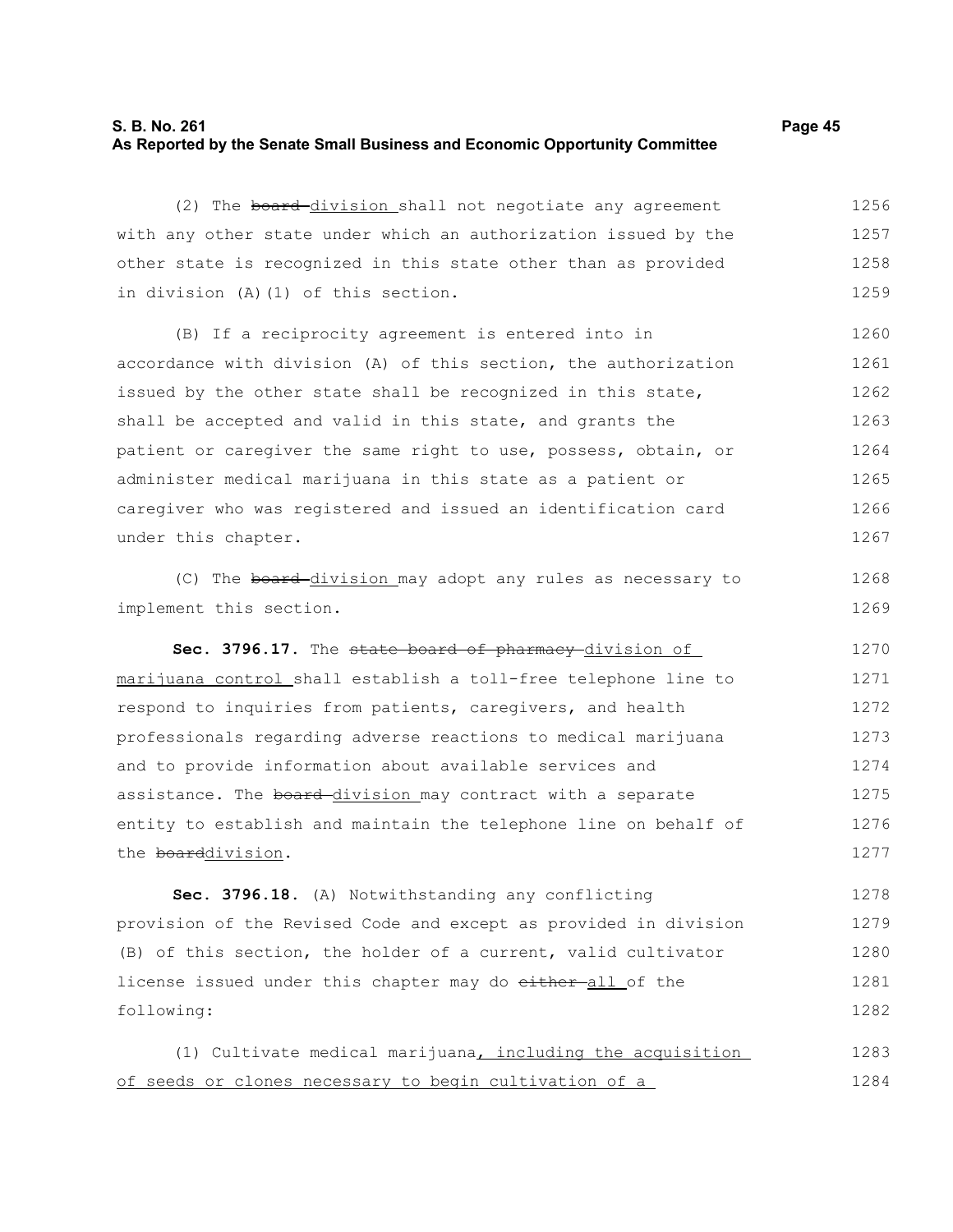| particular cultivar of medical marijuana from another licensed | 1285 |
|----------------------------------------------------------------|------|
| cultivator;                                                    | 1286 |
| (2) Deliver or sell medical marijuana to one or more           | 1287 |
| licensed cultivators, processors, or retail dispensaries;      | 1288 |
| (3) Register cuttings with the Ohio marijuana enforcement      | 1289 |
| tracking reporting and compliance system if both of the        | 1290 |
| following are met:                                             | 1291 |
| (a) The cuttings were obtained from a legal, out-of-state      | 1292 |
| cultivator.                                                    | 1293 |
| (b) The cuttings have not otherwise been rooted as a           | 1294 |
| clone.                                                         | 1295 |
| (B) A cultivator license holder shall not cultivate            | 1296 |
| medical marijuana for personal, family, or household use or on | 1297 |
| any public land, including a state park as defined in section  | 1298 |
| 154.01 of the Revised Code.                                    | 1299 |
| (C) When processing medical marijuana, a licensed              | 1300 |
| cultivator shall do all of the following:                      | 1301 |
| (1) Package the medical marijuana in accordance with           | 1302 |
| child-resistant effectiveness standards described in 16 C.F.R. | 1303 |
| 1700.15(b), as of the effective date of this amendment;        | 1304 |
| (2) Label the medical marijuana packaging with the             | 1305 |
| product's tetrahydrocannabinol and cannabidiol content;        | 1306 |

(3) Comply with any packaging or labeling requirements established in rules adopted by the division of marijuana control under section 3796.03 of the Revised Code. 1307 1308 1309

(D) The division of marijuana control may issue two levels of cultivator licenses. 1310 1311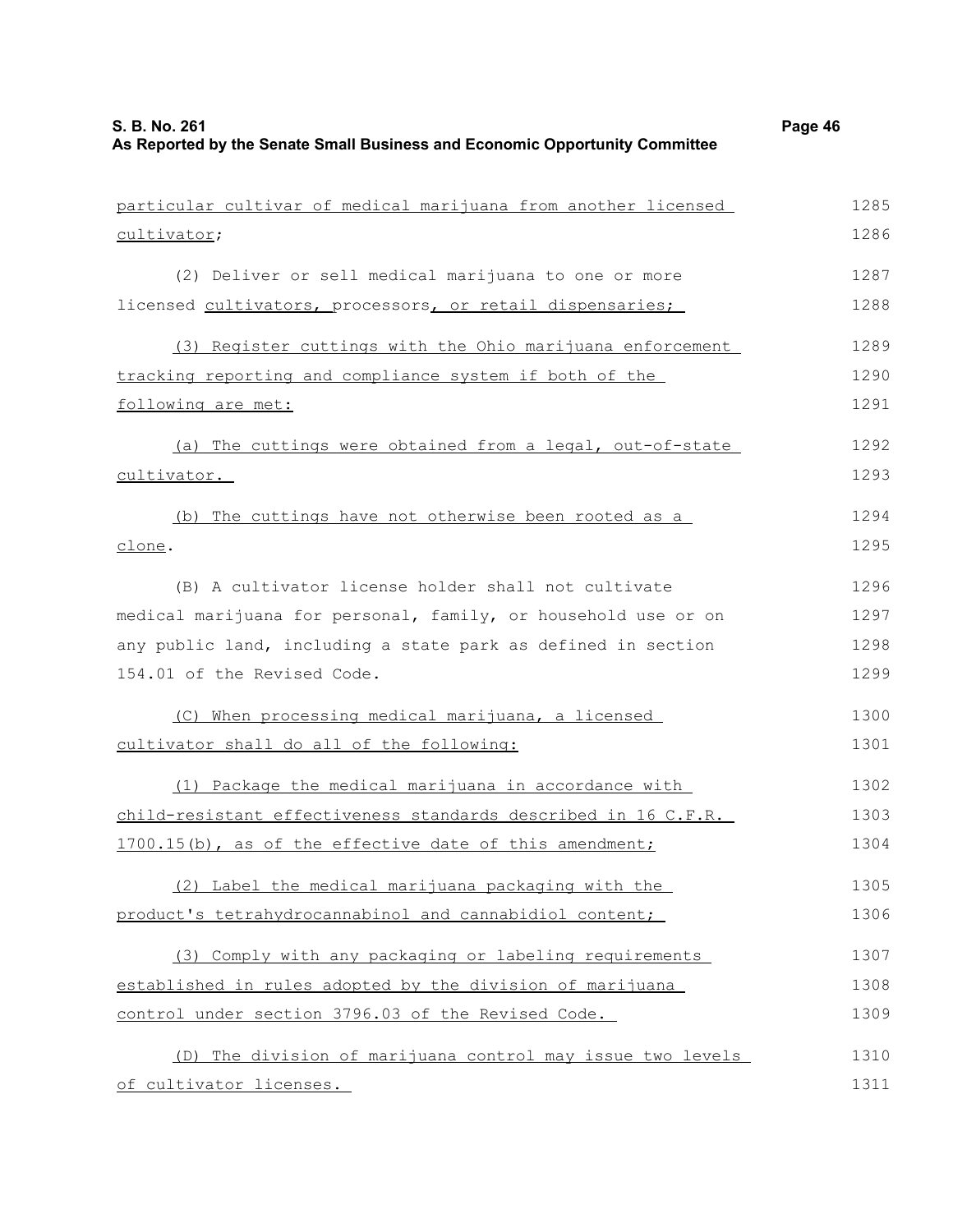| г |  |
|---|--|
|---|--|

| (1) The division may approve a cultivation area of up to         | 1312 |
|------------------------------------------------------------------|------|
| fifty thousand square feet for the holder of a level I           | 1313 |
| cultivator license.                                              | 1314 |
| (2) The division may approve a cultivation area of up six        | 1315 |
| thousand square feet for the holder of a level II cultivator     | 1316 |
| license.                                                         | 1317 |
| (E) (1) The division, at the division's discretion, may          | 1318 |
| approve an expansion of an existing facility's marijuana         | 1319 |
| cultivation area, based on cultivator compliance with licensure  | 1320 |
| requirements, if the population of the state, number of patients | 1321 |
| seeking to use medical marijuana, and data from the drug         | 1322 |
| database regarding patient recommendations and patient usage of  | 1323 |
| medical marijuana support such expansion. If the division        | 1324 |
| approves an expansion of a facility's marijuana cultivation      | 1325 |
| area, the marijuana cultivation area shall not exceed the        | 1326 |
| following:                                                       | 1327 |
| (a) Seventy-five thousand square feet for a level I              | 1328 |
| license holder;                                                  | 1329 |
| (b) Twenty thousand square feet for a level II license           | 1330 |
| holder.                                                          | 1331 |
| (2) A cultivator shall not submit a request for expansion        | 1332 |
| more than once during any twelve-month period.                   | 1333 |
| (F) A cultivator seeking to expand its marijuana                 | 1334 |
| cultivation area in accordance with division (E) of this section | 1335 |
| shall submit an expansion plan, that, at a minimum, does all of  | 1336 |
| the following:                                                   | 1337 |
| (1) Includes plans and specifications for the expansion or       | 1338 |
| alteration in accordance with rules adopted by the division that | 1339 |
| demonstrate compliance with the requirements of the rules        | 1340 |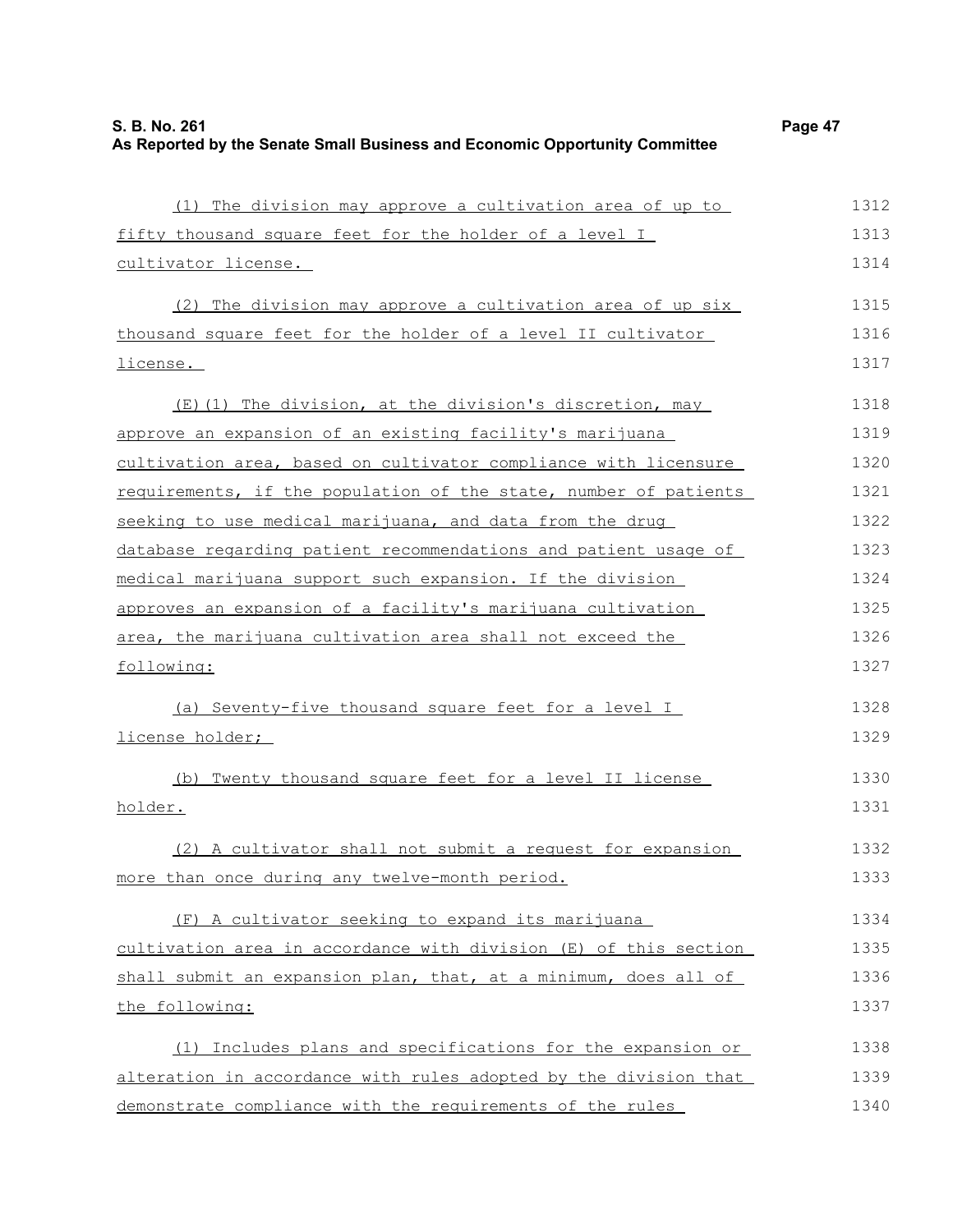| adopted by the board of building standards pursuant to Chapters  | 1341 |
|------------------------------------------------------------------|------|
| 3781. and 3791. of the Revised Code and the rules adopted by the | 1342 |
| state fire marshal pursuant to sections 3737.82 and 3737.86 of   | 1343 |
| the Revised Code;                                                | 1344 |
| (2) Proposes a timeline for completion of the proposed           | 1345 |
| expansion, which, if approved, will become a mandatory           | 1346 |
| condition;                                                       | 1347 |
| (3) Demonstrates a history of compliance with this chapter       | 1348 |
| and the rules adopted under it, which includes a history of      | 1349 |
| enforcement actions and sanctions issued by the department of    | 1350 |
| commerce or law enforcement agencies against the cultivator;     | 1351 |
| (4) Provides supporting documentation that the cultivator        | 1352 |
| has consistently met the cultivation requirements established in | 1353 |
| rules adopted by the division;                                   | 1354 |
| (5) Demonstrates that the proposed expansion meets the           | 1355 |
| applicable requirements established by the division in rule and  | 1356 |
| that the cultivator will remain in compliance with this chapter  | 1357 |
| and the rules adopted under it, if the expansion is permitted.   | 1358 |
| (G) Upon the division's receipt of a request for expansion       | 1359 |
| under division (E) of this section, the division has thirty      | 1360 |
| calendar days to review and approve or deny the request for      | 1361 |
| expansion. If the division does not deny the request for         | 1362 |
| expansion prior to the expiration of thirty calendar days, the   | 1363 |
| request is deemed approved. If the request is approved, the      | 1364 |
| cultivator is bound to the terms in the request for expansion    | 1365 |
| and shall, prior to cultivating medical marijuana in the         | 1366 |
| expanded marijuana cultivation area, pass an inspection          | 1367 |
| conducted in accordance with rules adopted by the division. A    | 1368 |
| cultivator's failure to comply with the approved request for     | 1369 |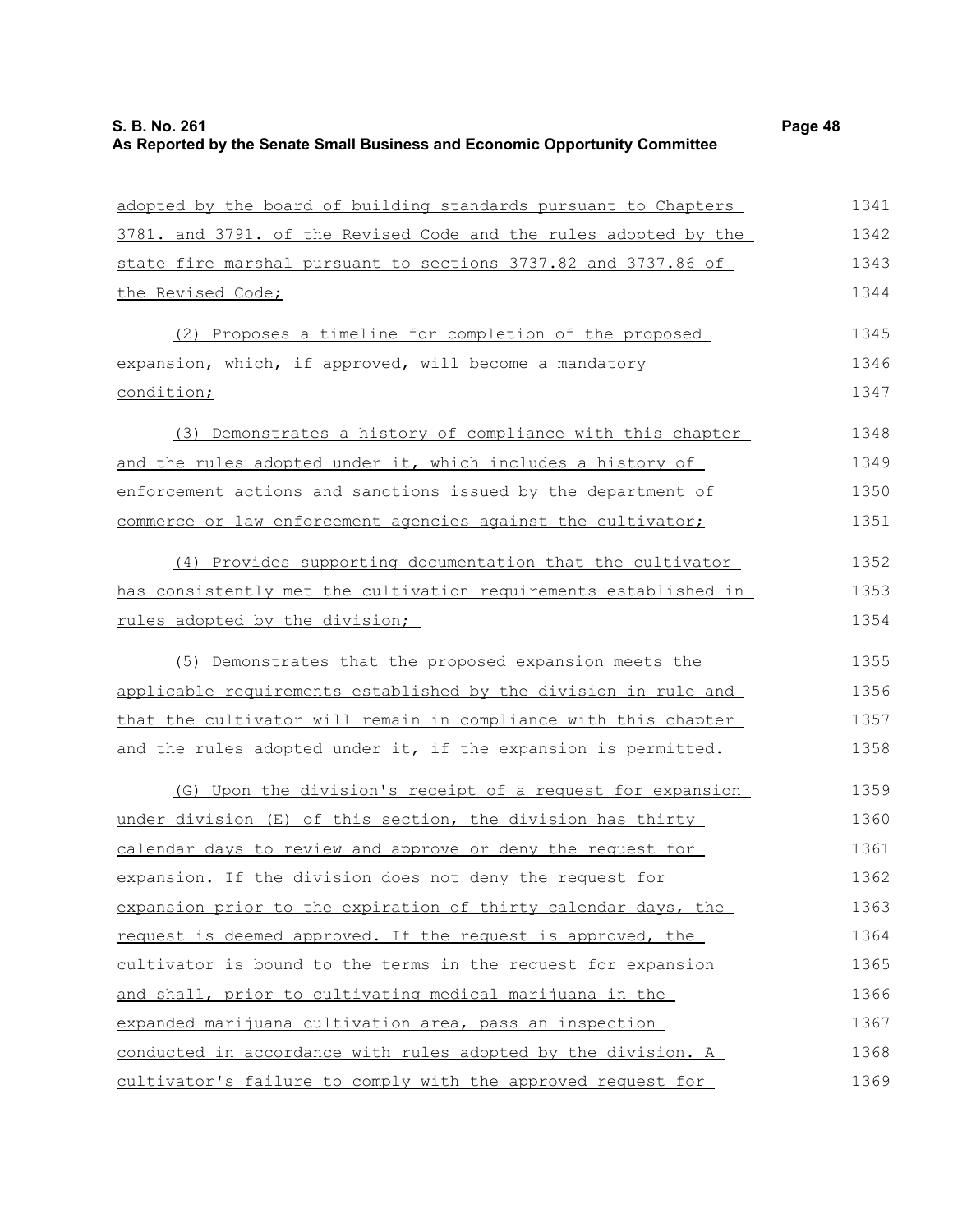expansion may result in the revocation of the division's approval or additional sanctions under this chapter or rules adopted under it. (H) When reviewing applicants for a level I license, the division shall give preference to level II cultivator license holders. **Sec. 3796.19.** (A) Notwithstanding any conflicting provision of the Revised Code, the holder of a current, valid processor license issued under this chapter may do any of the following: (1)(a) Obtain medical marijuana from one or more licensed cultivators or processors; (b) Physically travel to the location of a cultivator and directly obtain the medical marijuana from the cultivator; (2) Subject to division (B) of this section, process medical marijuana obtained from one or more licensed cultivators or processors into a form described in section 3796.06 of the Revised Code; (3) Deliver or sell processed medical marijuana to one or more licensed cultivators, processors, or retail dispensaries. (B) When processing medical marijuana, a licensed processor shall do both of the following: (1) Package the medical marijuana in accordance with child-resistant effectiveness standards described in 16 C.F.R. 1700.15(b) on the effective date of this section September 8, 2016; (2) Label the medical marijuana packaging with the product's tetrahydrocannabinol and cannabidiol content; 1370 1371 1372 1373 1374 1375 1376 1377 1378 1379 1380 1381 1382 1383 1384 1385 1386 1387 1388 1389 1390 1391 1392 1393 1394 1395 1396 1397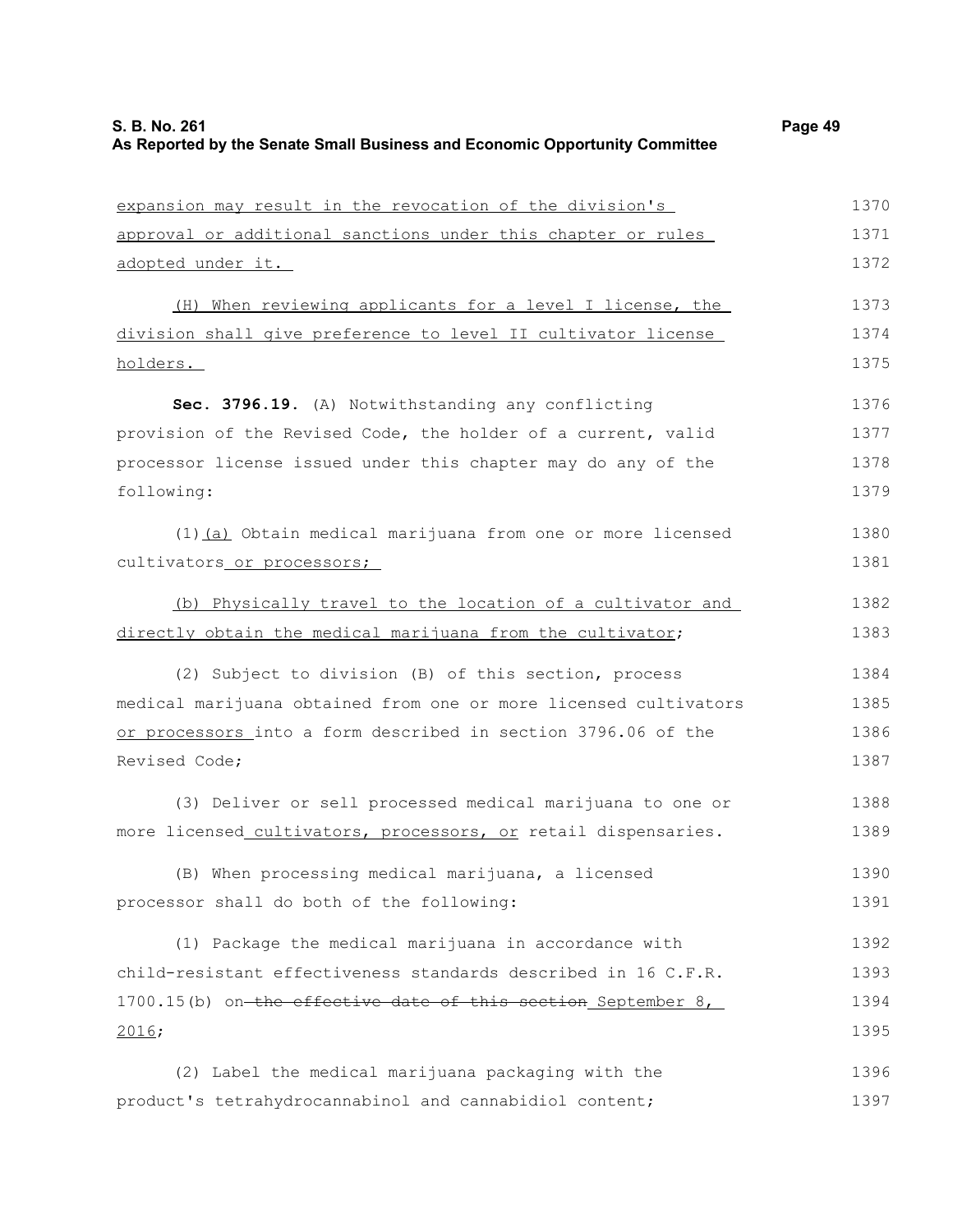Revised Code.

(3) Comply with any packaging or labeling requirements established in rules adopted by the department of commercedivision of marijuana control under section 3796.03 of the 1398 1399 1400 1401

**Sec. 3796.20.** (A) Notwithstanding any conflicting provision of the Revised Code, the holder of a current, valid retail dispensary license issued under this chapter may do both of the following: 1402 1403 1404 1405

(1) (a) Obtain or purchase medical marijuana from one or more cultivators or processors; 1406 1407

(b) Obtain or purchase medical marijuana from another retail dispensary if the two retail dispensaries are under common ownership; 1408 1409 1410

(2) Dispense or sell medical marijuana in accordance with division (B) of this section. 1411 1412

(B) When dispensing or selling medical marijuana, a licensed retail dispensary shall do all of the following: 1413 1414

(1) Dispense or sell only upon a showing of a current, valid identification card and in accordance with a written recommendation issued by a physician in accordance with anholding a certificate to recommend issued by the state medical board under section 4731.30 of the Revised Code; 1415 1416 1417 1418 1419

```
(2) Report to the drug database the information required
by section 4729.771 of the Revised Code;
                                                                           1420
                                                                            1421
```
(3) Label the package containing medical marijuana with the following information: 1422 1423

(a) The name and address of the licensed cultivator or processor and retail dispensary; 1424 1425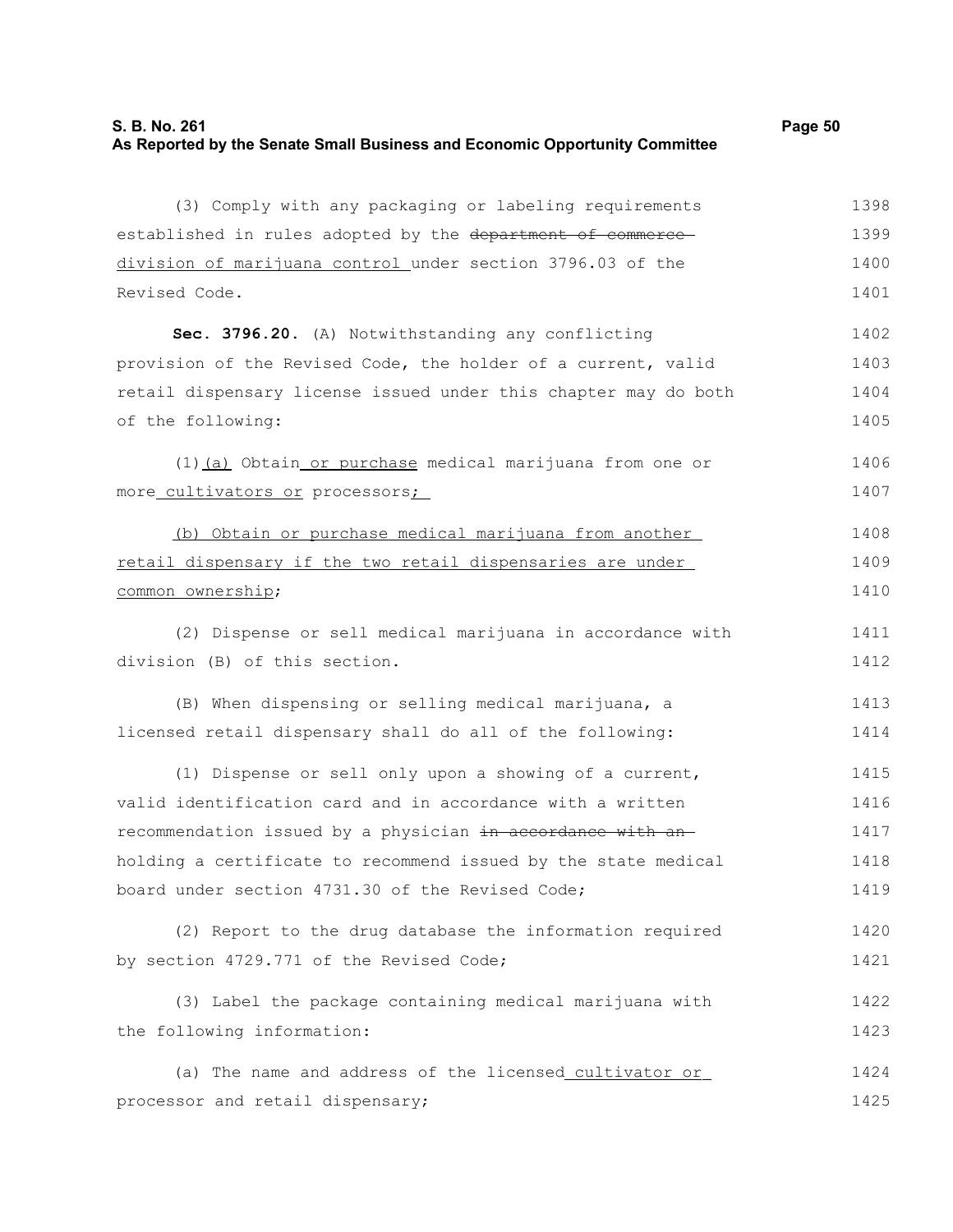| S. B. No. 261                                                               | Page 51 |
|-----------------------------------------------------------------------------|---------|
| As Reported by the Senate Small Business and Economic Opportunity Committee |         |

| (b) The name of the patient and caregiver, if any;               | 1426 |
|------------------------------------------------------------------|------|
| (c) The name of the physician who recommended treatment          | 1427 |
| with medical marijuana;                                          | 1428 |
| (d) The directions for use, if any, as recommended by the        | 1429 |
| physician;                                                       | 1430 |
| (e) The date on which the medical marijuana was dispensed;       | 1431 |
| (f) The quantity, strength, kind, or form of medical             | 1432 |
| marijuana contained in the package.                              | 1433 |
| (C) When operating a licensed retail dispensary, both of         | 1434 |
| the following apply:                                             | 1435 |
| (1) A dispensary shall use only employees who have met the       | 1436 |
| training requirements established in rules adopted under section | 1437 |
| 3796.04-3796.03 of the Revised Code, including any course of     | 1438 |
| education adopted by the state medical board under section       | 1439 |
| 4731.304 of the Revised Code.                                    | 1440 |
| (2) A dispensary shall not make public any information it        | 1441 |
| collects that identifies or would tend to identify any specific  | 1442 |
| patient.                                                         | 1443 |
| Sec. 3796.21. (A) Notwithstanding any conflicting                | 1444 |
| provision of the Revised Code, the holder of a current, valid    | 1445 |
| laboratory license issued under this chapter may do both-all of  | 1446 |
| the following:                                                   | 1447 |
|                                                                  |      |
| (1) Obtain medical marijuana from one or more cultivators,       | 1448 |
| processors, and retail dispensaries licensed under this chapter; | 1449 |
| (2) Conduct medical marijuana testing in the manner              | 1450 |
| specified in rules adopted under section 3796.03 of the Revised  | 1451 |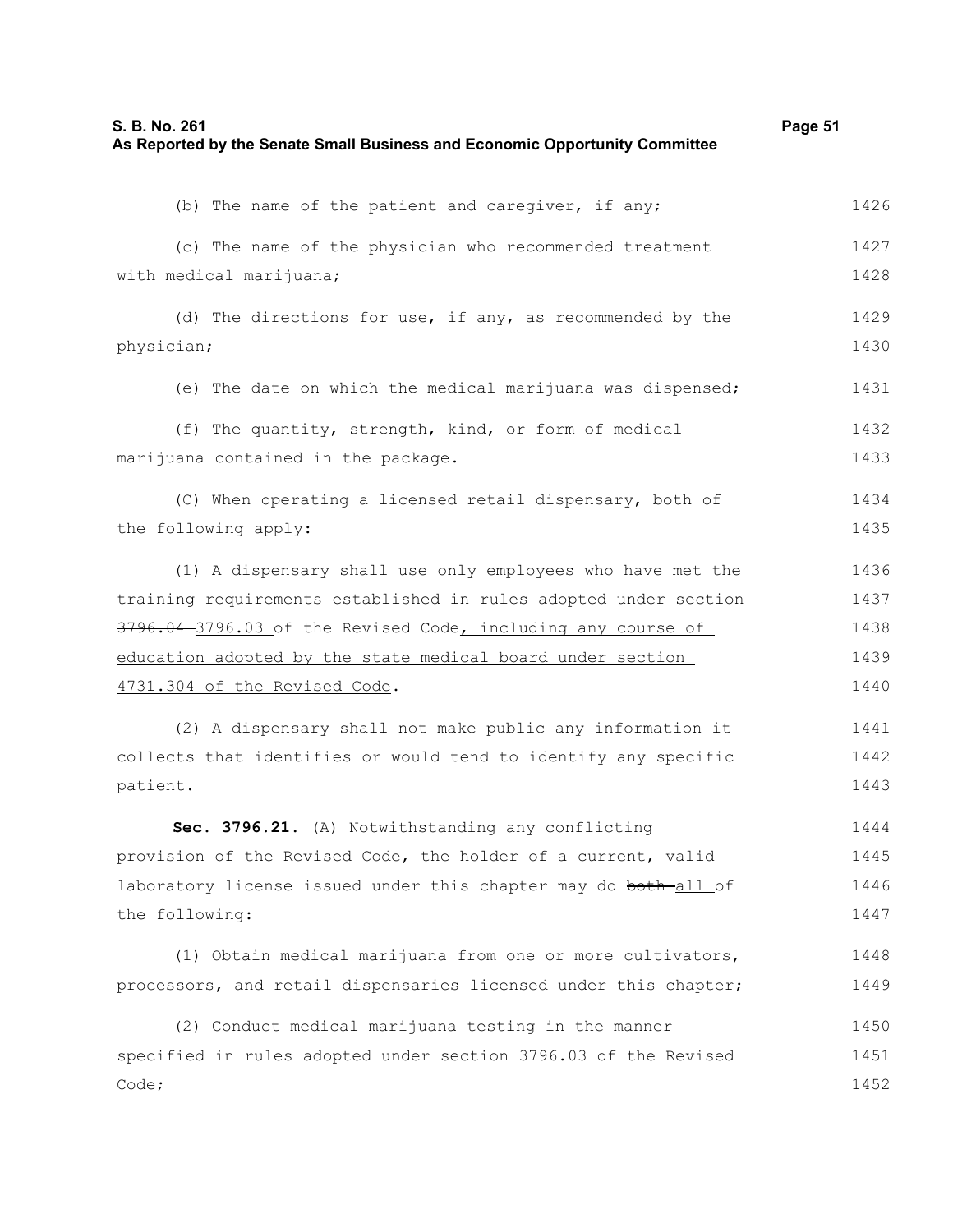| S. B. No. 261<br>As Reported by the Senate Small Business and Economic Opportunity Committee | Page 52 |
|----------------------------------------------------------------------------------------------|---------|
| (3) Conduct research and development testing for                                             | 1453    |
| cultivators and processors;                                                                  | 1454    |
| (4) In-process testing for processors;                                                       | 1455    |
| (5) Research and development testing for cultivators and                                     | 1456    |
| processors.                                                                                  | 1457    |
| (B) Licensees may use state-licensed labs to conduct in-                                     | 1458    |
| process product testing for internal use.                                                    | 1459    |
| (C)(1) Retesting shall be permitted if the product fails                                     | 1460    |
| testing or if the product test results fall outside of the                                   | 1461    |
| typical results for that specific product.                                                   | 1462    |
| (2) Retesting may be conducted by a licensed laboratory                                      | 1463    |
| that is not the original laboratory on a new sample taken from                               | 1464    |
| the same batch or lot of product that was originally tested. For                             | 1465    |
| purposes of testing product, a "batch or lot" is either of the                               | 1466    |
| following:                                                                                   | 1467    |
| (a) All of the plant material of the same strain grown                                       | 1468    |
| together under the same growing conditions;                                                  | 1469    |
| (b) All of the manufactured product of the same type                                         | 1470    |
| produced from the same oil.                                                                  | 1471    |
| (D) Plant material and products that fall outside of the                                     | 1472    |
| testing limits for contaminants established by the division of                               | 1473    |
| marijuana control may be refined using a method approved by the                              | 1474    |
| division.                                                                                    | 1475    |
| $(B)$ (E) When testing medical marijuana, a licensed                                         | 1476    |
| laboratory shall do both-all of the following:                                               | 1477    |
| (1) Collect a sample of a size sufficient to conduct the                                     | 1478    |
| requested tests, but equaling not more than twice the amount of                              | 1479    |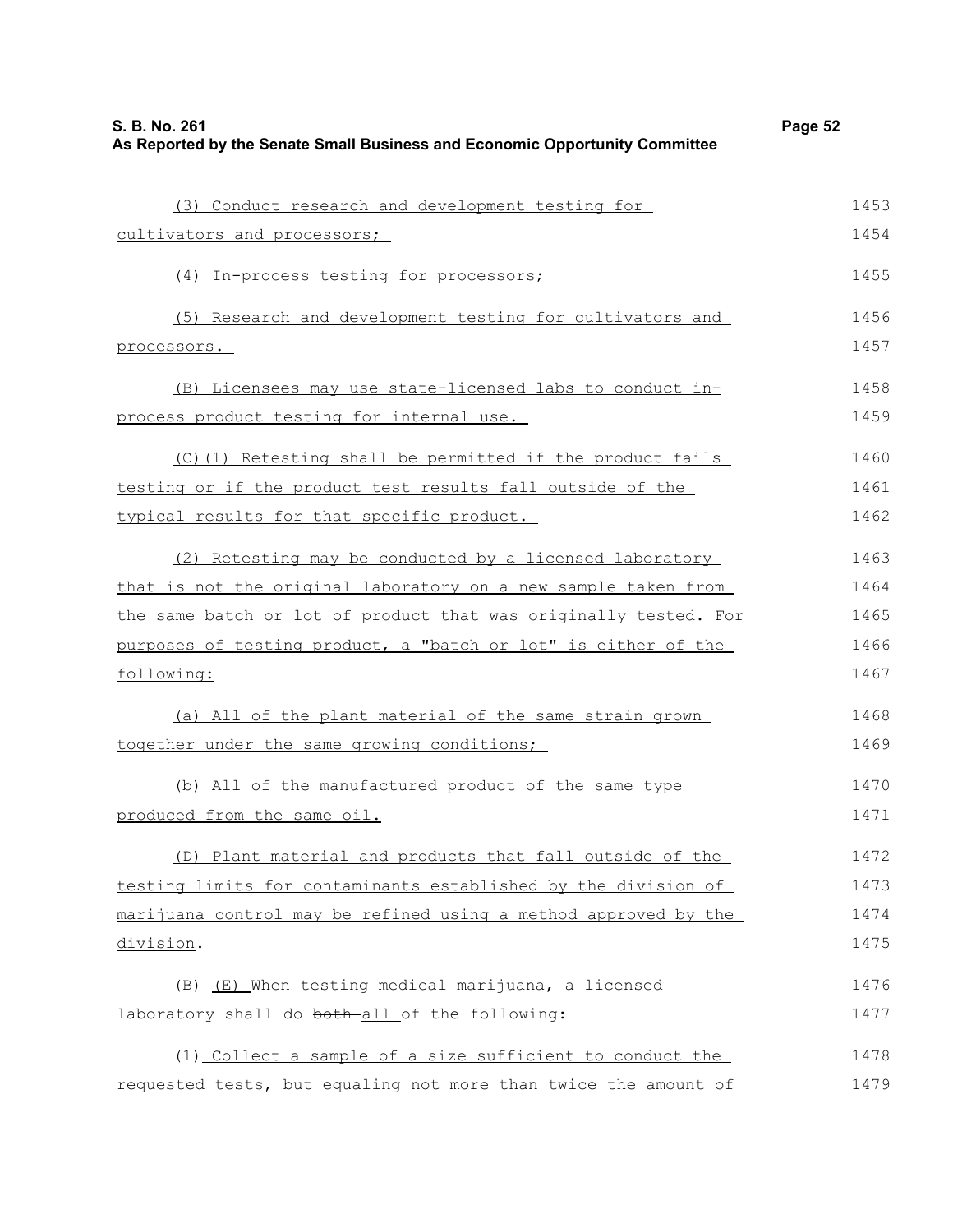| S. B. No. 261<br>As Reported by the Senate Small Business and Economic Opportunity Committee | Page 53 |
|----------------------------------------------------------------------------------------------|---------|
| material needed for such tests;                                                              | 1480    |
| (2) Test the marijuana for potency, homogeneity, and                                         | 1481    |
| contamination;                                                                               | 1482    |
| $(2)$ $(3)$ Prepare a report of the test results.                                            | 1483    |
| (F) Plant material and processed products tested under                                       | 1484    |
| research and development may be sold to patients only after all                              | 1485    |
| required testing is completed and the product passes testing                                 | 1486    |
| required for sale.                                                                           | 1487    |
| Sec. 3796.22. (A) Notwithstanding any conflicting                                            | 1488    |
| provision of the Revised Code, a patient registered under this                               | 1489    |
| chapter who obtains medical marijuana from a retail dispensary                               | 1490    |
| licensed under this chapter may do both of the following:                                    | 1491    |
| (1) Use medical marijuana;                                                                   | 1492    |
| (2) Possess medical marijuana, subject to division (B) of                                    | 1493    |
| this section;                                                                                | 1494    |
| (3) Possess any paraphernalia or accessories specified in                                    | 1495    |
| rules adopted under section 3796.04-3796.03 of the Revised Code.                             | 1496    |
| (B) The amount of medical marijuana possessed by a                                           | 1497    |
| registered patient shall not exceed a ninety-day supply, as                                  | 1498    |
| specified in rules adopted under section 3796.04 3796.03 of the                              | 1499    |
| Revised Code.                                                                                | 1500    |
| (C) A registered patient shall not be subject to arrest or                                   | 1501    |
| criminal prosecution for doing any of the following in                                       | 1502    |
| accordance with this chapter:                                                                | 1503    |
| (1) Obtaining, using, or possessing medical marijuana;                                       | 1504    |
| (2) Possessing any paraphernalia or accessories specified                                    | 1505    |
| in rules adopted under section 3796.04-3796.03 of the-Revise-                                | 1506    |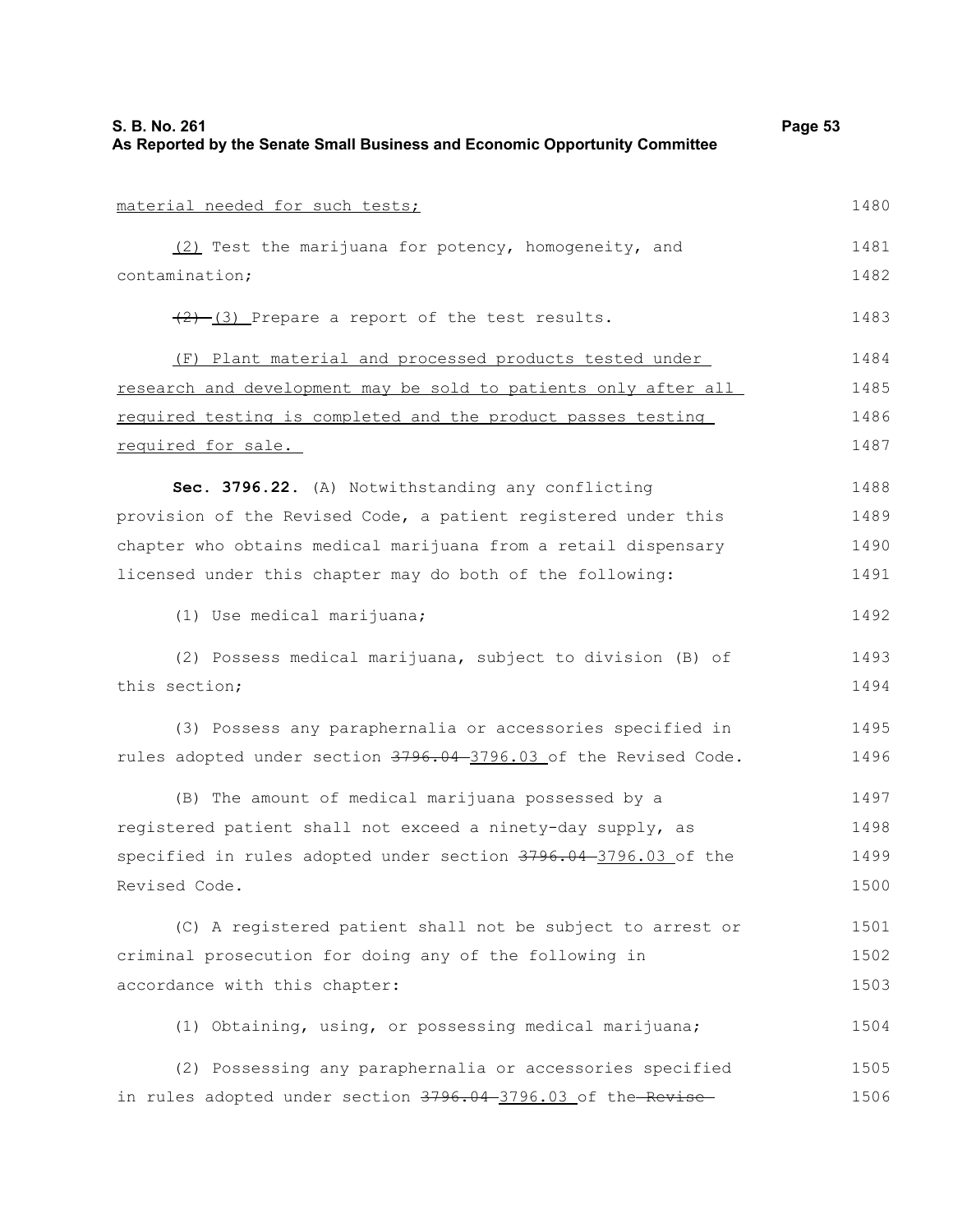| S. B. No. 261                                                               | Page 54 |
|-----------------------------------------------------------------------------|---------|
| As Reported by the Senate Small Business and Economic Opportunity Committee |         |

#### Revised Code.

1507

(D) This section does not authorize a registered patient to operate a vehicle, streetcar, trackless trolley, watercraft, or aircraft while under the influence of medical marijuana. 1508 1509 1510

**Sec. 3796.23.** (A) Notwithstanding any conflicting provision of the Revised Code, a caregiver registered under this chapter who obtains medical marijuana from a retail dispensary licensed under this chapter may do both of the following: 1511 1512 1513 1514

(1) Possess medical marijuana on behalf of a registered patient under the caregiver's care, subject to division (B) of this section; 1515 1516 1517

(2) Assist a registered patient under the caregiver's care in the use or administration of medical marijuana; 1518 1519

(3) Possess any paraphernalia or accessories specified in rules adopted under section 3796.04-3796.03 of the Revised Code. 1520 1521

(B) The amount of medical marijuana possessed by a registered caregiver on behalf of a registered patient shall not exceed a ninety-day supply, as specified in rules adopted under section  $3796.04 - 3796.03$  of the Revised Code. If a caregiver provides care to more than one registered patient, the caregiver shall maintain separate inventories of medical marijuana for each patient. 1522 1523 1524 1525 1526 1527 1528

(C) A registered caregiver shall not be subject to arrest or criminal prosecution for doing any of following in accordance with this chapter: 1529 1530 1531

(1) Obtaining or possessing medical marijuana on behalf of a registered patient; 1532 1533

(2) Assisting a registered patient in the use or 1534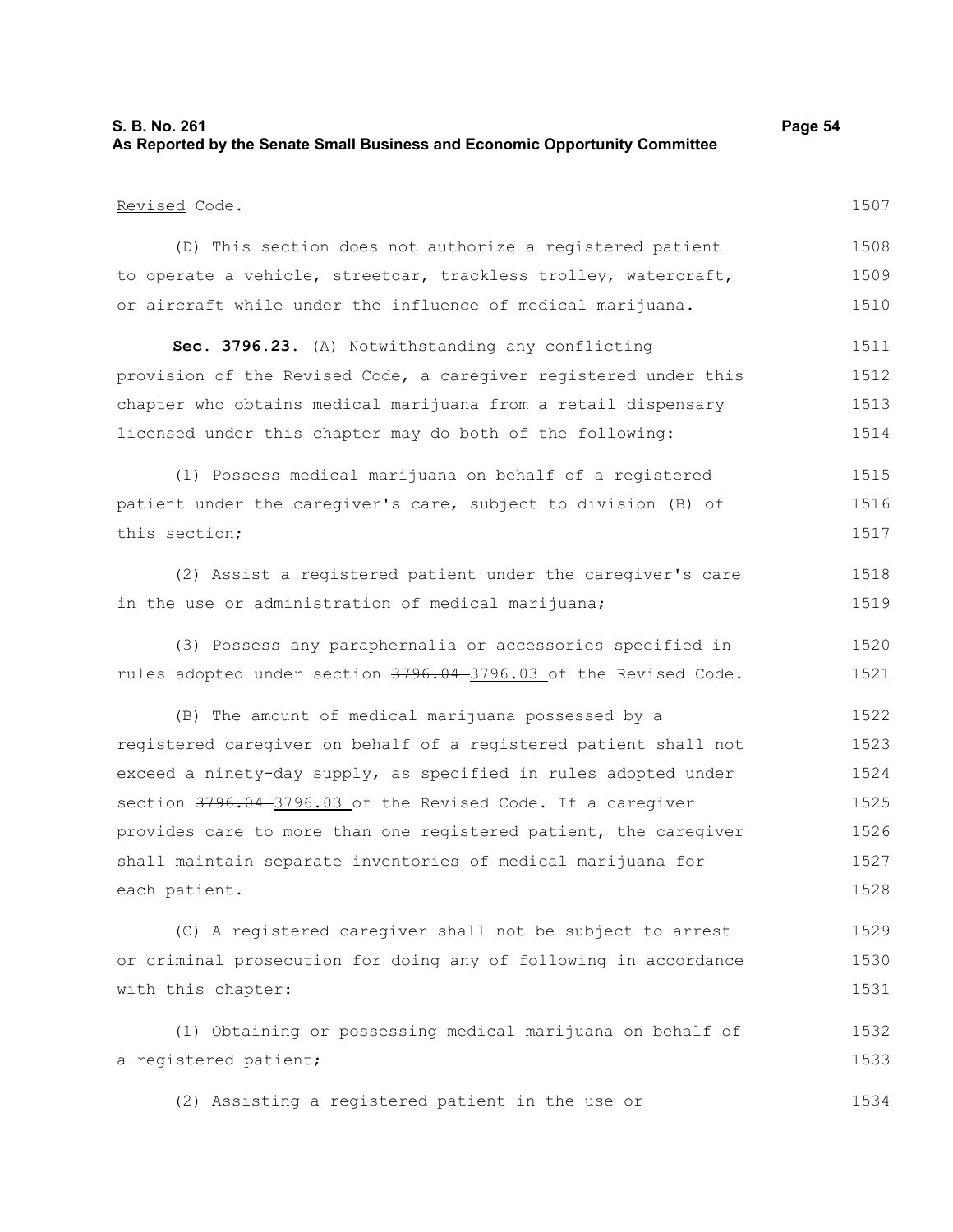| S. B. No. 261                                                               | Page 55 |
|-----------------------------------------------------------------------------|---------|
| As Reported by the Senate Small Business and Economic Opportunity Committee |         |

administration of medical marijuana; (3) Possessing any paraphernalia or accessories specified in rules adopted under section 3796.04-3796.03 of the Revised Code. (D) This section does not permit a registered caregiver to personally use medical marijuana, unless the caregiver is also a registered patient. **Sec. 3796.27.** (A) As used in this section: (1) "Financial institution" means any of the following: (a) Any bank, trust company, savings and loan association, savings bank, or credit union or any affiliate, agent, or employee of a bank, trust company, savings and loan association, savings bank, or credit union; (b) Any money transmitter licensed under sections 1315.01 to 1315.18 of the Revised Code or any affiliate, agent, or employee of such a licensee. (2) "Financial services" means services that a financial institution is authorized to provide under Title XI, sections 1536 1537 1538 1539 1540 1541 1542 1543 1544 1545 1546 1547 1548 1549 1550 1551 1552

1315.01 to 1315.18, or Chapter 1733. of the Revised Code, as applicable. 1553 1554

(B) A financial institution that provides financial services to any cultivator, processor, retail dispensary, or laboratory licensed under this chapter shall be exempt from any criminal law of this state an element of which may be proven by substantiating that a person provides financial services to a person who possesses, delivers, or manufactures marijuana or marijuana derived products, including section 2925.05 of the Revised Code and sections 2923.01 and 2923.03 of the Revised 1555 1556 1557 1558 1559 1560 1561 1562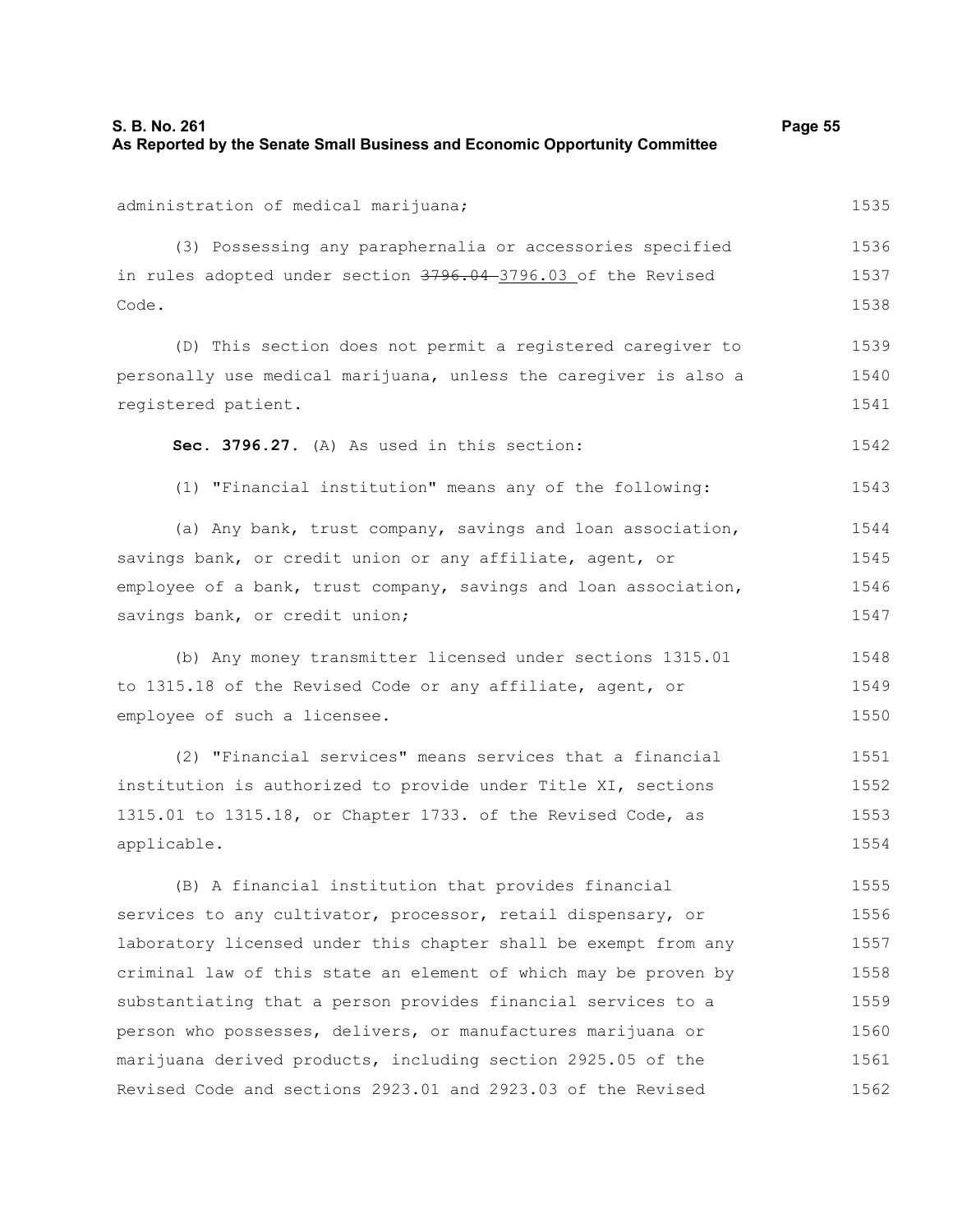## **S. B. No. 261 Page 56 As Reported by the Senate Small Business and Economic Opportunity Committee**

Code as those sections apply to violations of Chapter 2925. of the Revised Code, if the cultivator, processor, retail dispensary, or laboratory is in compliance with this chapter and the applicable tax laws of this state. 1563 1564 1565 1566

(C)(1) Notwithstanding section 149.43 of the Revised Code or any other public records law to the contrary, upon the request of a financial institution, the department of commerce or state board of pharmacy division of marijuana control shall provide to the financial institution all of the following information: 1567 1568 1569 1570 1571 1572

(a) Whether a person with whom the financial institution is seeking to do business is a cultivator, processor, retail dispensary, or laboratory licensed under this chapter; 1573 1574 1575

(b) The name of any other business or individual affiliated with the person; 1576 1577

(c) An unredacted copy of the application for a license under this chapter, and any supporting documentation, that was submitted by the person; 1578 1579 1580

(d) If applicable, information relating to sales and volume of product sold by the person; 1581 1582

(e) Whether the person is in compliance with this chapter; 1583

(f) Any past or pending violation by the person of this chapter, and any penalty imposed on the person for such a violation. 1584 1585 1586

(2) The department or board division may charge a financial institution a reasonable fee to cover the administrative cost of providing the information. 1587 1588 1589

(D) Information received by a financial institution under 1590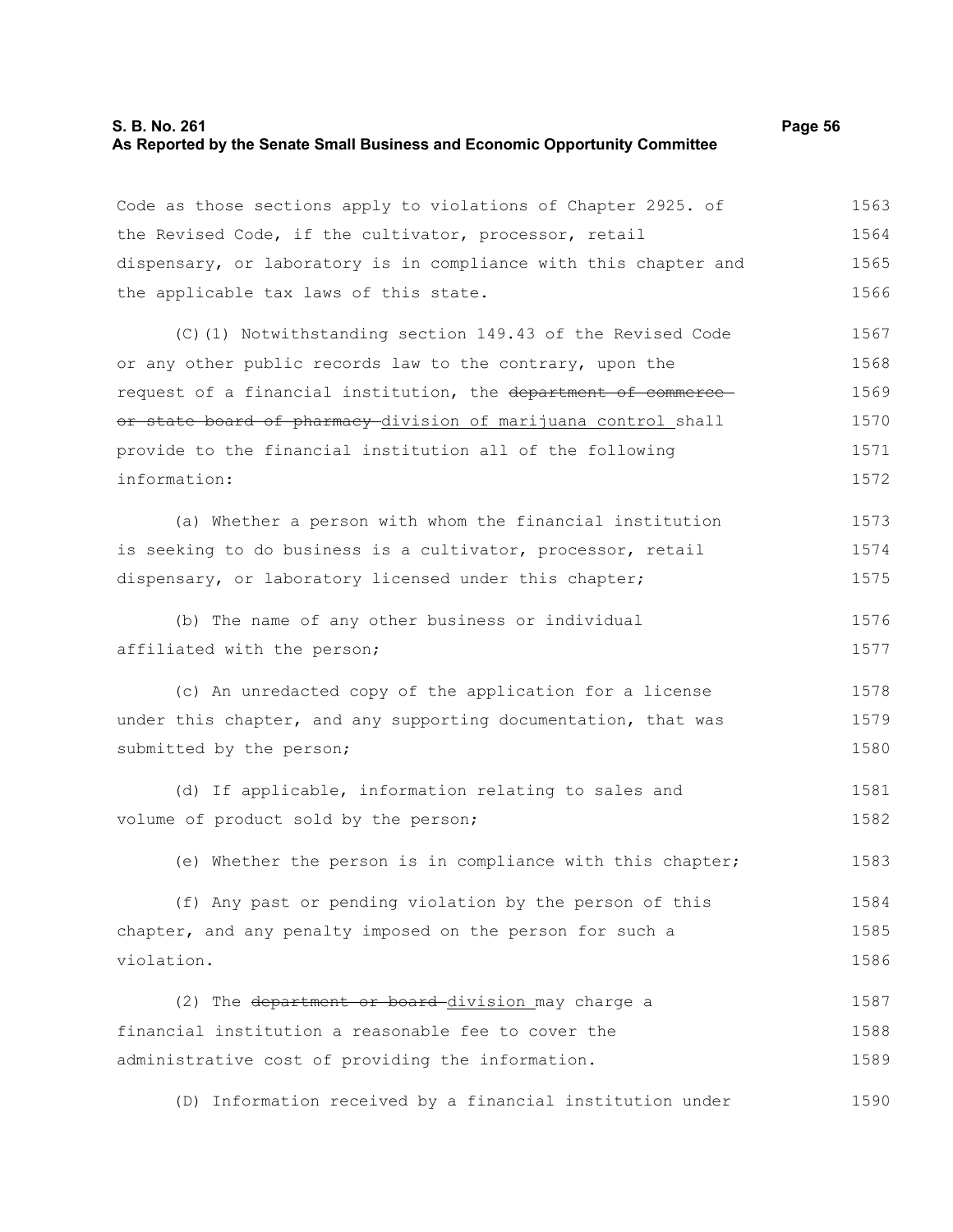## **S. B. No. 261 Page 57 As Reported by the Senate Small Business and Economic Opportunity Committee**

division (C) of this section is confidential. Except as otherwise permitted by other state law or federal law, a financial institution shall not make the information available to any person other than the customer to whom the information applies and any trustee, conservator, guardian, personal representative, or agent of that customer. 1591 1592 1593 1594 1595 1596

**Sec. 3796.30.** (A) Except as provided in division (B) of this section, no medical marijuana cultivator, processor, retail dispensary, or laboratory that tests medical marijuana shall be located within five hundred feet of the boundaries of a parcel of real estate having situated on it a school, church, public library, public playground, or public park. 1597 1598 1599 1600 1601 1602

If the relocation of a cultivator, processor, retail dispensary, or laboratory licensed under this chapter results in the cultivator, processor, retail dispensary, or laboratory being located within five hundred feet of the boundaries of a parcel of real estate having situated on it a school, church, public library, public playground, or public park, the department of commerce or state board of pharmacy division of marijuana control shall revoke the license it previously issued to the cultivator, processor, retail dispensary, or laboratory. 1603 1604 1605 1606 1607 1608 1609 1610 1611

(B) This section does not apply to research related to marijuana conducted at a state university, academic medical center, or private research and development organization as part of a research protocol approved by an institutional review board or equivalent entity. 1612 1613 1614 1615 1616

(C) As used in this section and sections 3796.04 3796.03 and 3796.12 of the Revised Code: 1617 1618

"Church" has the meaning defined in section 1710.01 of the 1619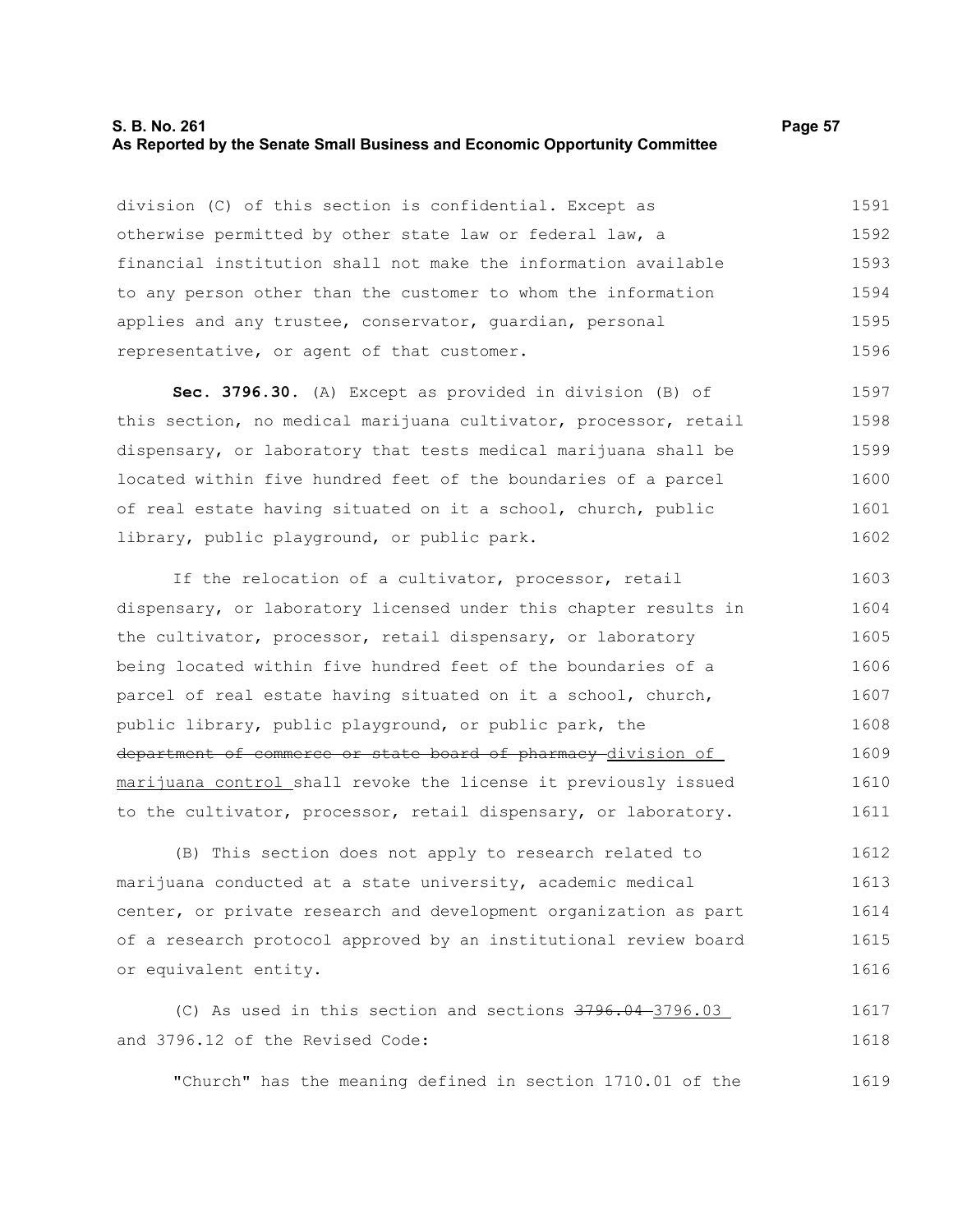| As Reported by the Senate Small Business and Economic Opportunity Committee |      |
|-----------------------------------------------------------------------------|------|
| Revised Code.                                                               | 1620 |
| "Public library" means a library provided for under                         | 1621 |
| Chapter 3375. of the Revised Code.                                          | 1622 |
| "Public park" means a park established by the state or a                    | 1623 |
| political subdivision of the state including a county, township,            | 1624 |
| municipal corporation, or park district.                                    | 1625 |
| "Public playground" means a playground established by the                   | 1626 |
| state or a political subdivision of the state including a                   | 1627 |
| county, township, municipal corporation, or park district.                  | 1628 |
| "School" means a child day-care center as defined under                     | 1629 |
| section 5104.01 of the Revised Code, a preschool as defined                 | 1630 |
| under section 2950.034 of the Revised Code, or a public or                  | 1631 |
| nonpublic primary school or secondary school.                               | 1632 |
| Sec. 3796.35. (A) As used in this section, "medical                         | 1633 |
| cannabis" means "medical marijuana" as defined in section                   | 1634 |
| 3796.01 of the Revised Code.                                                | 1635 |
| (B) The state board of pharmacy and the department of                       | 1636 |
| commerce shall collaborate on conducting an equity study of the             | 1637 |
| medical cannabis industry and the medical cannabis market to                | 1638 |
| determine whether there is a compelling interest to implement               | 1639 |
| remedial measures, which may include applying the requirements              | 1640 |
| of the minority business enterprise program described in section            | 1641 |
| 122.921 of the Revised Code, to assist minorities and women in              | 1642 |
| the medical cannabis industry.                                              | 1643 |
| Sec. 4731.30. (A) As used in this section and sections                      | 1644 |
| 4731.301 and 4731.302-to 4731.303 of the Revised Code, "medical             | 1645 |
| marijuana, " "drug database, " "physician, " and "qualifying                | 1646 |
| medical condition" have the same meanings as in section 3796.01             | 1647 |
| of the Revised Code.                                                        | 1648 |

**S. B. No. 261 Page 58**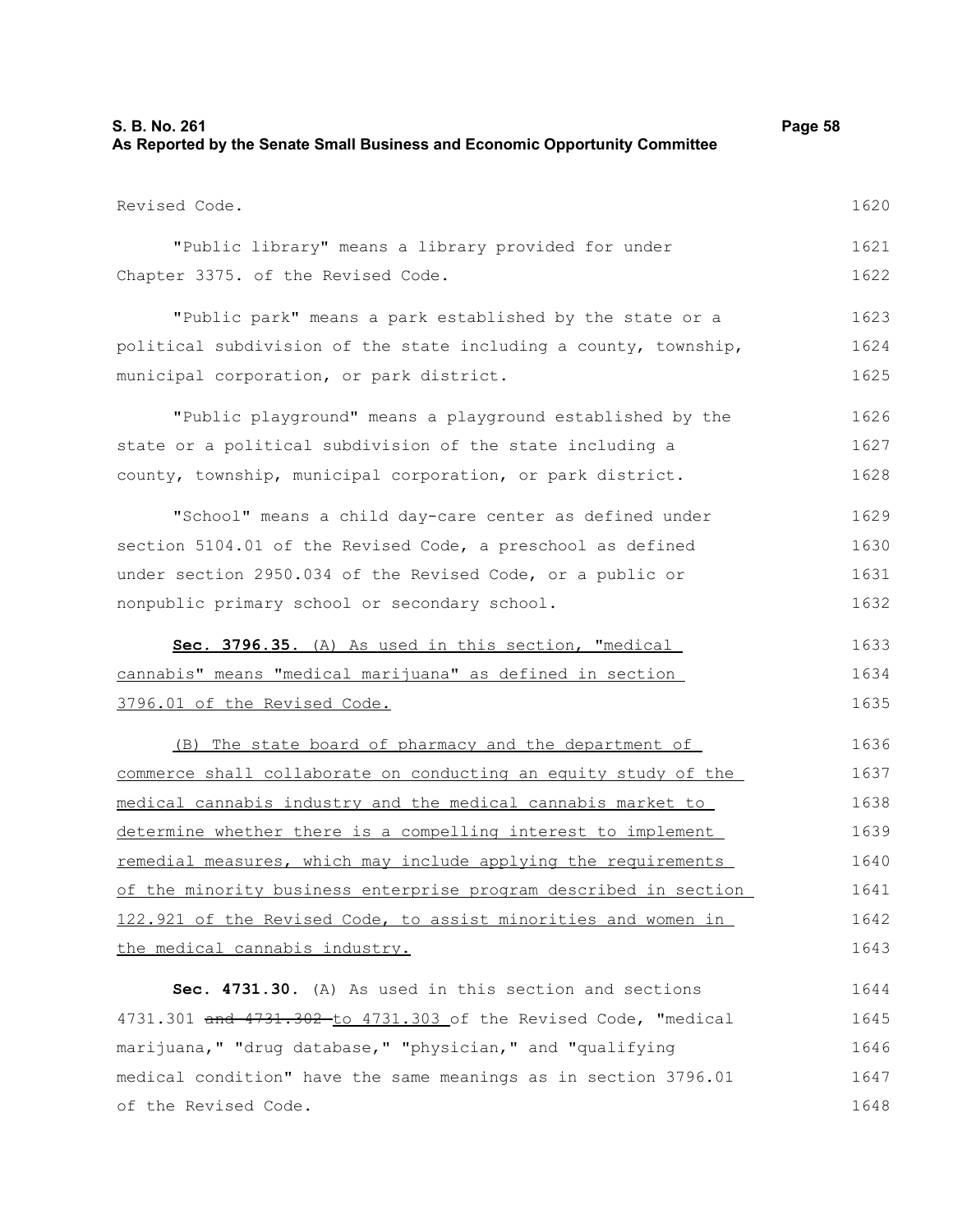#### **S. B. No. 261 Page 59 As Reported by the Senate Small Business and Economic Opportunity Committee**

| (B) (1) Except as provided in division (B) (4) of this           | 1649 |
|------------------------------------------------------------------|------|
| section, a physician seeking to recommend treatment with medical | 1650 |
| marijuana shall apply to the state medical board for a           | 1651 |
| certificate to recommend. An application shall be submitted in   | 1652 |
| the manner established in rules adopted under section 4731.301   | 1653 |
| of the Revised Code.                                             | 1654 |
| (2) The board shall grant a certificate to recommend if          | 1655 |
| both of the following conditions are met:                        | 1656 |
| (a) The application is complete and meets the requirements       | 1657 |
| established in rules.                                            | 1658 |
| (b) The Except as provided in division (I) of this               | 1659 |
| section, the applicant demonstrates that the applicant does not  | 1660 |
| have an ownership or investment interest in or compensation      | 1661 |
| arrangement with an entity licensed under Chapter 3796. of the   | 1662 |
| Revised Code or an applicant for licensure.                      | 1663 |
| (3) A certificate to recommend expires according to the          | 1664 |
| renewal schedule established in rules adopted under section      | 1665 |
| 4731.301 of the Revised Code and may be renewed in accordance    | 1666 |
| with the procedures established in those rules.                  | 1667 |
| (4) This section does not apply to a physician who               | 1668 |
| recommends treatment with marijuana or a drug derived from       | 1669 |
| marijuana under any of the following that is approved by an      | 1670 |
| investigational review board or equivalent entity, the United    | 1671 |
| States food and drug administration, or the national institutes  | 1672 |
| of health or one of its cooperative groups or centers under the  | 1673 |
| United States department of health and human services:           | 1674 |
| (a) A research protocol;                                         | 1675 |
| (b) A clinical trial;                                            | 1676 |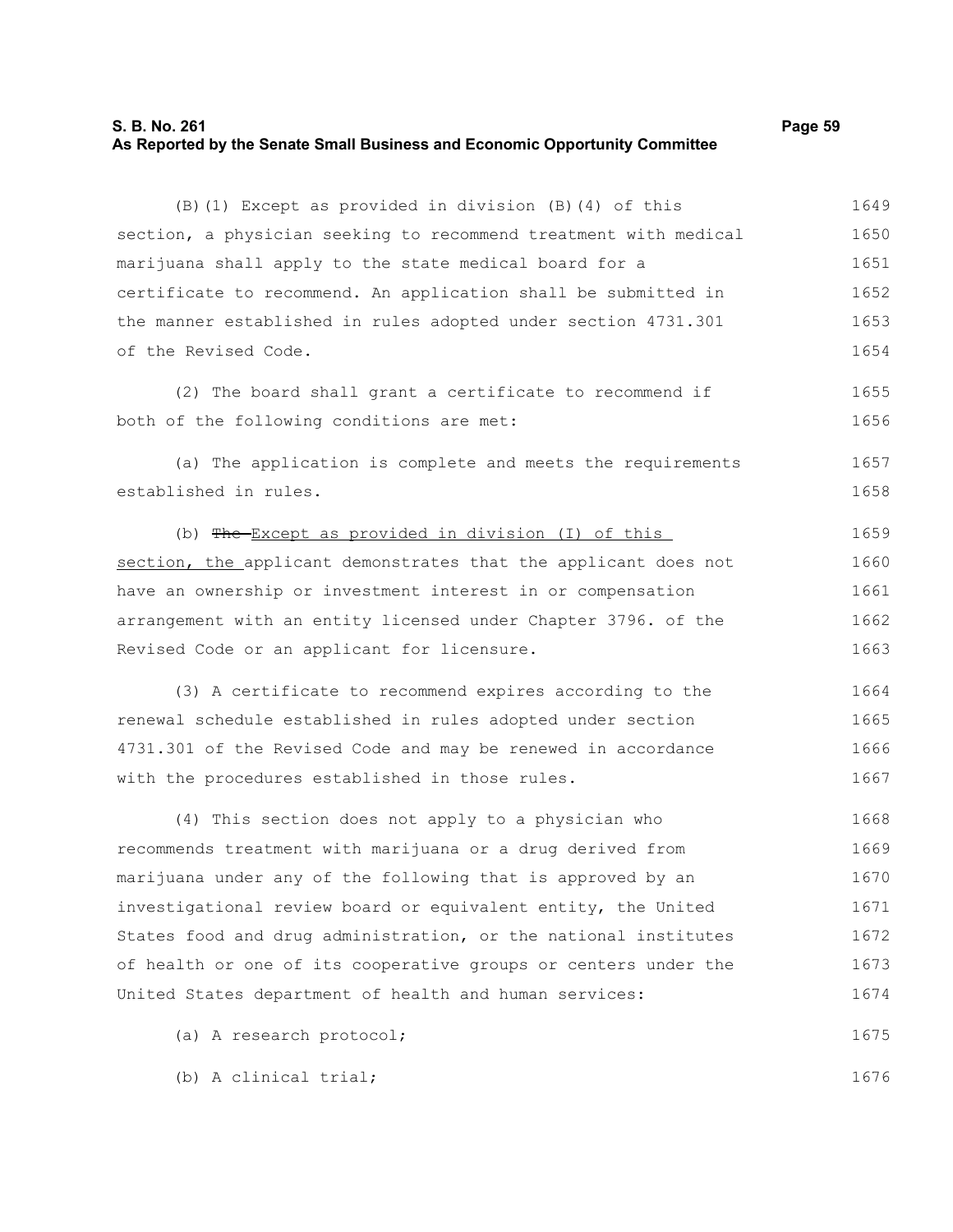| S. B. No. 261<br>As Reported by the Senate Small Business and Economic Opportunity Committee | Page 60 |
|----------------------------------------------------------------------------------------------|---------|
| (c) An investigational new drug application;                                                 | 1677    |
| (d) An expanded access submission.                                                           | 1678    |
| (C) (1) A physician who holds a certificate to recommend                                     | 1679    |
| may recommend that a patient be treated with medical marijuana                               | 1680    |
| if all of the following conditions are met:                                                  | 1681    |
| (a) The patient has been diagnosed with a qualifying                                         | 1682    |
| medical condition;                                                                           | 1683    |
| (b) A bona fide physician-patient relationship has been                                      | 1684    |
| established through all both of the following:                                               | 1685    |
| (i) An in-person physical examination of the patient by-                                     | 1686    |
| the physician;                                                                               | 1687    |
| (ii) A review of the patient's medical history by the                                        | 1688    |
| physician;                                                                                   | 1689    |
| (iii) An expectation of providing care and receiving                                         | 1690    |
| care on an ongoing basis.                                                                    | 1691    |
| (c) The physician has requested, or a physician delegate                                     | 1692    |
| approved by the state board of pharmacy has requested, from the                              | 1693    |
| drug database a report of information related to the patient                                 | 1694    |
| that covers at least the twelve months immediately preceding the                             | 1695    |
| date of the report, and the physician has reviewed the report.                               | 1696    |
| (2) In the case of a patient who is a minor, the physician                                   | 1697    |
| may recommend treatment with medical marijuana only after                                    | 1698    |
| obtaining the consent of the patient's parent or other person                                | 1699    |
| responsible for providing consent to treatment.                                              | 1700    |
| (D) (1) When issuing a written recommendation to a patient,                                  | 1701    |

the physician shall specify any information required in rules adopted by the board under section 4731.301 of the Revised Code. 1702 1703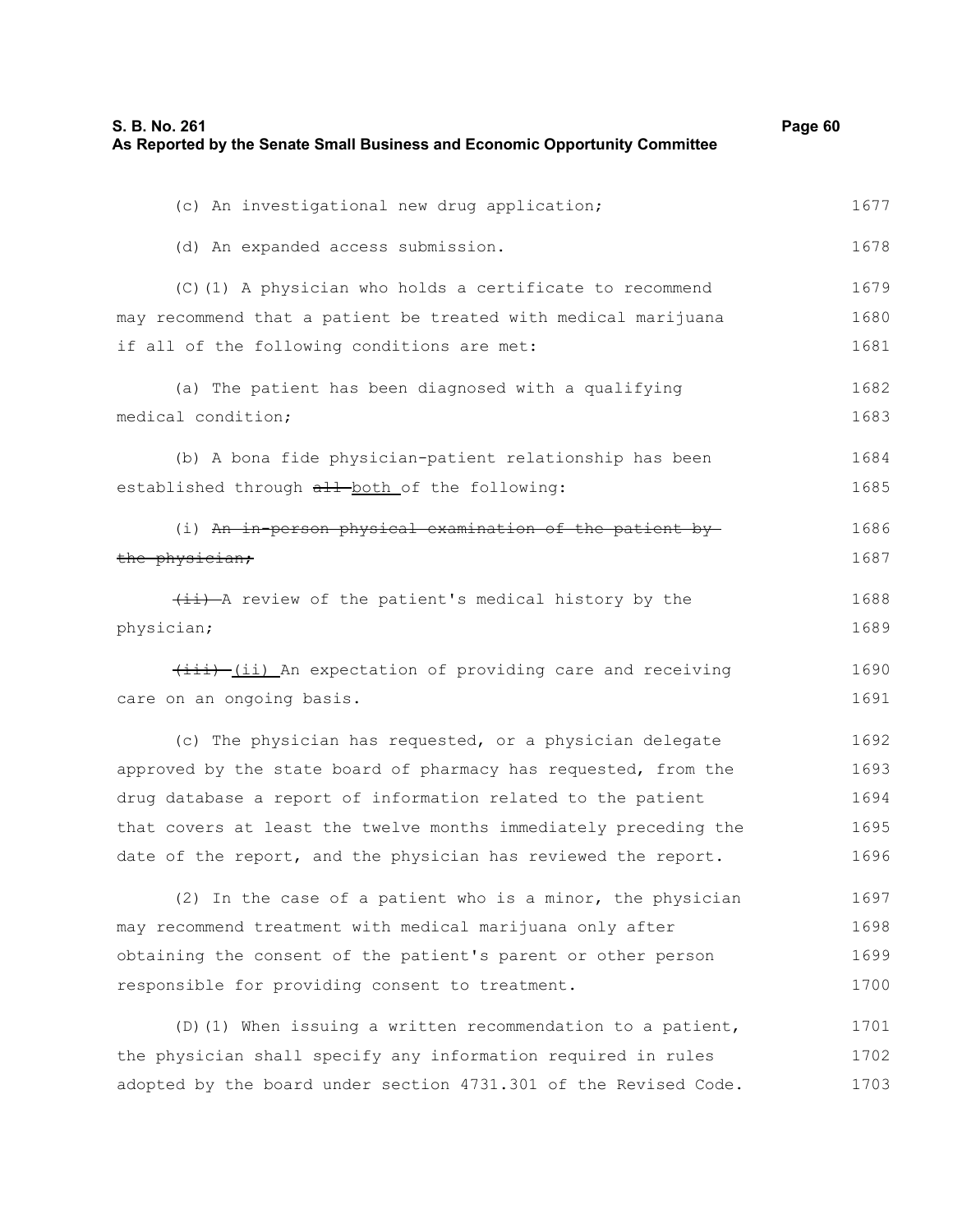## **S. B. No. 261 Page 61 As Reported by the Senate Small Business and Economic Opportunity Committee**

(2) A written recommendation issued to a patient under this section is valid for a period of not more than ninety days. The physician may renew the recommendation for not more than three additional periods of not more than ninety days each. Thereafter, the physician may issue another recommendation to the patient only upon a physical examination of the patient. 1704 1705 1706 1707 1708 1709

(E) Annually, the physician shall submit to the state medical board a report that describes the physician's observations regarding the effectiveness of medical marijuana in treating the physician's patients during the year covered by the report. When submitting reports, a physician shall not include any information that identifies or would tend to identify any specific patient. 1710 1711 1712 1713 1714 1715 1716

(F) Each physician who holds a certificate to recommend shall complete annually at least two hours of continuing medical education in medical marijuana approved by the state medical board. 1717 1718 1719 1720

(G) A physician shall not do any of the following: 1721

(1) Personally furnish or otherwise dispense medical marijuana; 1722 1723

(2) Issue a recommendation for a family member or the physician's self. 1724 1725

(H) A physician is immune from civil liability, is not subject to professional disciplinary action by the state medical board or state board of pharmacy, and is not subject to criminal prosecution for any of the following actions: 1726 1727 1728 1729

(1) Advising a patient, patient representative, or caregiver about the benefits and risks of medical marijuana to treat a qualifying medical condition; 1730 1731 1732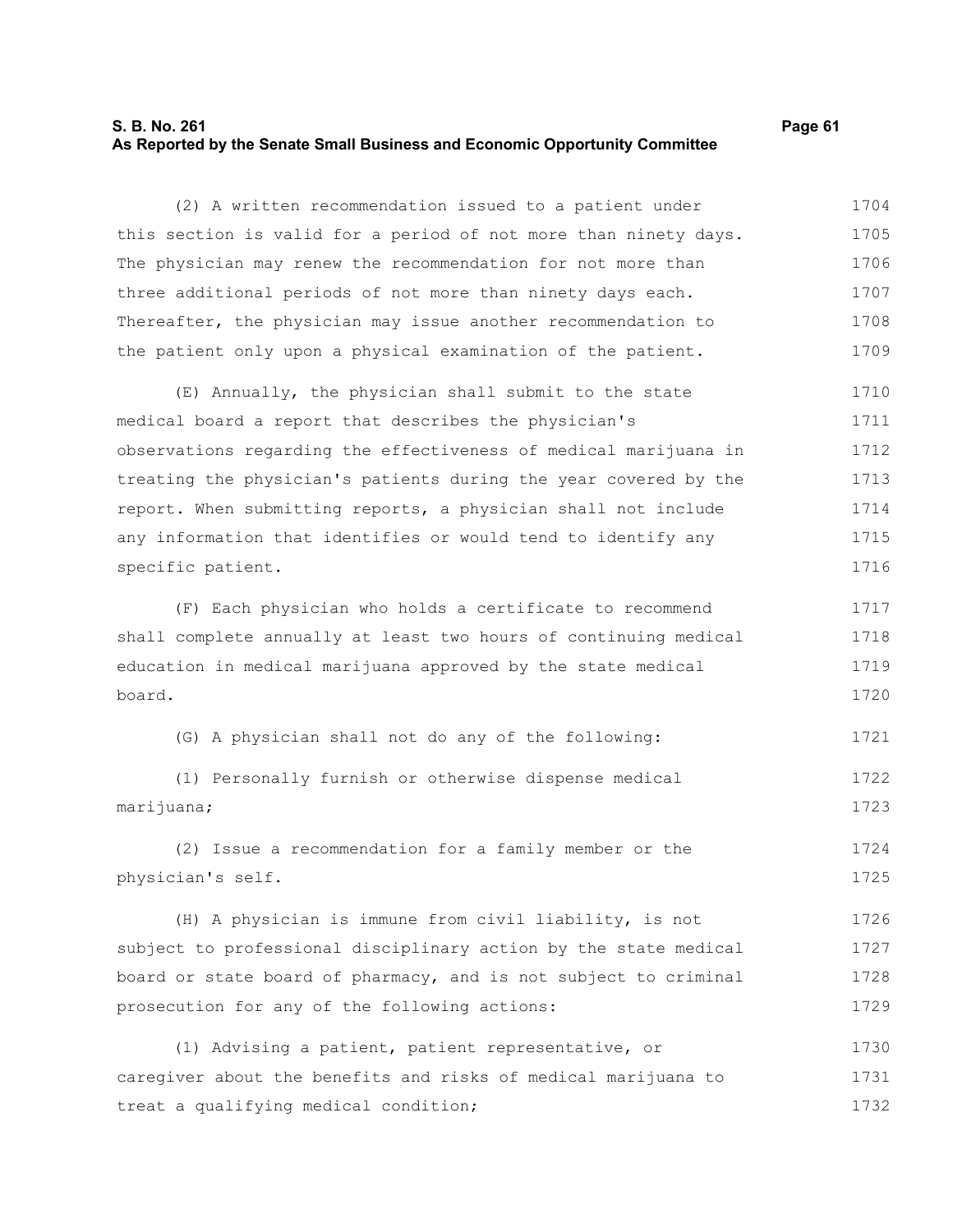| S. B. No. 261                                                               | Page 62 |
|-----------------------------------------------------------------------------|---------|
| As Reported by the Senate Small Business and Economic Opportunity Committee |         |

| (2) Recommending that a patient use medical marijuana to         | 1733 |
|------------------------------------------------------------------|------|
| treat or alleviate the condition;                                | 1734 |
| (3) Monitoring a patient's treatment with medical                | 1735 |
| marijuana.                                                       | 1736 |
| (I) If the medical director of a dispensary licensed under       | 1737 |
| Chapter 3796. of the Revised Code is certified under this        | 1738 |
| section, then the medical director may recommend medical         | 1739 |
| marijuana as a treatment in accordance with the requirement of   | 1740 |
| this section.                                                    | 1741 |
| Sec. 4731.303. A physician certified to recommend                | 1742 |
| treatment of a qualifying medical condition, as defined in       | 1743 |
| section 3796.01 of the Revised Code, with medical marijuana may  | 1744 |
| make such a recommendation via telemedicine.                     | 1745 |
| Sec. 4731.304. The state medical board may approve a             | 1746 |
| course of education for employees of a medical marijuana         | 1747 |
| dispensary licensed under Chapter 3796. of the Revised Code to   | 1748 |
| complete.                                                        | 1749 |
| Sec. 4776.01. As used in this chapter:                           | 1750 |
| (A) "License" means an authorization evidenced by a              | 1751 |
| license, certificate, registration, permit, card, or other       | 1752 |
| authority that is issued or conferred by a licensing agency to a | 1753 |
| licensee or to an applicant for an initial license by which the  | 1754 |
| licensee or initial license applicant has or claims the          | 1755 |
| privilege to engage in a profession, occupation, or occupational | 1756 |
| activity, or, except in the case of the state dental board, to   | 1757 |
| have control of and operate certain specific equipment,          | 1758 |
| machinery, or premises, over which the licensing agency has      | 1759 |
| jurisdiction.                                                    | 1760 |
| (B) Except as provided in section 4776.20 of the Revised         | 1761 |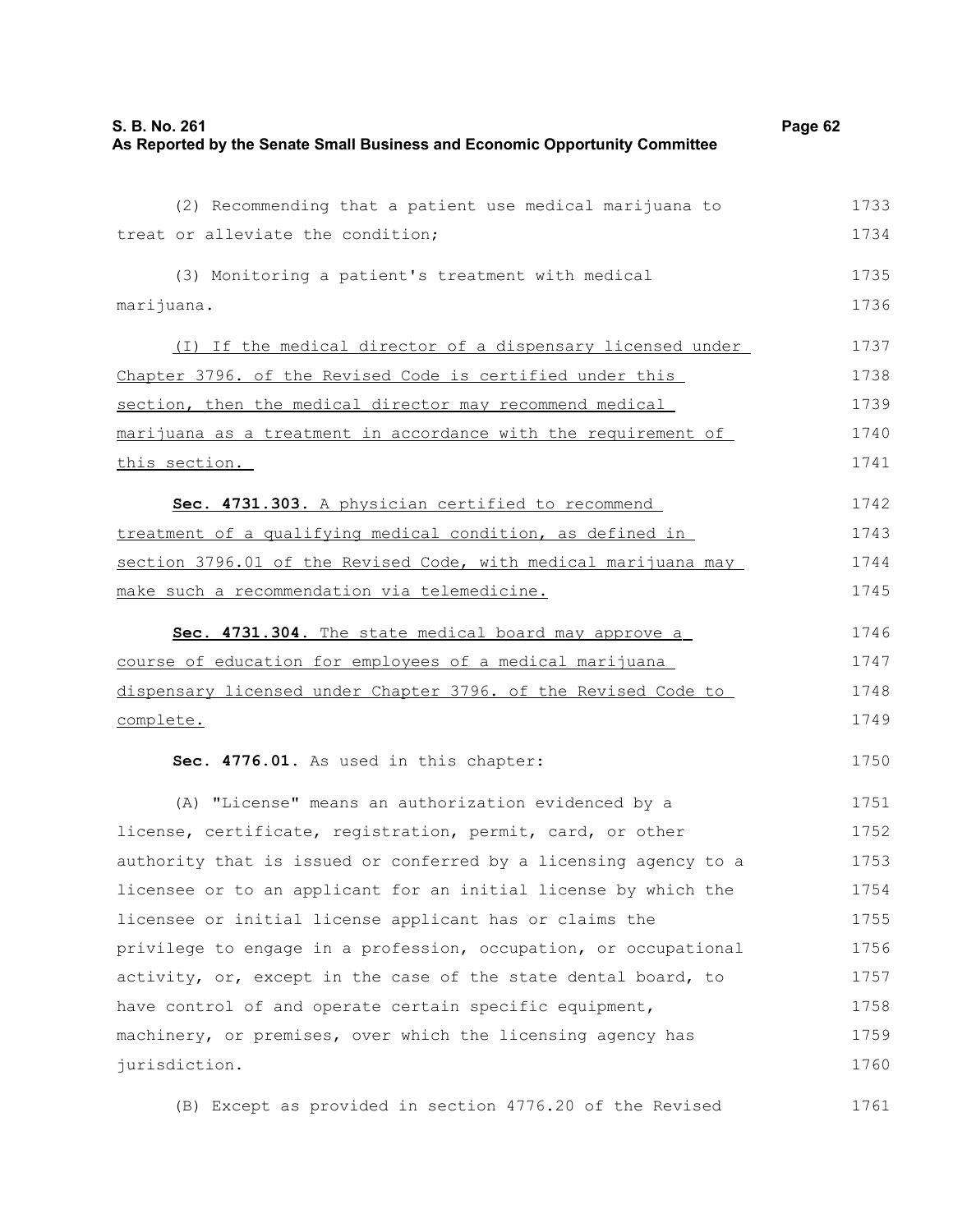## **S. B. No. 261 Page 63 As Reported by the Senate Small Business and Economic Opportunity Committee**

Code, "licensee" means the person to whom the license is issued by a licensing agency. "Licensee" includes a person who, for purposes of section 3796.13 of the Revised Code, has complied with sections 4776.01 to 4776.04 of the Revised Code and has been determined by the department of commerce or state board of pharmacy, as the applicable licensing agency, division of marijuana control to meet the requirements for employment. 1762 1763 1764 1765 1766 1767 1768

(C) Except as provided in section 4776.20 of the Revised Code, "licensing agency" means any of the following: 1769 1770

(1) The board authorized by Chapters 4701., 4717., 4725., 4729., 4730., 4731., 4732., 4734., 4740., 4741., 4747., 4751., 4753., 4755., 4757., 4759., 4760., 4761., 4762., 4774., 4778., 4779., and 4783. of the Revised Code to issue a license to engage in a specific profession, occupation, or occupational activity, or to have charge of and operate certain specific equipment, machinery, or premises. 1771 1772 1773 1774 1775 1776 1777

(2) The state dental board, relative to its authority to issue a license pursuant to section 4715.12, 4715.16, 4715.21, or 4715.27 of the Revised Code; 1778 1779 1780

(3) The department of commerce or state board ofpharmacydivision of marijuana control, relative to its authority under Chapter 3796. of the Revised Code and any rules adopted under that chapter with respect to a person who is subject to section 3796.13 of the Revised Code; 1781 1782 1783 1784 1785

(4) The director of agriculture, relative to the director's authority to issue licenses under Chapter 928. of the Revised Code. 1786 1787 1788

(D) "Applicant for an initial license" includes persons seeking a license for the first time and persons seeking a 1789 1790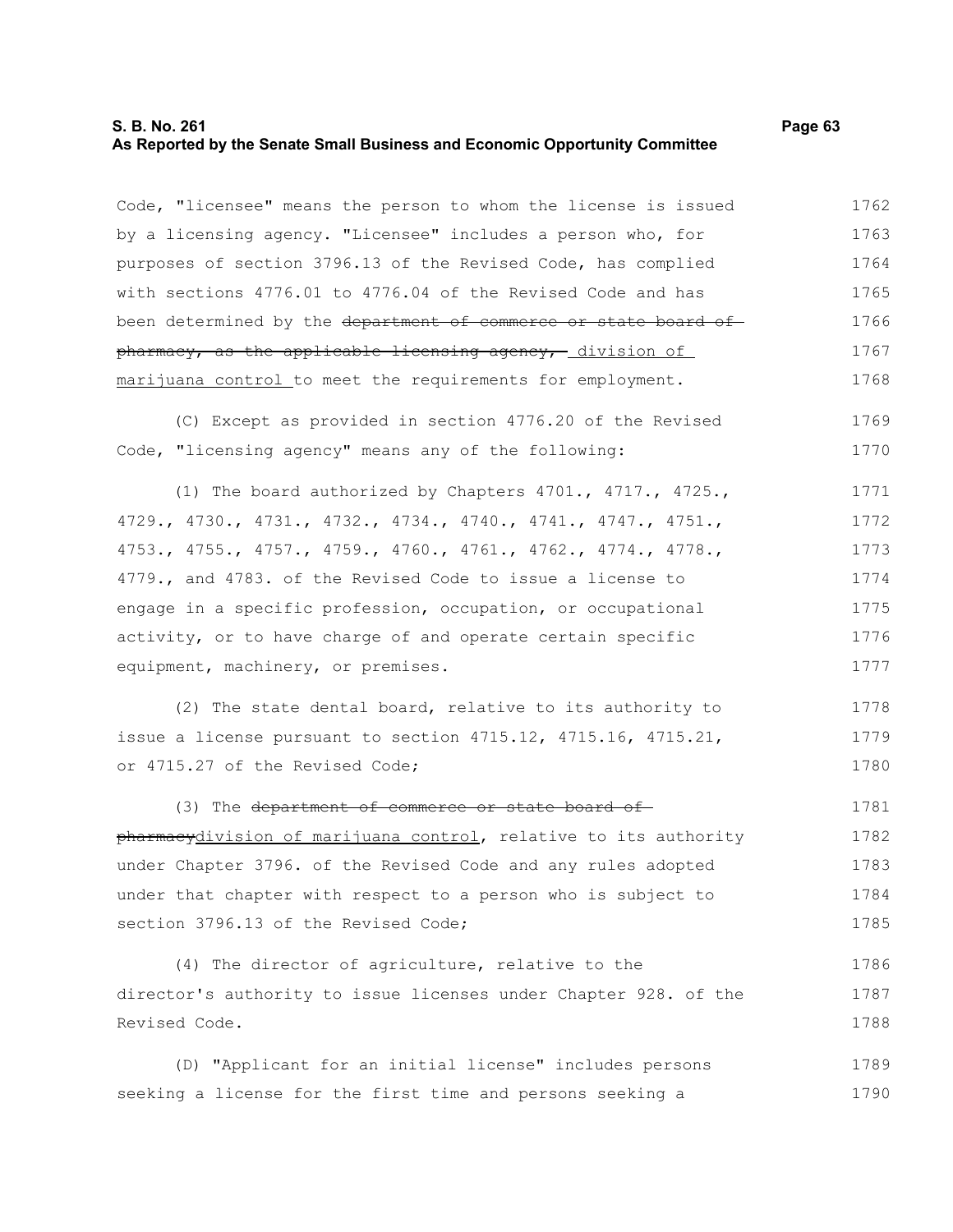#### **S. B. No. 261 Page 64 As Reported by the Senate Small Business and Economic Opportunity Committee**

license by reciprocity, endorsement, or similar manner of a license issued in another state. "Applicant for an initial license" also includes a person who, for purposes of section 3796.13 of the Revised Code, is required to comply with sections 4776.01 to 4776.04 of the Revised Code. 1791 1792 1793 1794 1795

(E) "Applicant for a restored license" includes persons seeking restoration of a license under section 4730.14, 4730.28, 4731.222, 4731.281, 4759.062, 4759.063, 4760.06, 4760.061, 4761.06, 4761.061, 4762.06, 4762.061, 4774.06, 4774.061, 4778.07, or 4778.071 of the Revised Code. "Applicant for a restored license" does not include a person seeking restoration of a license under section 4751.33 of the Revised Code. 1796 1797 1798 1799 1800 1801 1802

(F) "Criminal records check" has the same meaning as in section 109.572 of the Revised Code.

**Section 2.** That existing sections 109.572, 3796.01, 3796.02, 3796.03, 3796.032, 3796.05, 3796.06, 3796.061, 3796.08, 3796.10, 3796.11, 3796.12, 3796.13, 3796.14, 3796.15, 3796.16, 3796.17, 3796.18, 3796.19, 3796.20, 3796.21, 3796.22, 3796.23, 3796.27, 3796.30, 4731.30, and 4776.01 of the Revised Code are hereby repealed. 1805 1806 1807 1808 1809 1810

**Section 3.** That sections 3796.031 and 3796.04 of the Revised Code are hereby repealed. 1811 1812

**Section 4.** (A) Not later than sixty days after the effective date of this section, the Department of Commerce and the State Board of Pharmacy shall transfer regulation of the Medical Marijuana Control Program to the Division of Marijuana Control in the Department of Commerce. Until the transfer is complete, the State Board of Pharmacy retains regulatory authority over licensing of retail dispensaries, registering 1813 1814 1815 1816 1817 1818 1819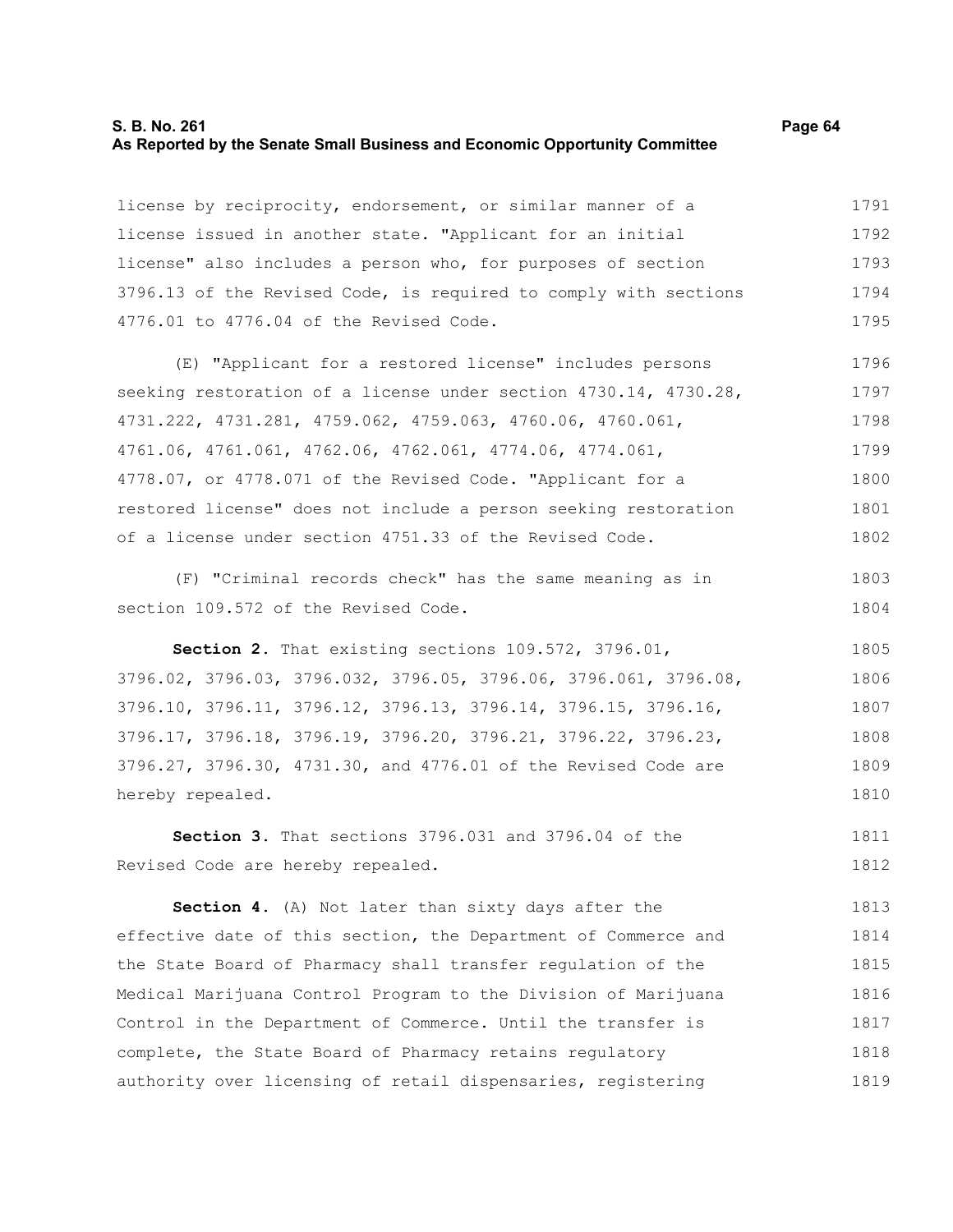## **S. B. No. 261 Page 65 As Reported by the Senate Small Business and Economic Opportunity Committee**

1820

patients and caregivers, and related duties.

Upon the completion of the transfer, the Medical Marijuana Control Program in the State Board of Pharmacy is abolished. All records of the Medical Marijuana Control Program in the State Board of Pharmacy shall be transferred to the Division, and all of its other assets and liabilities relating to the Medical Marijuana Control Program shall be transferred to the Division. The Division is successor to, and assumes the obligations of, the Medical Marijuana Control Program in the State Board of Pharmacy. Any business commenced, but not completed by the State Board of Pharmacy Medical Marijuana Control Program on the date of the completion of the transfer shall be completed by the Division in the same manner, and with the same effect, as if completed by the State Board of Pharmacy. No validation, cure, right, privilege, remedy, obligation, or liability is lost or impaired by reason of the transfer required by this section. 1821 1822 1823 1824 1825 1826 1827 1828 1829 1830 1831 1832 1833 1834 1835

(B) Upon this transfer, the Division is responsible for adopting rules establishing standards and procedures for the Medical Marijuana Control Program. The rules regulating the Medical Marijuana Control Program in existence on the effective date of this section continue in effect until repealed or amended by the Division of Marijuana Control. 1836 1837 1838 1839 1840 1841

(C) Not later than ninety days after the effective date of this section, the Division shall review and propose revisions to the rules in the Administrative Code related to medical marijuana retail dispensaries. 1842 1843 1844 1845

(D) A license to operate as a retail dispensary issued by the State Board of Pharmacy pursuant to section 3796.10 of the Revised Code as it existed immediately prior to the effective date of the amendment to that section by this act, and a 1846 1847 1848 1849